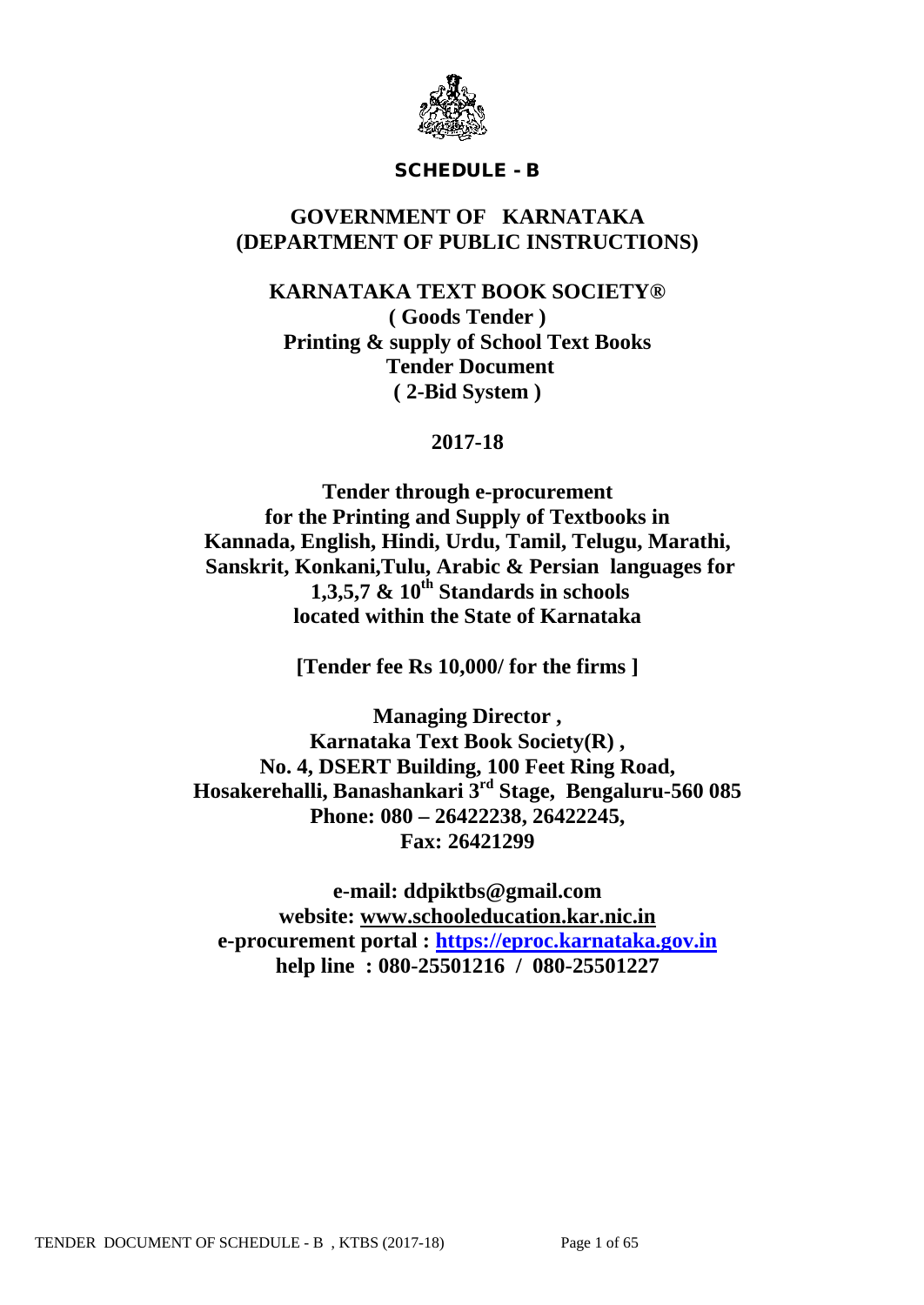

## **COMBINED TENDER NOTIFICATION**

(e- procurement)

 Tenders are invited under Two Bid System on Government of Karnataka e-procurement platform from eligible printers having Infrastructure as stipulated in the Tender Document within the States of Karnataka, Maharashtra, Andhra Pradesh, Telangana, Tamil Nadu, Pondicherry, Kerala & Goa to print and supply about **284** lakhs of textbooks for classes **1,3,5,7 & 10<sup>th</sup>** in the Karnataka State for the year **2017**-**18**.

| e-procurement portal address | https://eproc.karnataka.gov.in |
|------------------------------|--------------------------------|
| <b>Portal Help line</b>      | 080-25501216 / 080-25501227    |

.

 There are in all **234** titles of textbooks to be printed, which have been classified into Schedule-**A** & Schedule-**B** two Schedules containing **43 – packages** for bidding as mentioned here under.

|                                                                       | Date of the         | Particulars                                                                                                                                                                               | <b>EMD</b>    |
|-----------------------------------------------------------------------|---------------------|-------------------------------------------------------------------------------------------------------------------------------------------------------------------------------------------|---------------|
| Tender Notification No.                                               | <b>Notification</b> |                                                                                                                                                                                           | prescribed in |
|                                                                       |                     |                                                                                                                                                                                           | lakhs of Rs.  |
| No:A7/ KTBS/2017-18<br>TBP-Tender-01/14/2016-17<br><b>Schedule-A</b>  | $10-11-2016$        | Schedule-A: Packages from 1 to 34<br>containing both 4 Colour Text Books<br>and single colour Text books in the<br>size of $1/4^{th}$ Crown i.e 18.3*24.5<br>(Total 34 Packages).<br>cms. | 6.00          |
| No: A7/ KTBS/2017-18<br>TBP-Tender-01/14/2016-17<br><b>Schedule-B</b> | 10-11-2016          | <b>Schedule-B</b> : Packages from 35 to 43<br>containing Only single colour Text<br>books in the size $1/4^{\text{th}}$ Crown.<br>(Total 09 Packages).                                    | 3.00          |

Each schedule is treated as a separate tender and detailed tender documents are available separately in the e-portal and are also published **separately** for each schedule for reference in the department website **[www.schooleducation.kar.nic.in.](http://www.schooleducation.kar.nic.in/)**

The last date for submission of Tender is **09/12/2016 before 17.30 hrs**. The pre-qualification bids ( Technical bid ) will be opened online on **13/12/2016** at 11.00 hrs. online through e-procurement portal. No separate intimation in this regard will be given individually.

The financial bids of only those bidders who satisfy pre-qualification criteria upon evaluation will be opened on specified date mentioned in tender document.

 Sd/- **Managing Director, Karnataka Text Book Society.**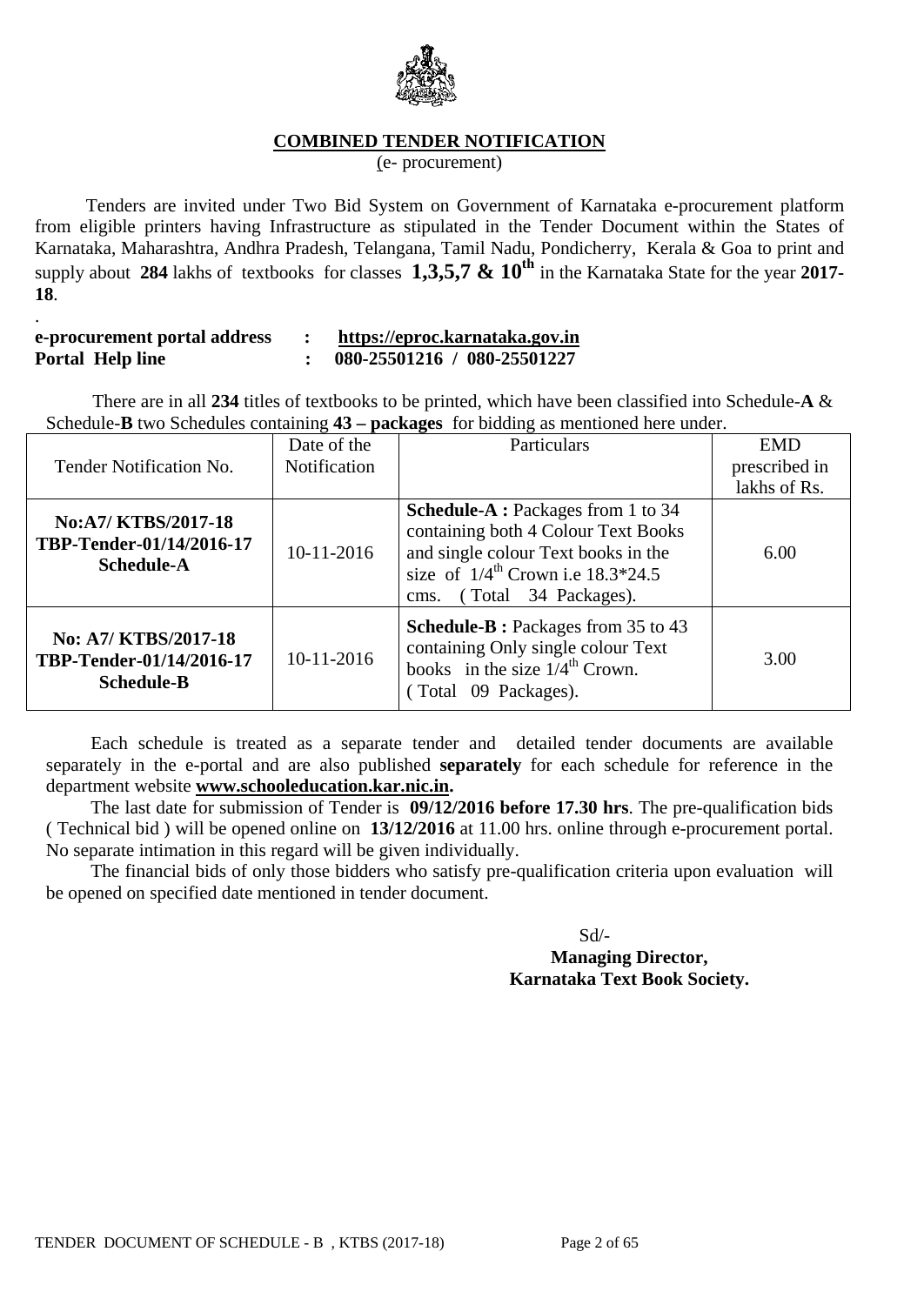

## **GOVERNMENT OF KARNATAKA**

## **OFFICE OF THE MANAGING DIRECTOR, THE KARNATAKA TEXT BOOK SOCIETY,® NO.4. 100 FT. RING ROAD, HOSKEREHALLI, BSK III STAGE, BENGALURU-85 Phone Nos. 080-26422238, 080-26422245 FAX: 26421299**

## **TENDER DOCUMENT FOR PRINTING AND SUPPLY OF PRIMARY AND SECONDARY SCHOOL TEXTBOOKS TO BLOCK EDUCATIONAL OFFICERS (BEO'S)**

# **SCHEDULE –B PACKAGES FROM 35 TO 43 (Two Bid system)**

| Sl No          | Particulars                                    | Particulars                                  |  |
|----------------|------------------------------------------------|----------------------------------------------|--|
| 1              | <b>Bid Reference</b>                           | <b>Notification No: A7/ KTBS/2017-18 TBP</b> |  |
|                |                                                | Tender-01/14/2016-17 Schedule-B.             |  |
|                |                                                | dated: 10/11/2016                            |  |
| $\overline{2}$ | <b>Online Availability of Bid Document</b>     | 10/11/2016, 11.00hrs                         |  |
| 3              | Bidding document available on the<br>site till | 09/12/2016, 17.30 hrs                        |  |
| $\overline{4}$ | <b>Last Date for submission of Bids</b>        | 09/12/2016, 17.30 hrs                        |  |
| 5              | Pre bid meeting                                | 21/11/2016, 11.00 hrs                        |  |
| 6              | Time and Date of opening :                     |                                              |  |
|                | <b>Technical Bid</b>                           | 13/12/2016, 11.00 hrs                        |  |
|                | <b>Financial Bid</b>                           | 17/12/2016, 11.00 hrs                        |  |
| 7              | <b>Opening of Bids</b>                         | Online through e-procurement portal          |  |
|                |                                                |                                              |  |
| 8              | <b>Address for Communication</b>               | The Managing Director,                       |  |
|                |                                                | Karnataka Textbook Society <sup>®</sup>      |  |
|                |                                                | No.4, DSERT Building,                        |  |
|                |                                                | 100 Ft Ring Road, BSK III Stage,             |  |
|                |                                                | Bengaluru - 560 085                          |  |
|                |                                                | Karnataka State, India.                      |  |

All bids must be accompanied by bid security( EMD ) as specified in Clause **2.8.** Tender Document Fee amount as specified under clause **1.2.1** of Section 1. Bids will be opened online through e-procurement portal. No separate intimation in this regard will be given individually.

In the event of the date specified for bid submission and opening being declared as a holiday for Karnataka Textbook Society, opening of bids will be on the following working day at the scheduled time.

.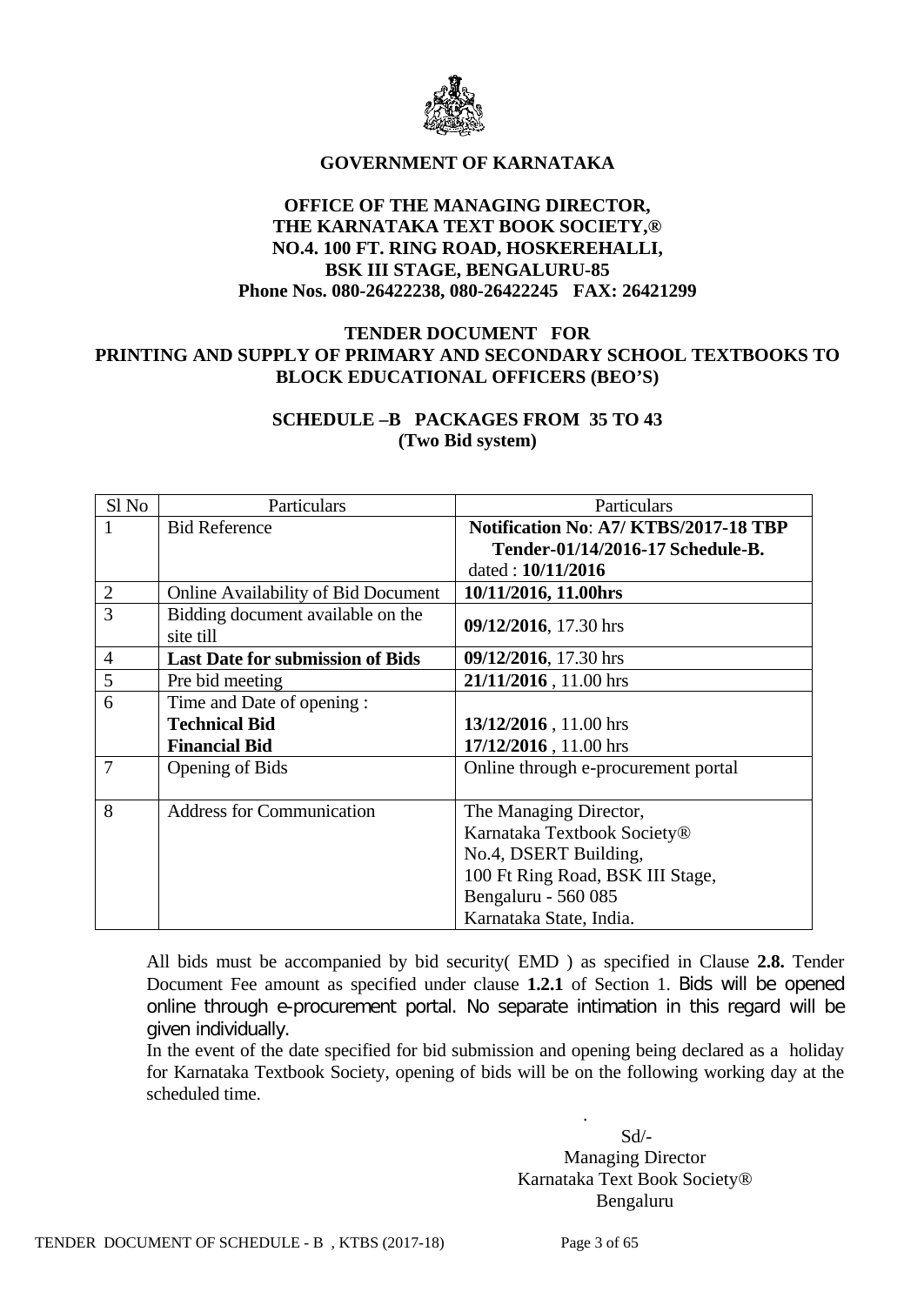# **Tender Document - Index**

| Sl No          | Particulars                                                                              | Page No        |
|----------------|------------------------------------------------------------------------------------------|----------------|
| 1              | <b>Cover Page</b>                                                                        | 1              |
| $\overline{2}$ | Notification                                                                             | $\overline{2}$ |
| 3              | <b>Bid</b> schedule                                                                      | 3              |
| $\overline{4}$ | Index                                                                                    | $\overline{4}$ |
| $\overline{5}$ | Brief Description of KTBS & Scope of work                                                | $\overline{5}$ |
| 6              | Section 1 Instruction to Bidders                                                         | $6 - 7$        |
| $\overline{7}$ | Section 2 General Information to Bidders                                                 | $7 - 15$       |
| $\overline{8}$ | Section 3 Evaluation for Qualification                                                   | $15 - 18$      |
| 9              | Section 4 Evaluation of Price Proposal                                                   | 18-19          |
| 10             | Section 5 Bidding Schedule                                                               | 19             |
| 11             | Section 6 General Conditions of Contract                                                 | 19-30          |
| 12             | Section 7 Special Conditions of Contract                                                 | 30-33          |
| 13             | Volume 1 : Contract Form                                                                 | 34-35          |
| 14             | Volume 2 : Schedule of Place of delivery                                                 | 36-42          |
| 15             | Volume 3 : Package-wise / Title-wise details                                             | 43-44          |
| 16             | Table 1 - Bid Form                                                                       | 45             |
| 17             | Appendix A - Format for letter of proposal                                               | 46             |
| 18             | Appendix B - Format for Power of Attorney                                                | 47             |
| 19             | Appendix C - Details of Bidder                                                           | 48             |
| 20             | Appendix D - Format for Anti-collusion certificate                                       | 49             |
| 21             | Appendix E - Format for Bid Security                                                     | $50 - 51$      |
| 22             | Appendix F - Format for Undertaking of being a Printer                                   | 52             |
| 23             | Appendix G1- Format for Statement of Experience                                          | 53             |
| 24             | Appendix G2 -Format for Statement of Financial Capability                                | 54             |
| 25             | Appendix G3- Format for Statutory Auditors Certificate                                   | 55             |
| 26             | Appendix H - Format for Statutory Auditors Certificate<br>regarding Financial Capability | 56-57          |
| 27             | Appendix I - Format for indicating the Package group<br>preferences and Bidder Capacity  | 58             |
| 28             | (Cover 2)<br>Appendix J - Tender Form & Price Schedule                                   | 59-60          |
| 29             | Appendix K- Declaration of work completion                                               | 61             |
| 30             | Appendix L- Declaration by bidder                                                        | 62             |
| 31             | Appendix M - Penalty for Deviation in Quality.                                           | 63-64          |
| 32             | Appendix O- Proforma of Delivery Challan                                                 | 65             |

 Sd/- **Managing Director Karnataka Text Book Society®**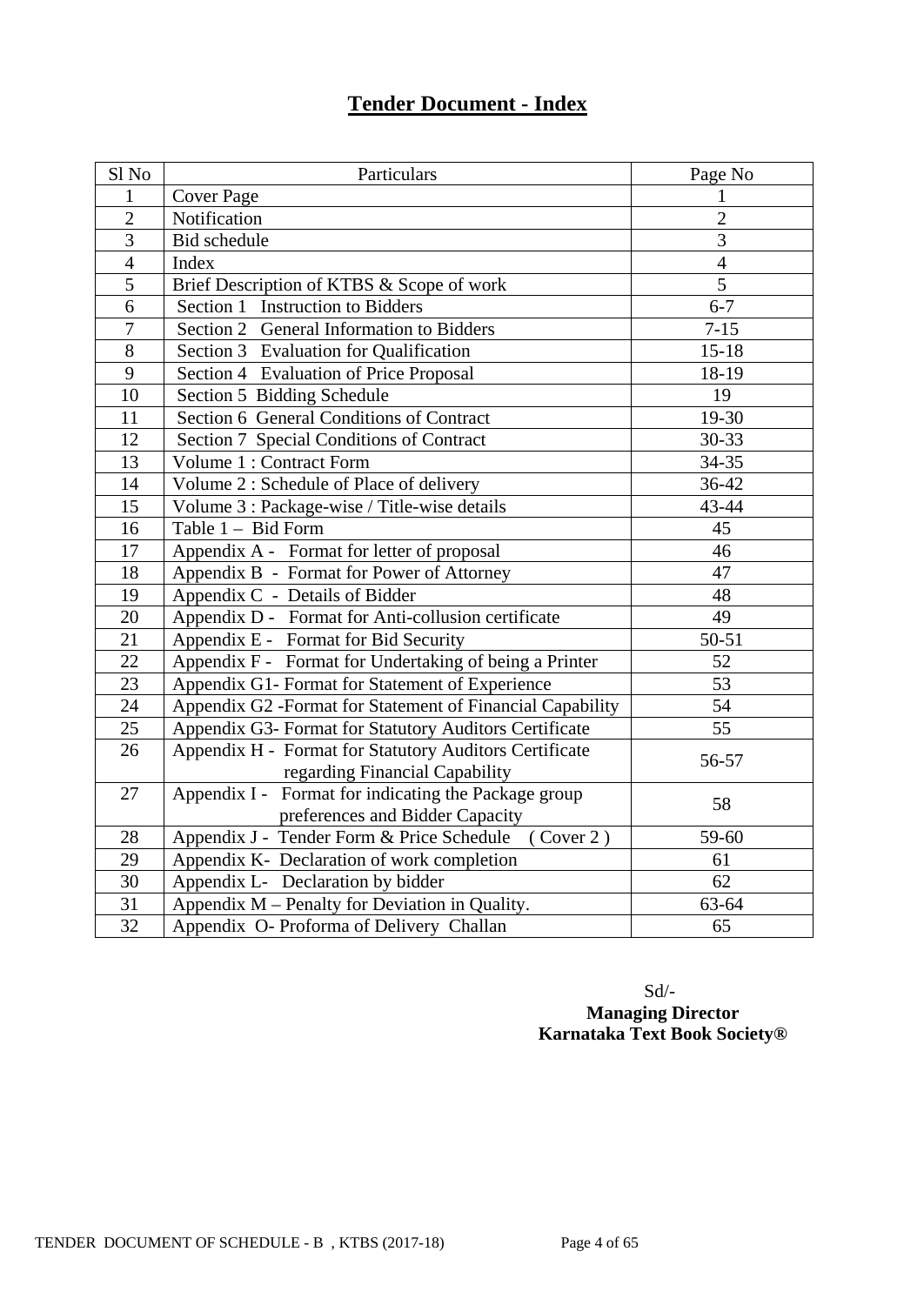## **PRINTING AND SUPPLY OF SCHOOL TEXTBOOKS**

## **A BRIEF DESCRIPTION**

#### **1. INTRODUCTION**

- 1.1 The Karnataka Textbook Society® herein after referred to as `the Society` is registered under the Societies Act 1960, functioning under the Education Department, Government of Karnataka. The Society is wholly financed by the Government of Karnataka.
- 1.2 The objective of the Society is to provide quality Textbooks to Primary and Secondary School students of the schools across the state of Karnataka in accordance with the rules.
- 1.3 Free textbooks are provided to 1<sup>st</sup> to 10<sup>th</sup> Standard students of all government schools and 9<sup>th</sup> &  $10<sup>th</sup>$  class students of all Aided Schools as per the Government policy and to  $1<sup>st</sup>$  to  $8<sup>th</sup>$  Standard students of all aided schools as sponsored under the project of Sarva Shikshana Abhiyana (SSA) , Karnataka .
- 1.4 Sale Textbooks are provided to all students of unaided schools in Karnataka.
- 1.5 This is a tender for printing and supply of Textbooks under free & sale category for the academic year 2017-18.

#### **2. SCOPE OF WORK**

- 2.1 About 101.14 lakh children are studying in 60,913 primary schools and 15,140 high schools in Karnataka. For the year 2017-18, out of a total of about 617 lakh Textbooks, about an average of 432 lakh textbooks have to be printed under free category & 185 lakh textbooks under Sale category under this Tender. Free & Sale category books are to be supplied to the office of all 204 Block Educational Officers (BEO) of Karnataka, who in turn have to distribute well in time to the schools in their jurisdiction before the commencement of the academic year.
- 2.2 The successful bidder is responsible to enter into an agreement with KTBS. He should procure the paper and shall provide the information about the same to the KTBS and the certifying agency appointed by the Society viz**`the Director of Printing, Stationery & Publications, Government of Karnataka, Bengaluru** and then print and supply Free & Sale Categories of textbooks to BEO's after ensuring the quality.
- 2.3 The successful bidder is also responsible and accountable for all the printing and supply process throughout the contract period. He has to chalk out the programme of work/ route map/ time schedule from the date of commencement of work and up to the completion of the work and intimate the same to the purchaser along with the contract agreement.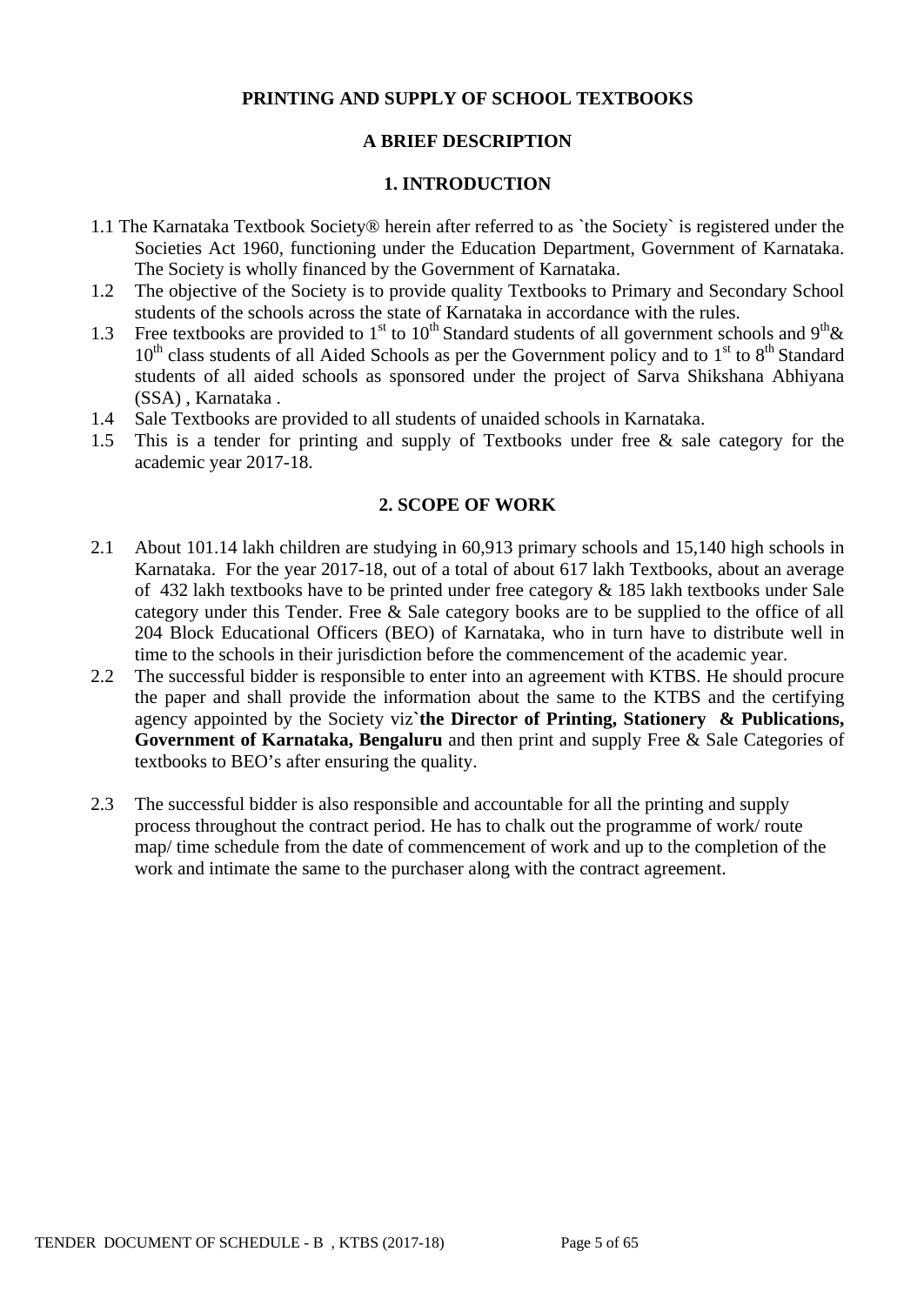## **SECTION 1**

## **INSTRUCTION TO BIDDERS**

#### **1.1. INTRODUCTION AND BACKGROUND**

- 1.1.1 Government is distributing free textbooks to all the government school students and aided school students of standards 1to 10 and sale Books to un-aided schools across the state of Karnataka .
- 1.1.2 In pursuance of this objective, the Karnataka Textbook Society® of Government of Karnataka invites open tenders from interested parties for the printing and supply of free  $\&$ sale textbooks to all 204 BEO's. Interested parties ("Bidders") are invited to submit detailed Bids.
- 1.1.3 The Bids would be evaluated on the basis of the evaluation criteria set out in this document in order to identify the successful Bidder. In order to do so, the Purchaser himself or his authorized representative may inspect the premises of the bidder.
- 1.1.4 The Successful Bidder would then have to enter into an Agreement with The Managing Director, KTBS, and perform the obligations as stipulated there, in respect of the Project. The Draft Agreement forms part of this document.
- 1.1.5 The Successful Bidder would be required to print and supply Free & Sale category textbooks to 204 BEO's of Karnataka in accordance with the terms and conditions laid down for further distribution by them.
- 1.1.6 The period of the contract shall be upto the end of academic year 2017-18 from the date of its execution.
- 1.1.7 Upon satisfactory completion of the printing and supply of school text books, payments will be made in accordance with the terms and conditions set out in this Document.

## **1.2. BRIEF DESCRIPTION OF BIDDING PROCESS**

1.2.1 The Society intends to follow a single stage, two Bid process for selection of the successful Bidder for the Project.

#### **Documents Constituting the Tender ( Two Bid)**

The tender (two Bid) prepared by the Tenderer shall comprise the following components i.e. Technical Bid and Financial Bid. Both shall have to be submitted online in the formats available in the e-portal.

#### **Technical Bid**

1. Earnest money deposit ( EMD ) as specified in Clause 2.8. Tender Document fee of Rs.15,000/- is required to be furnished in the form of Demand draft(DD). A scanned copy of the DD shall be uploaded and the DD will be collected by KTBS during office hours on the working days prior to opening of Technical Bids. Non submission of Tender Document fee in the form of DD before the time of opening of Technical bids may lead to rejection of the bid.

#### **Scanned images of the following Documents**

- **1.** Relating to establishing the qualification of the Bidder in terms of Documents/undertakings/declarations as per Appendix A to I,L.
- 2. Registration Certificate of VAT/CST
- 3. Registration Certificate under Factories Act
- 4. Micro and Small Enterprises registration certificate if claims are made under this category as provided vide notification number FD130EXP-12/2015 dated  $8<sup>th</sup>$  Sept2015 and Circular number ಆಇ 850 ವೆಚ್ಛ 12/15 ದಿನಾಂಕ 29.12.2015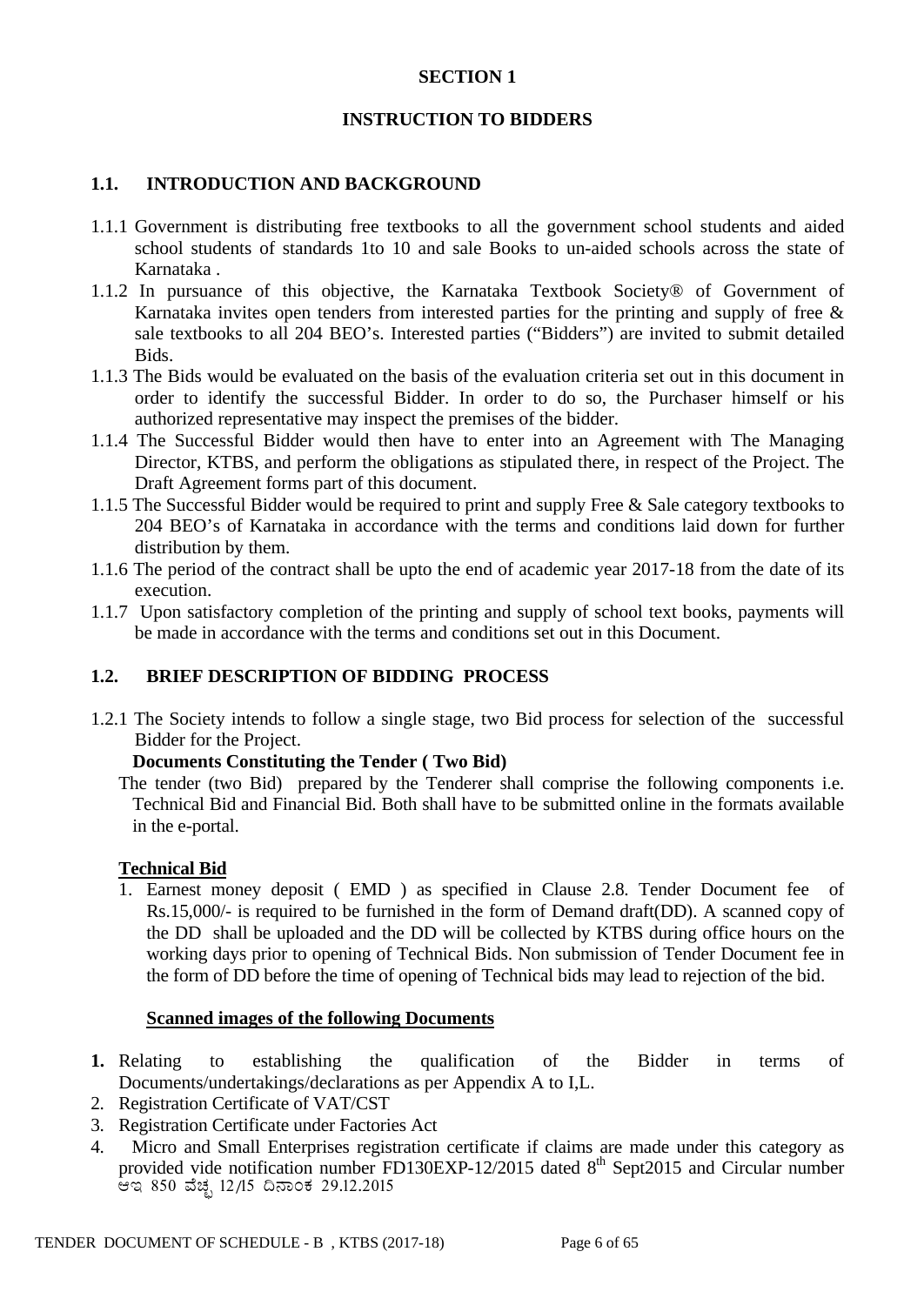- 5. PAN card.
- 6. Latest VAT returns filed for the month of June 2016 or quarter ending June-2016.
- 7. Annual VAT returns filed for the preceding three years i.e. for the years 2013-14, 2014-15 and 2015-16.
- 8. Acknowledgement of IT returns filed for the preceding three years i.e. for the Assessment years 2013-14, 2014-15 and 2015-16.
- 9. Declaration of work completion as per Appendix-K
- 10. Copy of the documents as required under clause 2.1.7
- 11. Details and correct address of the places of production.
- 12. Official e-mail address of the firm, name of the person who has been designated to coordinate with the KTBS and his/her mobile number.

## **Financial Bid:-**

The Tender Form and the Price Schedule which form the Financial Bid shall be submitted online in the provided manner . A Scanned copy as per **Appendix-J** is to be uploaded as an additional document.

## **1.2.2 Evaluation Process**:-

## **Technical Evaluation:**

The evaluation of the Proposals would be carried out as follows:-

**a)***"Test-of- responsiveness"*. This stage involves an evaluation based on Qualification Submissions. Proposals found to be substantially responsive would be selected for qualification evaluation.

 **b)** "*Qualification".* In this Stage the information of the Bidders relating to their experience, financial and infrastructural capability would be evaluated. Bidders meeting the experience, financial & infrastructure capability criteria as set out in this Document shall be short-listed as *"Qualified Bidders".*

**Financial Evaluation** :This stage is called *"Eligibility".* In this stage the Price Bid of the *"Qualified Bidders"* would be evaluated based on the evaluation criteria **as mentioned in Section 4.** for the Price Bid. The successful price bidder shall be declared as the *"Eligible Bidder."*

## **1.3 AVAILABILITY OF TENDER DOCUMENT In the e-procurement portal [https://eproc.karnataka.gov.in](https://eproc.karnataka.gov.in/)**

1.3.1 All subsequent notifications, changes and amendments on the project or tender document would be posted only on the **e-procurement portal viz** *[https://eproc.karnataka.gov.in](https://eproc.karnataka.gov.in/)*

## **1.4 PROPOSAL DUE DATE**

The proposal should be uploaded on or before **09-12-2016,** before **17.30hrs**.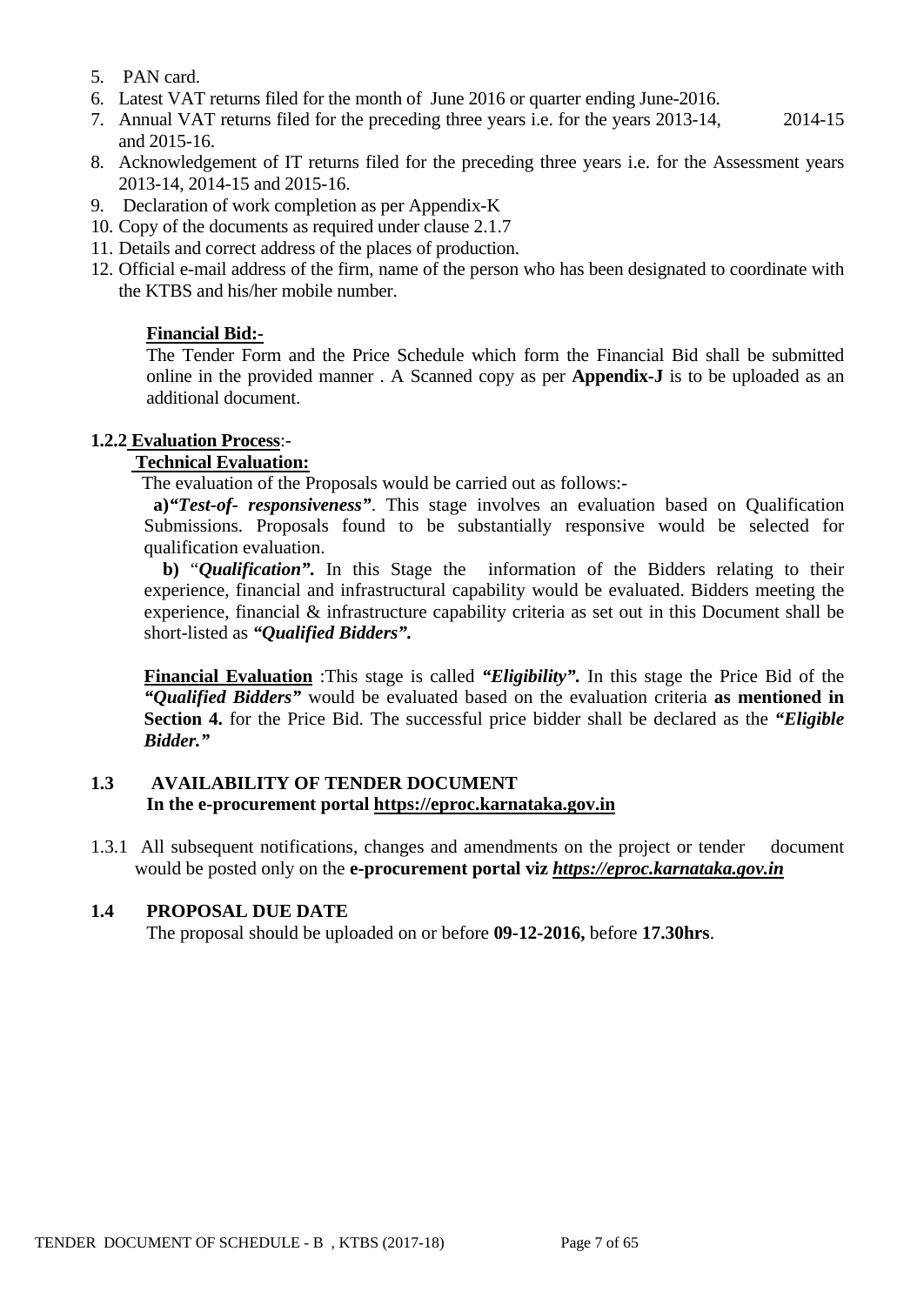## **SECTION 2**

# **INFORMATION TO BIDDERS**

## **A. GENERAL INFORMATION**

## **2.1 BIDDERS**

- 2.1.1 The Legal entity eligible for participating in the qualification process shall be `**the Printer**` belonging to any of the States of Karnataka, Maharashtra, Andhra-Pradesh, Telangana, Tamil Nadu, Pondicherry, Kerala and Goa.
- 2.1.2 **The Printer** means an entity with the prescribed eligibility who is engaged in the business of printing and supplying of books and who has a Minimum of 3 years experience in printing and supply of books.
- 2.1.3 The legal entity should possess Technical facilities of the National/International standards. The legal entity should also have experience in printing and supply of books for a State Government/ Educational Institutions / Reputed Private Institutions located in any State of India.

2.1.4 The Legal Entity should have been registered as printer either under Factories Act and shall have registrations under Sales Tax Act or Value Added tax Act or under Local Tax Act in their respective States in India.

- 2.1.5 The main business of the Legal Entity in the immediately preceding 3 years should be as a printer in any of the states of Karnataka , Maharashtra , Andhra-Pradesh , Telangana, Tamil-Nadu , Pondicherry , Kerala and Goa.
- 2.1.6 The Legal Entity should have achieved a minimum annual turnover of Rs.40.00
	- lakhs(Fourty lakhs) in each of the preceding 3 years i.e., 2013-14.2014-15 & 2015-16 .
- 2.1.7 The following documents / information shall be submitted by the Bidders along with the Qualification Submissions:
	- A legal entity incorporated as Private/Public Limited Company shall submit Certificate of Incorporation, Memorandum & Articles of Association.
	- An individual or a HUF shall submit copy of VAT / ST / Local Sales Tax / Local VAT Certificate.
- 2.1.8 Any Entity which has been barred by the Education Department, Government of Karnataka (GoK), any other State Governments(SG) or Government of India (GoI), or any of the agencies of GoK/SG/GoI would not be eligible to submit a Proposal. The Bidder shall execute an undertaking to this effect as per the format enclosed in Appendix D.
- 2.1.9 Any Entity which has been declared as blacklisted by the KTBS would not be eligible to submit a proposal.

# **2.2 NO CONSORTIUM**

Bidder should be an individual entity and should submit their bids individually*.* More specifically, consortium of bidders is barred from participation in the tender.

# **2.3 NUMBER OF PROPOSALS & PACKAGE DETAILS**

- 2.3.1 Each Bidder shall submit only one Proposal in response to this Tender document. Any Bidder, who submits or participates in more than one Proposal, shall be disqualified and shall also cause disqualification of all the proposals in which such Bidder has participated.
- 2.3.2 **A Bidder will be alloted for a maximum of 2 packages as per his capacity in the order of his preference. List of work packages along with titles is as shown in Volume 3. A bidder shall and shall bid for the packages as per his production capacity.**
- 2.3.3 Packages are allotted as per the terms at the sole discretion of the purchaser. As referred in clause 2.3.2, maximum number of packages to be allotted in this tender is 2 only and it shall be decided on the assessed capacity by the purchaser. If the bidder bids for the packages more than his capacity and in case the same bidder being L1 in any or all of the packages, then if the bidder subsequently shall back out of the packages whether on his own or as per the assessed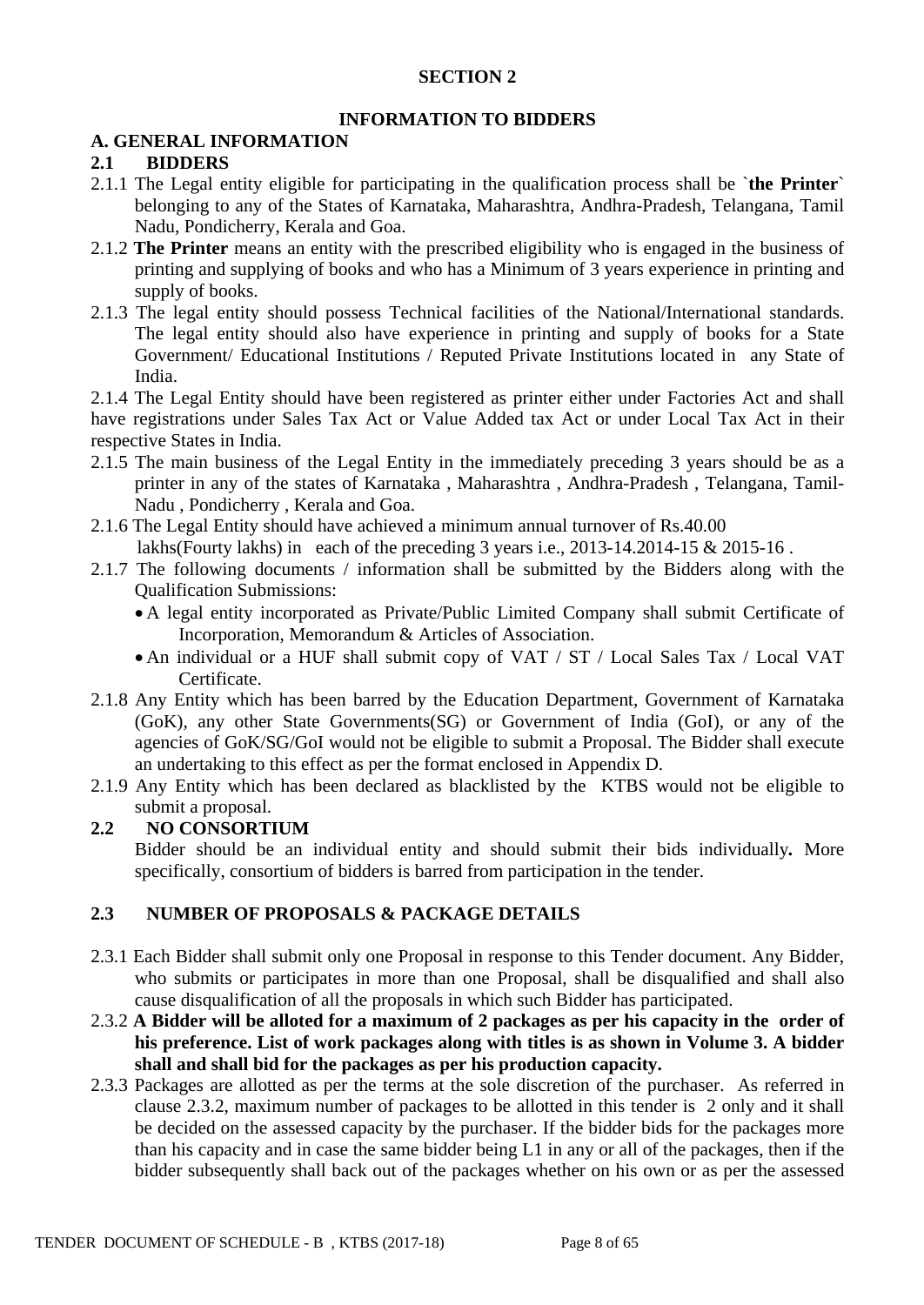capacity the Purchaser shall unilaterally decide the packages to be allotted irrespective of the preference shown and it shall be binding on the bidder .

In such circumstances the other packages may be offered to L2 bidders or to any capable printer with or without negotiations to take up the work at L1 rate. If he is not agree to take up the work at L1 rates the purchaser may be penalized due to such misrepresentation. The Penal charges shall be worked out considering the difference in L1 & L2 Rates.it is left to the descrition of the tender accepting authority to take such decision as may be deemed fit

- 2.3.4. A bidder is entitled to bid any of the 2 packages in the order of his preference from 35-43 packages in schedule-B as per his capacity he shall not be awarded more than 2 packages
- 2.3.5. Number of textbooks to be printed under the Work Packages as shown in Volume 3 is provisional and indicative and actual numbers of Textbooks to be printed and supplied will be as provided in the Purchase Order and the Distribution List. The number of pages in a book are all indicative.
- 2.3.6. Number of books to be printed may go up by 25% or get reduced by 25% as per the actual requirement and they shall be as in the Purchase order and the Distribution List . In exceptional circumstances the numbers may go up or get reduced further.
- 2.3.7. Details of number of textbooks (Supply List) to be supplied to each destination shall be provided along with the Purchase order.

# **2.4 PROJECT INSPECTIONS AND VISIT TO THE SITES**

- 2.4.1 It is desirable that each Bidder submits his Proposal after visiting some of the 204 Block Educational Offices and ascertaining for himself the location, surroundings, or any other matter considered relevant. Schedule of place of delivery is shown under **Volume 2** of this document.
- 2.4.2 It would be deemed that by submitting the Proposal for Tender document, the Bidder
	- a) made a complete and careful examination of the Tender Document,
	- b) received all relevant required information from *KTBS* and
	- c) made a complete and careful examination of the various aspects and locations of the Project.

# **2.5 RIGHT TO ACCEPT OR REJECT ANY OF THE PROPOSALS**

2.5.1**The Managing Director, Karnataka Textbook Society,** Bengaluru reserves all the rights to accept or reject any bid and to annul the bidding process and reject all bids at any time prior to award of contract, without thereby incurring any liability or any obligation to inform the affected bidder or bidders of the grounds for the said action. Any Bid with incomplete information is liable for rejection. For each category of pre-qualification criteria, the documentary evidence is to be produced duly attested by the bidder, serially numbered and enclosed with the bids. If the documentary proof is not enclosed for any/all criteria the Bid is liable for rejection.

## 2.5.**2 If any information given by the bidder is found to be false / fictitious, the bidder will be debarred and will be recommended for blacklisting and in such a situation the purchaser i.e.***KTBS,* **may,**

- **a)** invite the next best Bidder to match the Proposal submitted by the best Bidder; OR,
- b) take any such measure as may be deemed fit in its sole discretion including annulment of the bidding process.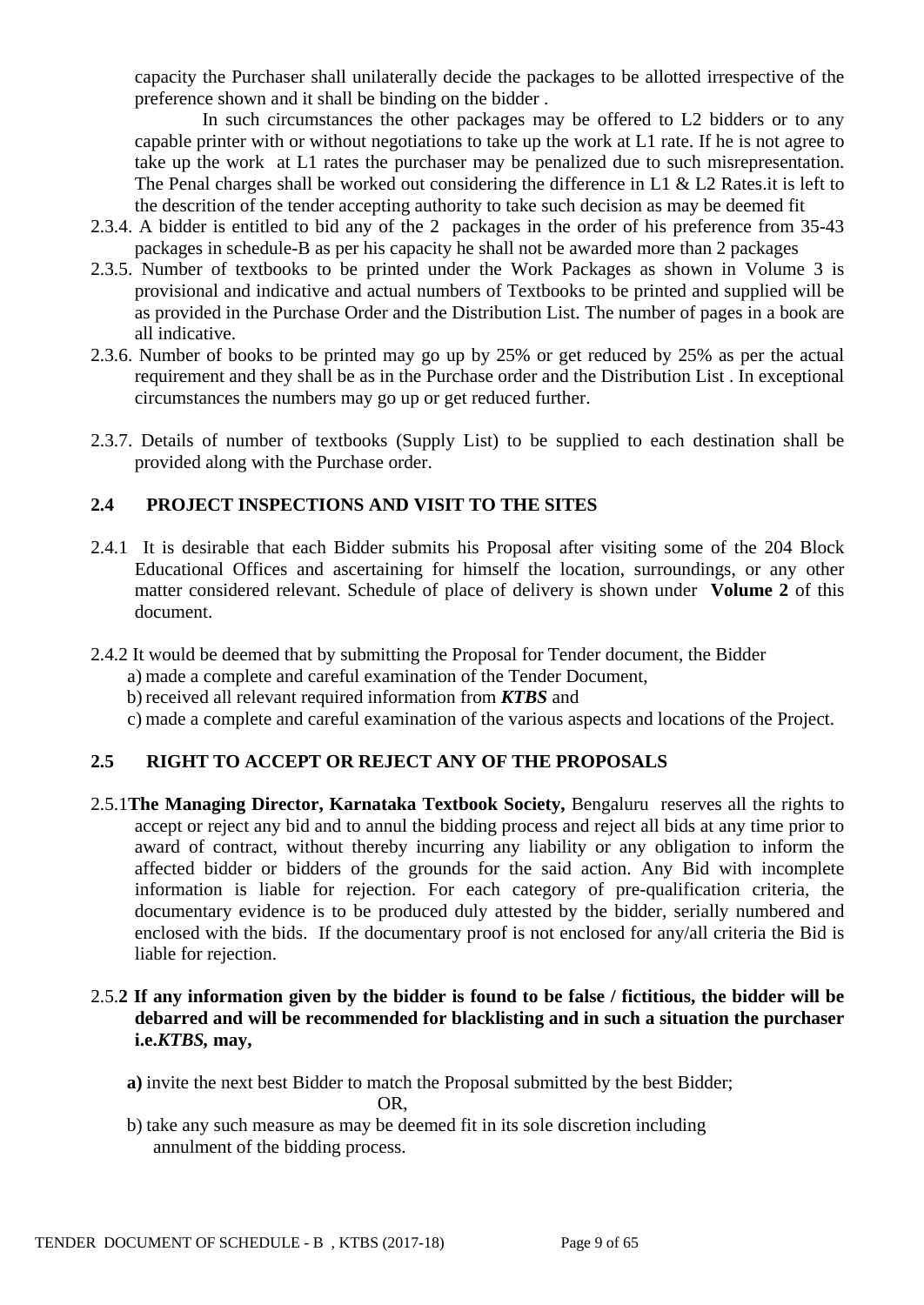# **2.5.3 CONTENTS OF TENDER DOCUMENT**

| 2.5.4 The Tender Document comprises the contents as listed below, and would additionally include |
|--------------------------------------------------------------------------------------------------|
| any Amendment / Addenda issued in accordance with Clause 2.6.                                    |

|                                                                             | Section 1 | <b>Instructions to Bidders</b>        |  |
|-----------------------------------------------------------------------------|-----------|---------------------------------------|--|
| 2                                                                           | Section 2 | <b>Information to Bidders</b>         |  |
| 3                                                                           | Section 3 | <b>Evaluation for Qualification</b>   |  |
| $\overline{4}$                                                              | Section 4 | <b>Evaluation of Price Proposal</b>   |  |
| 5                                                                           | Section 5 | <b>Bidding Schedule</b>               |  |
| 6                                                                           | Section 6 | General conditions of Contract        |  |
| 7                                                                           | Section 7 | <b>Special Conditions of Contract</b> |  |
| 8                                                                           | Volume 1  | Draft Agreement                       |  |
| 9                                                                           | Volume 2  | Schedule of Place of Delivery         |  |
| 10<br><b>List of Packages</b><br>Volume 3<br>11<br>A to M and O<br>Appendix |           |                                       |  |
|                                                                             |           |                                       |  |

## **2.6 CLARIFICATIONS/AMENDMENTS / ADDENDA OF TENDER DOCUMENT**

- 2.6.1 A prospective Tenderer requiring any clarification of the tender documents may notify the Purchaser in writing or by fax or by e-mail at the Purchaser's mailing address indicated in the Invitation for Tenders. The Purchaser will respond to any such request for clarification of the tender documents which it receives ,no later than 15 days prior to the deadline for submission of tenders prescribed by the Purchaser. Purchaser's response (including an explanation of the query but without identifying the source of inquiry) will be notified in the e-procurement portal.
- 2.6.2 At any time prior to the Proposal Due Date, the purchaser may, for any reason, whether at its own initiative or in response to clarifications requested by a Bidder, modify the Tender Document by the issuance of Addenda.
- 2.6.3 Any Addendum thus issued will be hosted on the e-procurement website and department website www.schooleducation.kar.nic.in.
- 2.6.4 In order to provide the Bidders a reasonable time to examine the Addendum, or for any other reason, KTBS may, at its own discretion, extend the Proposal Due Date.

# **C. PREPARATION AND SUBMISSION OF PROPOSAL**

# **2.7 LANGUAGE**

The Bid and all related correspondence and documents should be written in English language. Supporting documents and printed literature furnished by the Bidder with the Proposal may be in any other language provided that they are accompanied by appropriate translations of the pertinent passages in the English language. Supporting materials, which are not translated into English, may not be considered. For the purpose of interpretation and evaluation of the Proposal, the English language translation shall prevail.

# **2.8 BID SECURITY (EMD)**

- 2.8.1 Each Proposal should be accompanied by a Bid Security (EMD) of Rs.3.00 Lakhs(Rs. Three Lakhs Only), The Bid Security shall be kept valid for at least 60 days in addition to the Proposal Validity Period and would need to be extended, if so required, for any extension in Proposal Validity Period.
- 2.8.2 EMD (Bid Security) should be paid through **e-payments, credit card, direct debit(internet banking), NEFT(National Electronic Fund Transfer), OTC(Over the counter).**
- 2.8.3 The Bid Security shall be returned to the unsuccessful Bidders within a period of eight (8) weeks from the date of announcement of the Successful Bidder. The Bid Security (EMD)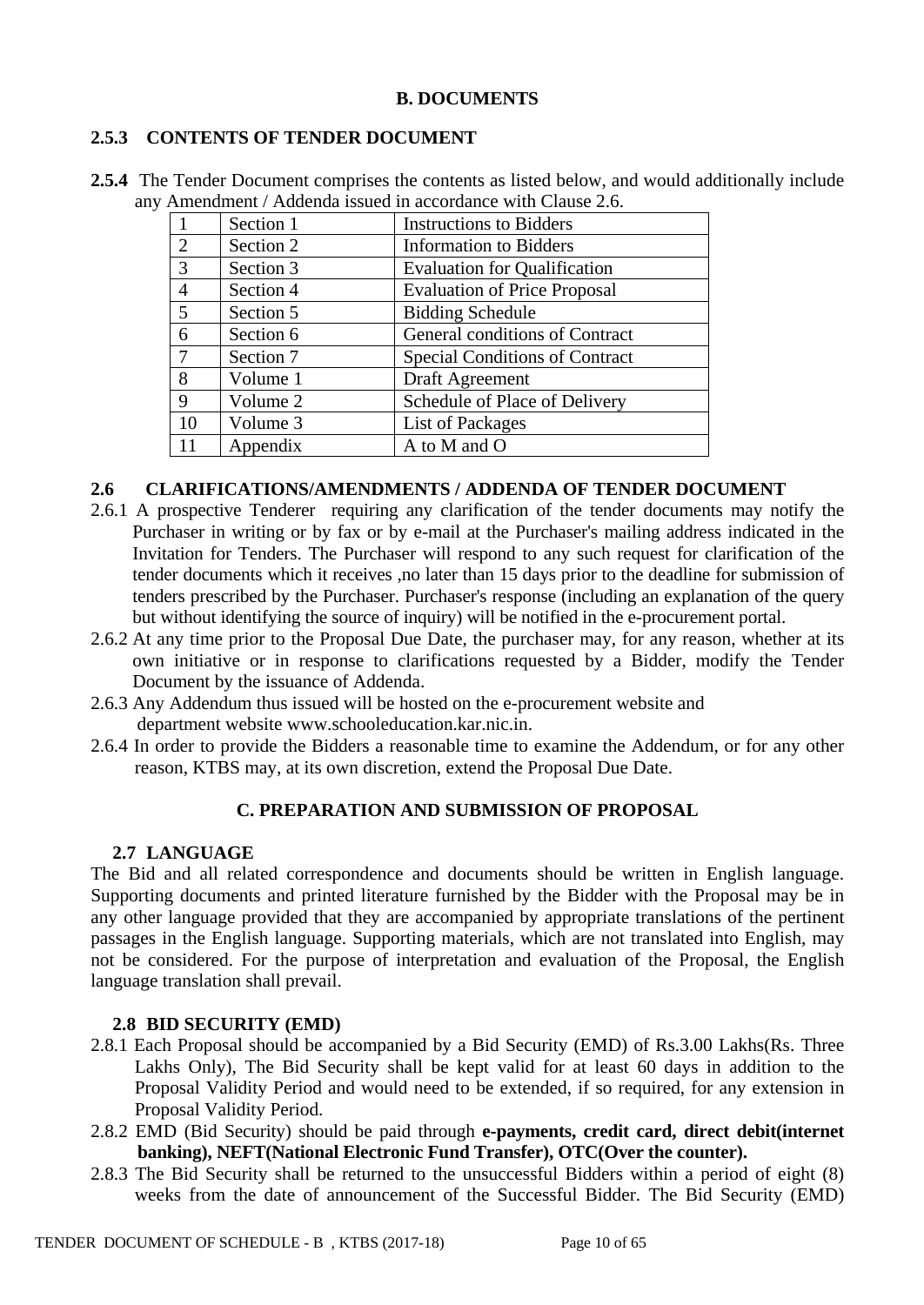submitted by the Successful Bidder shall be refunded after accepting performance security of 5% of Package Value as mentioned in L.O.A & in Clause 2.28.

2.8.4 The Bid Security shall be forfeited in the following cases:

- a) If the Bidder modifies or withdraws its Proposal except as provided in Clause 2.16.1;
- b) If the Bidder withdraws its Proposal during the interval between the Proposal Due Date and expiration of the Proposal Validity Period.
- c) If the Successful Bidder fails to provide the Performance Security within the stipulated time or the extended time thereof.
- d) If any information or document furnished by the Bidder turns out to be misleading or untrue in any material respect.
- e. on refusal to enter into contract after the award of contract.

## **2.9 QUALIFICATION BID SUBMISSION**

Qualification Submissions shall consist of two sub-parts: Non-submission of any of the documents may lead to disqualification at the discretion of KTBS .

- i. Qualification Documents
- ii. Other Documents

## **Qualification Documents***–***Qualification documents shall consist of the following:**

- i. Certificate of Incorporation or equivalent or a declaration about the constitution of the firm.
- ii. Undertaking of being a Printer as per Appendix F
- iii. Statement of Experience as per Appendix G-1
- iv. Statutory Auditor's Certification of Financial Capability as per Appendix G-2 or A declaration as mentioned in the Clause 3.3.3 of Section 3
- v. Statutory Auditor's Certificate for Project Experience of Printing and Supply of books for the following years 2013-14,2014-15,2015-16 as per Appendix G-3,
- vi. The Proposal must be accompanied by the audited annual financial statements of the Bidder for the last three (3) completed financial years.
- vii. Appendix I indicating whether he is Web sheet offset printer / Sheet fed offset Printer category and his printing capacity .
- viii. Bid Security(EMD)
	- ix. Qualification Proposal to establish infrastructural capability shall be as per the format set out in Appendix H.
	- *x.* Proof of Ownership of Web/Sheetfed offset printing machines and their location within the states of Karnataka, Maharashtra, Andhrapradesh, Telangana, Tamilnadu, Pondicherry, Kerala, Goa.

# **Other documents shall consist of the following:**

- i. Letter of Proposal as per Appendix A
- ii. Power of Attorney as per Appendix B, authorizing the signatory of the Proposal to commit on behalf of the Bidder
- iii. Details of Bidder as per Appendix C
- iv. Anti-Collusion Certificate as per Appendix D
- v. Cost of the Tender Document(in the form of Demand Draft)
- vi. An oath for having read the document in full as per **Appendix-L**
- vii. VAT Registration Certificate . VAT Returns / Sales Tax returns Statement as filed before the proper authority
- viii. PAN Certificate and IT returns.
	- ix. Copy of the title deed or lease agreement in support of ownership / lease of additional machinery / infrastructure facilities like building & godown
	- x. Copy of the address and official e-mail ID, Contact persons names, their status in the organization and their phone numbers.
	- xi. Declaration of work completion as per Appendix K.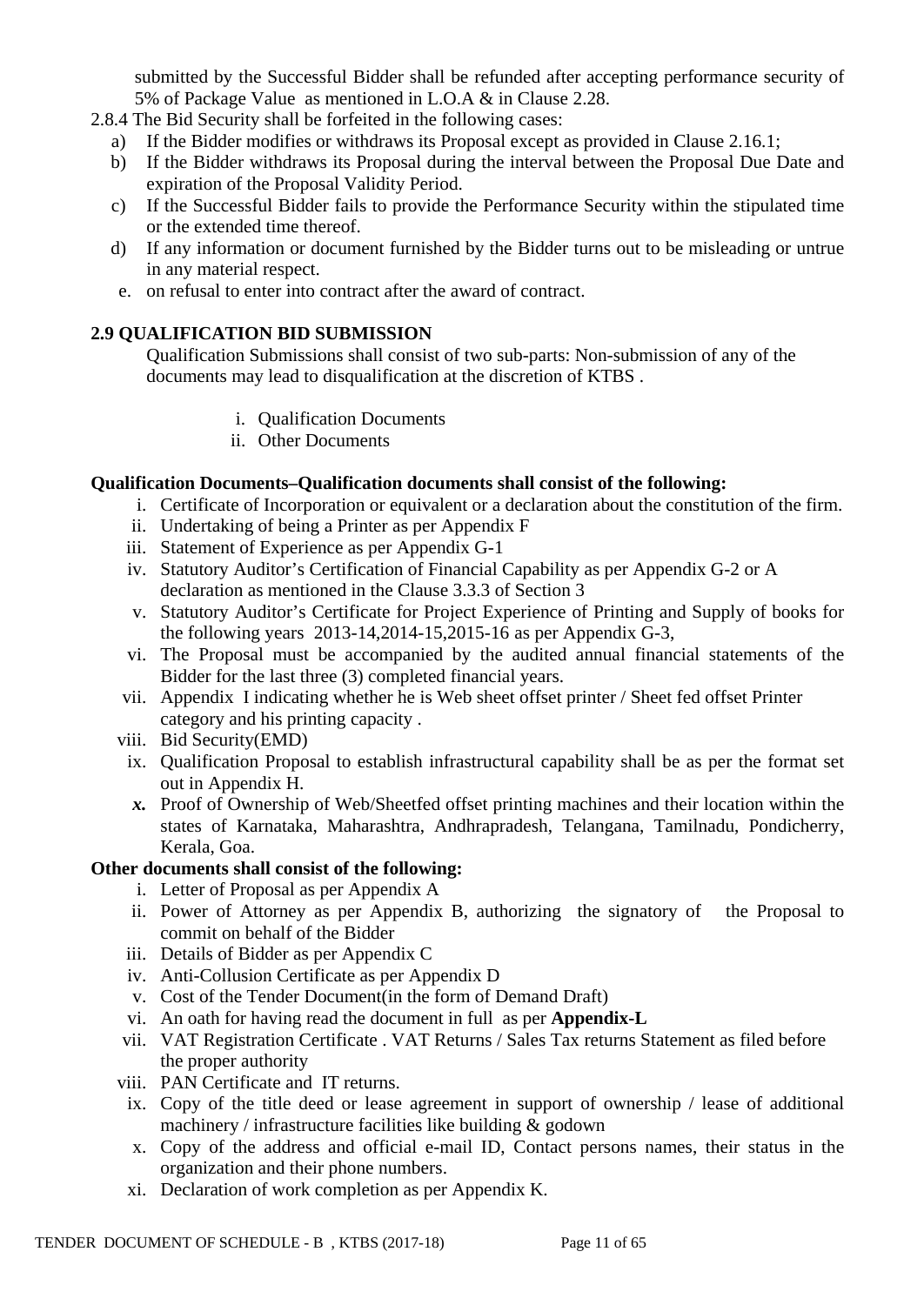# **2.10 PRICE PROPOSAL**

2.10.1 Price Proposal shall consist of:

- a) Price Proposal as per the format set out in Appendix J and is required to be submitted online in the formats available in the **e-portal**. The scanned copy of the Appendix J shall be uploaded as an additional document.
- b) The bidders can quote their lowest cost per page, for different size and colour of the Text Book, title wise, for the packages. Prices should be inclusive of printing of text pages, cover page printing,U.V. Varnish/Lamination, binding, packing cost, transportation cost, transit insurance, all taxes, any applicable duties etc. and the cost per page shall be quoted in Indian Rupees to the last **4 decimal places**.
- c) In case, price is quoted for the package for which the bidder is not eligible to quote and the rate turns out be L1 then bidder shall be penalized in accordance with the provisions available in the previous clauses of this document.

# **2.11VALIDITY OF PROPOSAL**

 Tenders shall remain valid for a period not less than ninety days(90 days) after deadline date for tender submission. A tender valid for a shorter period shall be rejected by the Employer as nonresponsive.

 In exceptional circumstances, prior to expiry of the original time limit, the Employer may request that the Tenderers may extend the period of validity for a specified additional period. The request and the Tenderers responses shall be made in writing or by cable. A tenderer may refuse the request without forfeiting his earnest money deposit. A Tenderer agreeing to the request will not be required or permitted to modify his tender,but will be required to extend the validity of his earnest money deposit for a period of the extension and in compliance.

## **2.12 EXTENSION OF VALIDITY OF PROPOSAL**

In exceptional circumstances, prior to expiry of the original Proposal Validity Period, *KTBS* may request Bidders to extend the Proposal Validity Period for a specified additional period.

# **2.13 FORMAT AND SIGNING OF PROPOSAL**

- 2.13.1 The Bidder would provide information required as per this Tender Document. **KTBS**  reserves the right to evaluate only those Proposals that are received in the required format and is complete in all respects.
- 2.13.2 The Bidder shall submit the proposal in two Covers online, namely,
	- a) Technical Bid, consisting of the details mentioned in **section 2** of this tender document and
	- b) Price Bid, consisting of the Bidders lowest quoted rate being the financial proposal for the project in prescribed format (Appendix J).

## **2.14 METHOD OF SUBMISSION OF PROPOSALS**

- 2.14.1 The proposals shall be submitted online in the e-portal in the Provided formats only. Scanned copies of the same shall be uploaded where ever sought
- 2.14.2 The e-portal itself will disqualify the improper and delayed Bids and KTBS shall assume no responsibility for any such eventualities.

## **2.15 PROPOSAL DUE DATE**

- 2.15.1 Proposals should be submitted only on-line and through the notified Government of Karnataka e-procurement platform before 17.30hrs on the Proposal Due Date mentioned in the Bidding Schedule in the manner and form as detailed in this Tender Document. Proposals submitted in any other mode shall not be acceptable.
- 2.15.2 *KTBS* may, in exceptional circumstances, and for reasons to be recorded in writing, extend the Proposal Due Date, by issuing an Addendum in accordance with Clause 2.6, uniformly for all Bidders.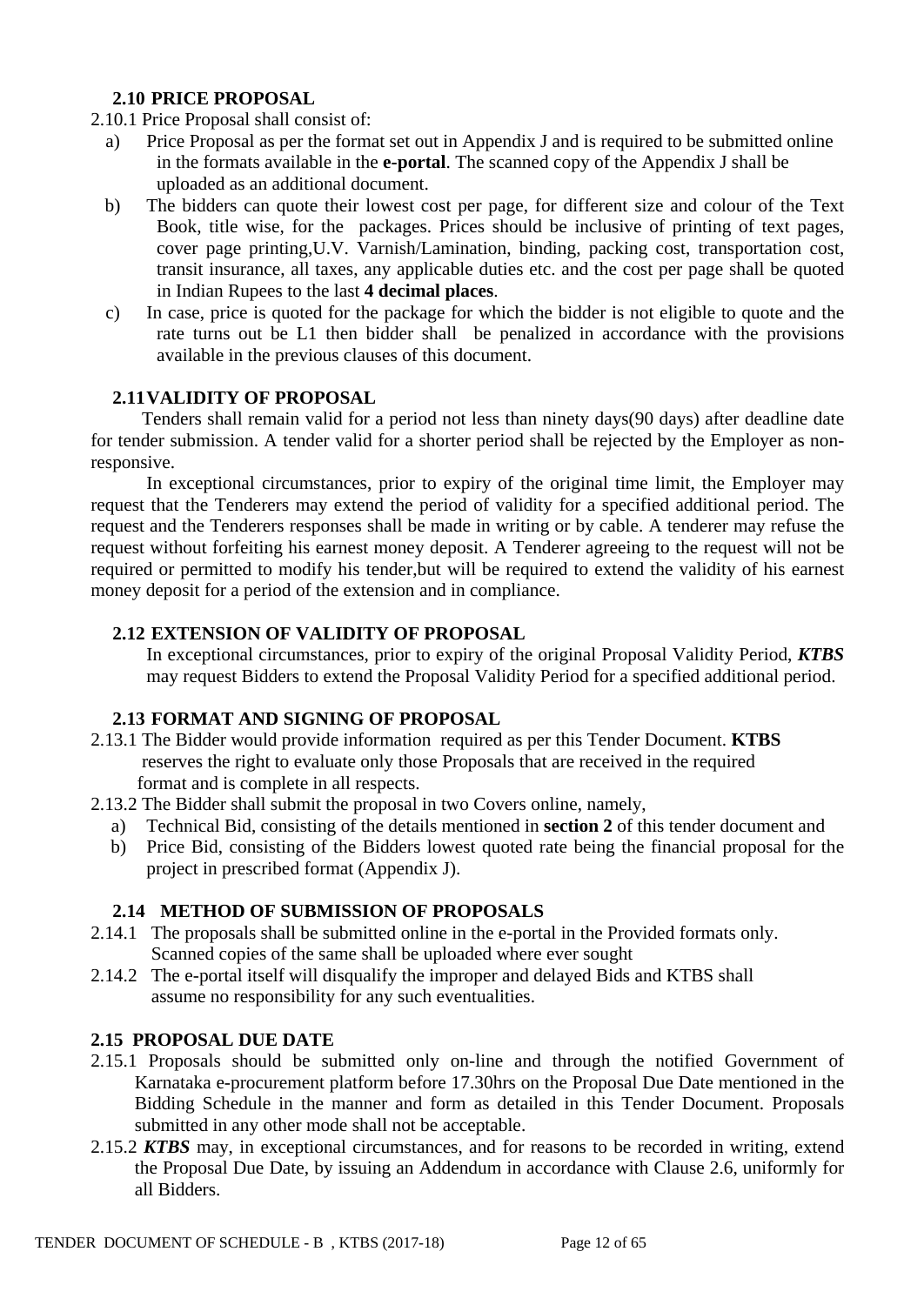# **2.14.1 MODIFICATIONS/SUBSTITUTION/WITHDRAWAL OF PROPOSALS**

- 2.16.1 Any modification, Substitution, withdrawal of proposal can be made by the tenderer only through the said e-portal in the form and manner as provided.
- 2.16.2 To assist in the examination, evaluation, and comparison of Proposals, KTBS may utilize the services of consultant(s) or advisor(s).

# **D. EVALUATION OF PROPOSAL**

#### **2.17 PROPOSAL OPENING**

- 2.17.1 *KTBS* would open online, the Qualification, Submissions as per the schedule for the purpose of evaluation.
- *2.17.2* Proposals for which an acceptable notice of withdrawal has been submitted in accordance with **Clause 2.16** will not be opened. However for technical reason if it opens it will not be considered.
- 2.17.3 *KTBS* would subsequently examine and evaluate Proposals in accordance with the criteria set out in Sections 3, 4 and 5 of this Tender Document.

## **2.18 CONFIDENTIALITY**

Information relating to the examination, clarification, evaluation, and recommendation for the Bidders shall not be disclosed to any person not officially concerned with the process. *KTBS* will treat all information submitted as part of Proposal in confidence and would require all those who have access to such material to treat the same in confidence. *KTBS* will not divulge any such information unless it is ordered to do so by any authority pursuant to applicable law or order of a competent court or tribunal, which requires its disclosure.

## **2.19 TESTS OF RESPONSIVENESS**

- 2.19.1 Prior to evaluation of Proposals, *KTBS* will determine whether each Proposal is responsive to the requirements of the Tender Document. A Proposal shall be considered responsive if the Proposal:
	- a) is received/deemed to be received by the Proposal Due Date including any extension there of pursuant to Clause 2.15
	- b) is accompanied by the Power of Attorney, the format for which is specified in Appendix B
	- c) contains all the information as requested in this document
	- d) contains information in formats same as those specified in this document
	- e) Proof of Ownership of a Printing Press as per the criteria prescribed and their location within the states of India .
	- f) VAT Registration Certificate .
	- g) VAT Returns filed before proper authorities .
	- h) PAN Certificate . IT returns filed before proper authorities .
	- i) Copy of the title deed or lease agreement in support of ownership / hire / lease of infrastructure facilities like building / godown
	- j) mentions the validity period as set out in Clause 2.11.
	- k) Micro and Small Enterprises registration certificate if claims are made under this category as provided vide notification number FD130EXP-12/2015 dated  $8<sup>th</sup>$  Sept2015 and Circular number ಆಇ 850 ವೆಚ್ಛ 12/15 ದಿನಾಂಕ 29.12.2015
- 2.19.2 *KTBS* reserves all the rights to reject any Proposal which is non-responsive and no request for alteration, modification, substitution or withdrawal shall be entertained by *KTBS* in respect of such Proposals.

## **2.20 CLARIFICATIONS**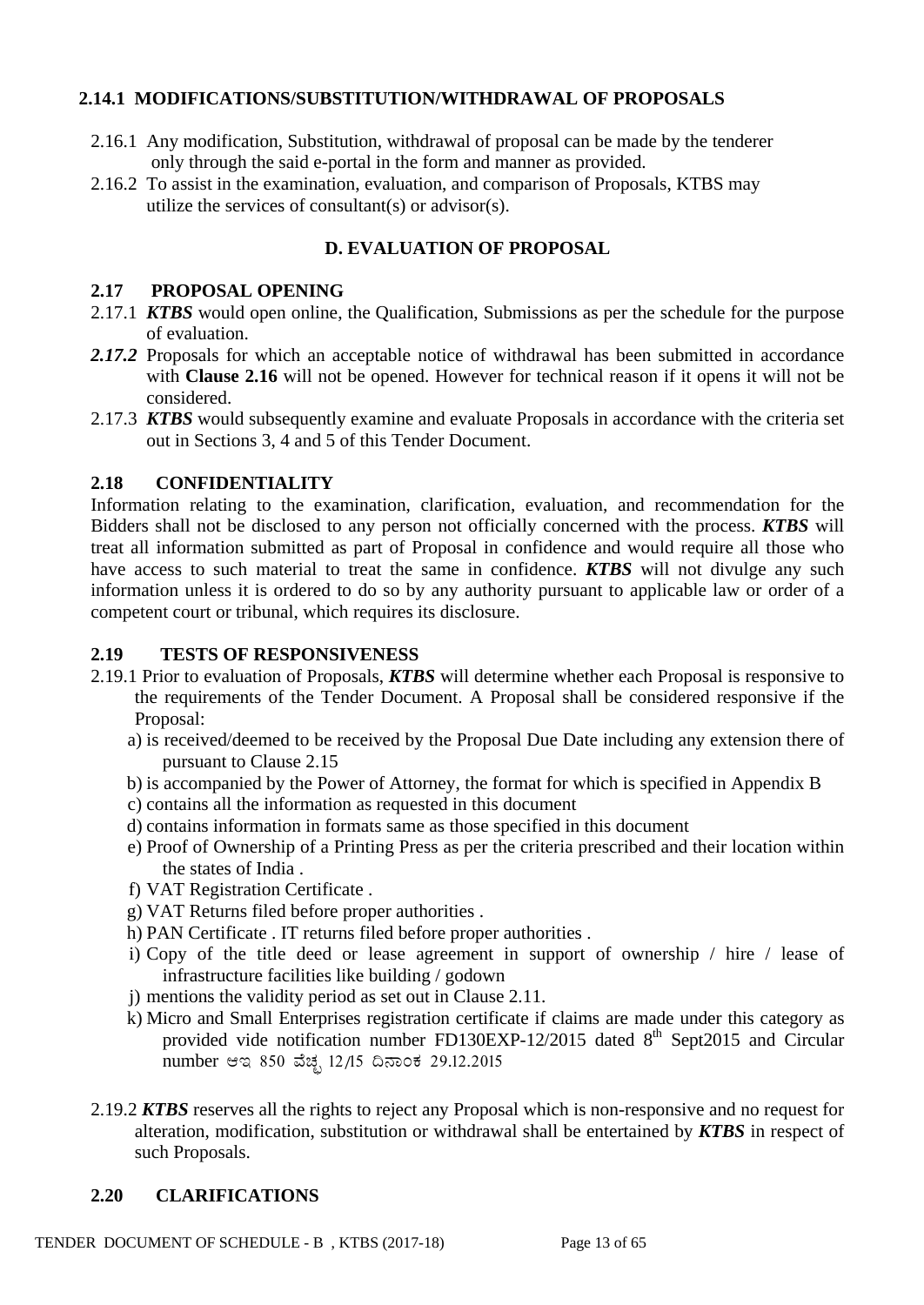To facilitate evaluation of Proposals, *Purchaser* may, at its discretion, seek clarifications in writing from any Bidder regarding its Proposal.

# **2.21 QUALIFICATION SUBMISSIONS**

- 2.21.1 The Qualification Submissions of the Bidders would first be checked for responsiveness as set out in Clause 2.19 above. All Proposals found to be substantially responsive shall be evaluated as per the Qualification Criteria set out in Section 3.
- 2.21.2 Bidders who meet the qualification criteria shall be short-listed *("Qualified Bidders")* for further evaluation.
- 2.21.3 The Price Bid of the Bidders who do not meet the Qualification Criteria shall not be opened.
- 2.21.4 The Qualification Submissions of the Qualified Bidders would be evaluated as per the Qualification Evaluation Criteria set out in Section 3. The Purchaser either himself or through his representative may inspect the factory premises of the bidder regarding the availability of the facilities as per qualification documents submitted.

## *2.22 Qualified Bidders*

Bidders who are found to be acceptable as *"Qualified Bidders"* would be considered for evaluation in the next stage.

# **2.23 PROPOSAL EVALUATION: PRICE BID**

 Price Proposal of only the *Qualified Bidders* would be opened and evaluated as per process set out in Section 4 to identify an *Eligible Bidder*.

## **2.24 DECLARATION OF SUCCESSFUL BIDDER**

- 2.24.1 *KTBS* may either choose to accept the Proposal of an *Eligible Bidder* or invite him for negotiations.
- 2.24.2 Upon acceptance of the Proposal of the *Eligible Bidder* with or without negotiations, *KTBS* shall declare the *Eligible Bidder* as the *Successful Bidder*.

## **2.25 NOTIFICATIONS**

 *KTBS* will notify the Successful Bidder through e-procurement platform or by facsimile or email and by a Letter of Acceptance (LOA) that his Proposal has been accepted.

# **2.26 KTBS's RIGHT TO ACCEPT OR REJECT PROPOSAL**

- 2.26.1 *KTBS r*eserves all the rights to accept or reject any or all of the Proposals without assigning any reason and to take any measure as it may deem fit, including annulment of the bidding process, at any time prior to award of the Project, without liability or any obligation for such acceptance, rejection or annulment.
- 2.26.2 *KTBS* reserves all the rights to invite revised Proposals from Bidders with or without amendment of the Tender Document at any stage, without liability or any obligation for such invitation and without assigning any reason.
- 2.26.3 *KTBS* reserves the right to reject any Proposal at any time if:
	- a) a material misrepresentation made at any stage in the bidding process is uncovered; or
	- b) the Bidder does not respond promptly and thoroughly to requests for supplemental information required for the evaluation of the Proposal. This would lead to the disqualification of the Bidder. If such disqualification / rejection occurs after the Proposals have been opened and the Successful Bidder gets disqualified / rejected, then *KTBS* reserves the right to:
		- i. declare the Bidder with second lowest Price Proposal/ Modified Price Proposal as the Eligible Bidder and where warranted, invite such Bidder for negotiations; or,
		- ii. take any such measure as may be deemed fit in the sole discretion of *KTBS*, including annulment of the bidding process.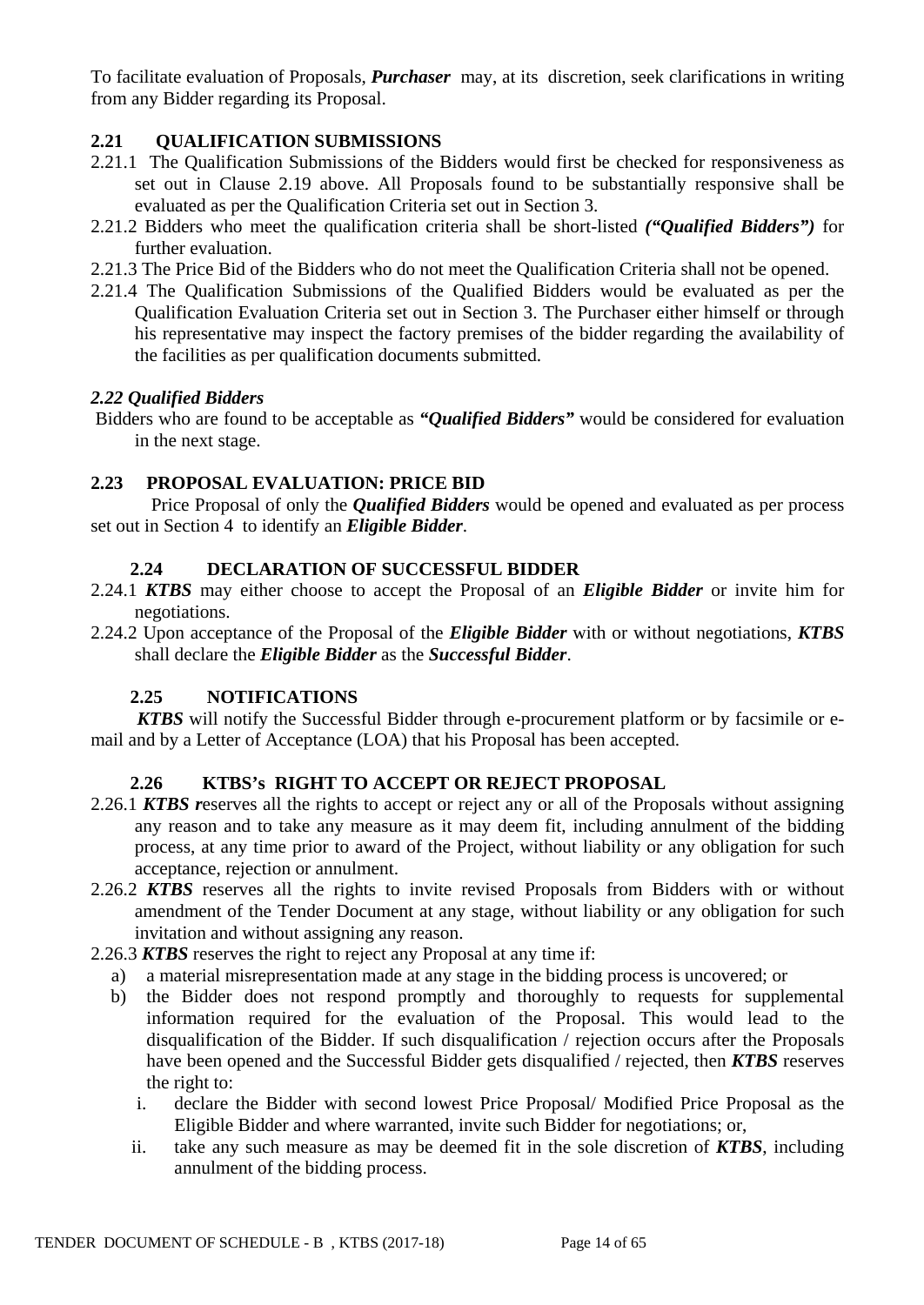## **2.27 SUBMISSION OF LETTER OF ACCEPTANCE AND EXECUTION OF AGREEMENT**

- 2.27.1 Within the 7 days from the date of issue of the LOA,the successful bidder shall accept the LOA and return the same to KTBS, The successful bidder shall furnish a security deposit of 5% of Package value mentioned in the LOA and will sign the agreement and deliver it to the purchaser, within the 7 days from the date of issue of the LOA or within such further time as **KTBS** may agree to at its discretion.
- 2.27.2 If the Successful Bidder wants to authorize any person on behalf of him to sign the agreement, he shall, before signing of the Agreement, submit to *KTBS***,** a power of attorney to sign the Agreement with *KTBS***.**
- 2.27.3 **KTBS** will promptly notify other Bidders that their Proposal has not been accepted and their Bid Security shall be discharged/returned as promptly as possible, within a period of eight (8) weeks from the date of announcement of the Successful Bidder.

# **2.28 PERFORMANCE SECURITY**

- 2.28.1 The successful Bidder shall furnish Performance Security in the form of an Irrevocable Bank Guarantee issued by a Nationalized bank/Public Sector Bank /Accepted Scheduled Bank in favour of "The Managing Director, Karnataka Text Book Society, Bengaluru", for a sum equivalent to 5% of the package value separately for all the packages which may be allotted to the successful bidder within 7 days from the date of issue of the Letter of Acceptance(LOA) . The performance bank guarantee should be valid till 31st of **March 2018** or covering a period of 120 days after the end of contract obligation whichever is later.
- 2.28.2 Failure of the Successful Bidder to comply with the requirements of Clause 2.28.1 shall constitute sufficient grounds for the annulment of the LOA, and forfeiture of the Bid Security. In such an event, *KTBS* reserves all the rights to take any such measure as may be deemed fit in the sole discretion of KTBS, including annulment of the bidding process.

#### **SECTION 3 EVALUATION FOR QUALIFICATION**

## **3.1 EVALUATION PARAMETERS**

3.1.1 The Bidder's competence and capability is proposed to be established by the following parameters:

# *A. EXPERIENCE IN TERMS OF*

- i. Printing and Supply of books / Textbooks;
- ii. In accordance with time Schedule; and
- iii. Quality of material delivered.
- iv. Previous performance as assessed by the KTBS or any other

authorities.

| <b>Slno</b> | <b>Experience Criteria</b> |                                                                   |  |
|-------------|----------------------------|-------------------------------------------------------------------|--|
|             |                            | Billing of at least Rs.10,00,000/- (Ten Lakhs only) from a single |  |
|             |                            | project of Printing and Supply of Books/Text books during any     |  |
|             |                            | one year of these three years i.e 2013-14, 2014-15, 2015-16       |  |

 The bidder should have 3 years of experience in printing of books. The Bidder shall furnish evidence to support its claim as per Appendix G-1.

# *B. FINANCIAL CAPABILITY IN TERMS OF*

- i. Annual sales turnover.
- ii. Net worth.

The Bidder shall furnish evidence to support its claim as per Appendix G-2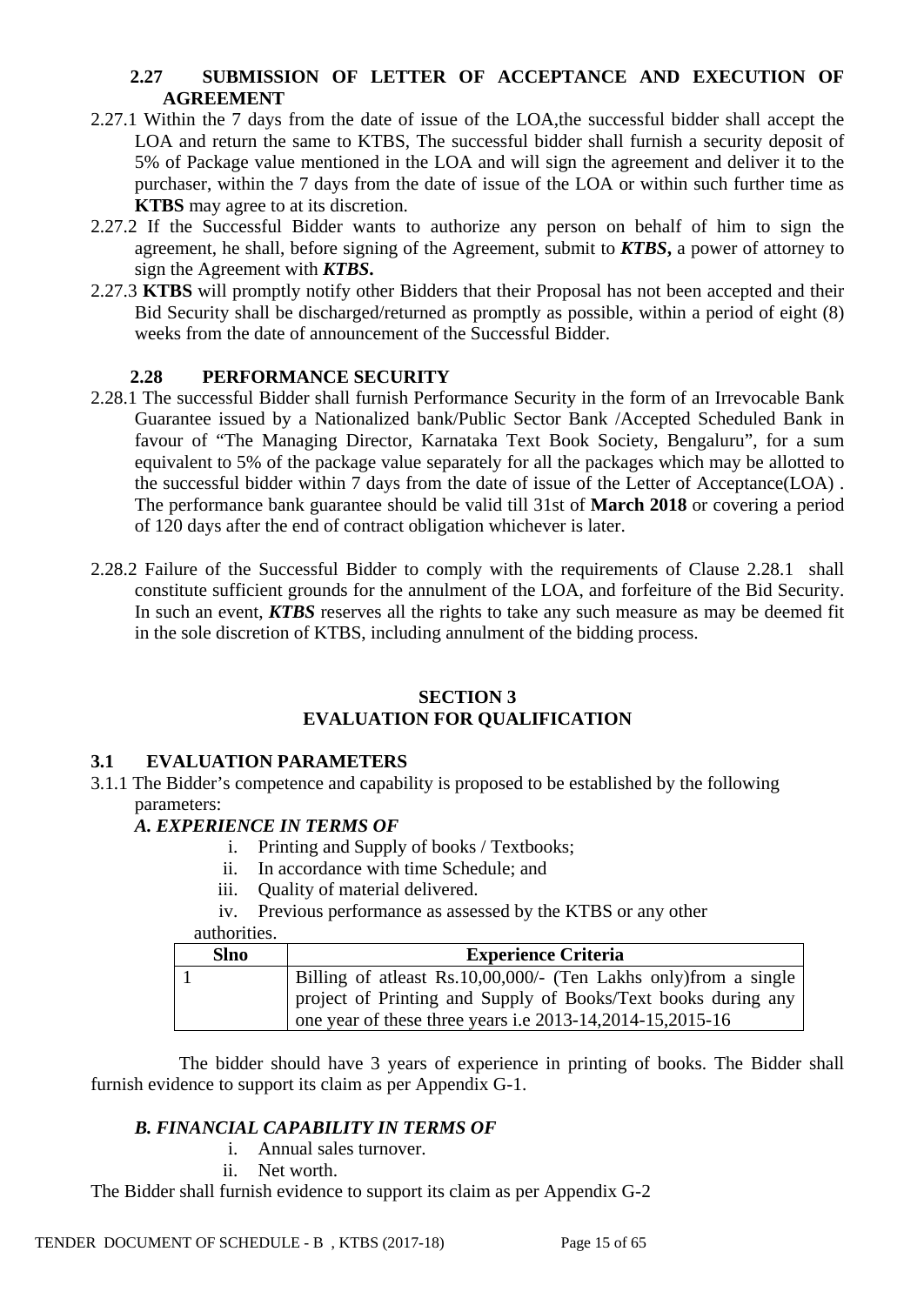Turnover of the bidder shall be certified by his statutory auditor who should mention his name, address and membership number. Turnover certificate shall be based on the audited accounts of the bidders, or based on the returns filed with the Income tax authority or the Commercial Tax authority

3.1.2 On each of these parameters, the Bidder would be required to meet the evaluation criteria as detailed in this Section.

| ◡๛                                     | INTRADING CHE CALADILITI NEQUINEMENTO                                                                                                                                                                                                                                                                                                                                |           |  |  |  |
|----------------------------------------|----------------------------------------------------------------------------------------------------------------------------------------------------------------------------------------------------------------------------------------------------------------------------------------------------------------------------------------------------------------------|-----------|--|--|--|
| Sl no                                  | Category and the Description of the machinery prescribed                                                                                                                                                                                                                                                                                                             | Quantity  |  |  |  |
|                                        | <b>Pre-Printing machinery</b>                                                                                                                                                                                                                                                                                                                                        |           |  |  |  |
| $\mathbf{1}$                           | Computer to Plate making plant with processor capable of making plates<br>Double Crown, A-1 and such similar sizes<br>or<br>Plate exposing system with processor capable of making plates Double<br>Crown, A-1 and such similar sizes<br>(Note: Since it is single colour books the plates can be made by taking<br><i>tracing sheet output are also acceptable)</i> | one unit  |  |  |  |
|                                        |                                                                                                                                                                                                                                                                                                                                                                      |           |  |  |  |
|                                        | <b>Printing machinery</b>                                                                                                                                                                                                                                                                                                                                            |           |  |  |  |
| 1                                      | Single or multi printing unit web offset machine with a minimum cut off<br>508 mm, reel width 760 mm or more, with one quarter folder. The rated<br>speed of the machine with quarter folding shall not be less than 10,000<br>cycles per hour.                                                                                                                      | one unit  |  |  |  |
|                                        | <b>Or</b><br>Single Colour sheet fed printing machines with a production speed of<br>about 5000 SPH, with a printing format of atleast 20X30 inches.<br>(Note: if for any reason like bigger format or both sides printing etc., the<br>requirement of number of units will be proportionately less.)                                                                | Two units |  |  |  |
| $\overline{2}$                         | Four colour sheet fed CPC offset printing machine with a Sheet size of<br>485mm X 660mm (19"x26") or above , capable of printing on Boards of at<br>least 220 GSM.<br>(Note: Optional since the only cover pages are to be printed this service<br>may be outsourced. If so on MOU with the firm possessing the 4 colour<br>printing machine shall be provided)      | one unit  |  |  |  |
| <b>Binding and Finishing Machinery</b> |                                                                                                                                                                                                                                                                                                                                                                      |           |  |  |  |
| 1                                      | Wire stitching machine capable of pinning at least 12.5 mm at the speed<br>of about 40 cycles per minute.                                                                                                                                                                                                                                                            | one unit  |  |  |  |
|                                        | Fully automatic stand alone perfect binding machine of minimum 6<br>clamps with 2000 cycles per hour OR equivalent productivity or more.<br>(Note: required to achieve at least a production of at least 15,000 books<br>per shift.)                                                                                                                                 | One unit  |  |  |  |
| $\overline{c}$                         | Fully automatic 3 side cutting machine capable trimming books of crown<br>$1/4^{\text{th}}$ size on 3 sides at a time.<br>(Note: It is essential to trim the books in a three side trimmer to achieve<br>the speed and correct right angles at the corners.)                                                                                                         | one unit  |  |  |  |
|                                        | Fully automatic programmatic cutting machine 92 cm (32 inches) size<br>(min)<br>(Note: Required to cut the Cover Boards etc.)                                                                                                                                                                                                                                        | one unit  |  |  |  |
|                                        | Wet or Thermal lamination machine of minimum feed width of 18".                                                                                                                                                                                                                                                                                                      | one unit  |  |  |  |

## **3.2 INFRASTRUCTURE CAPABILITY REQUIREMENTS**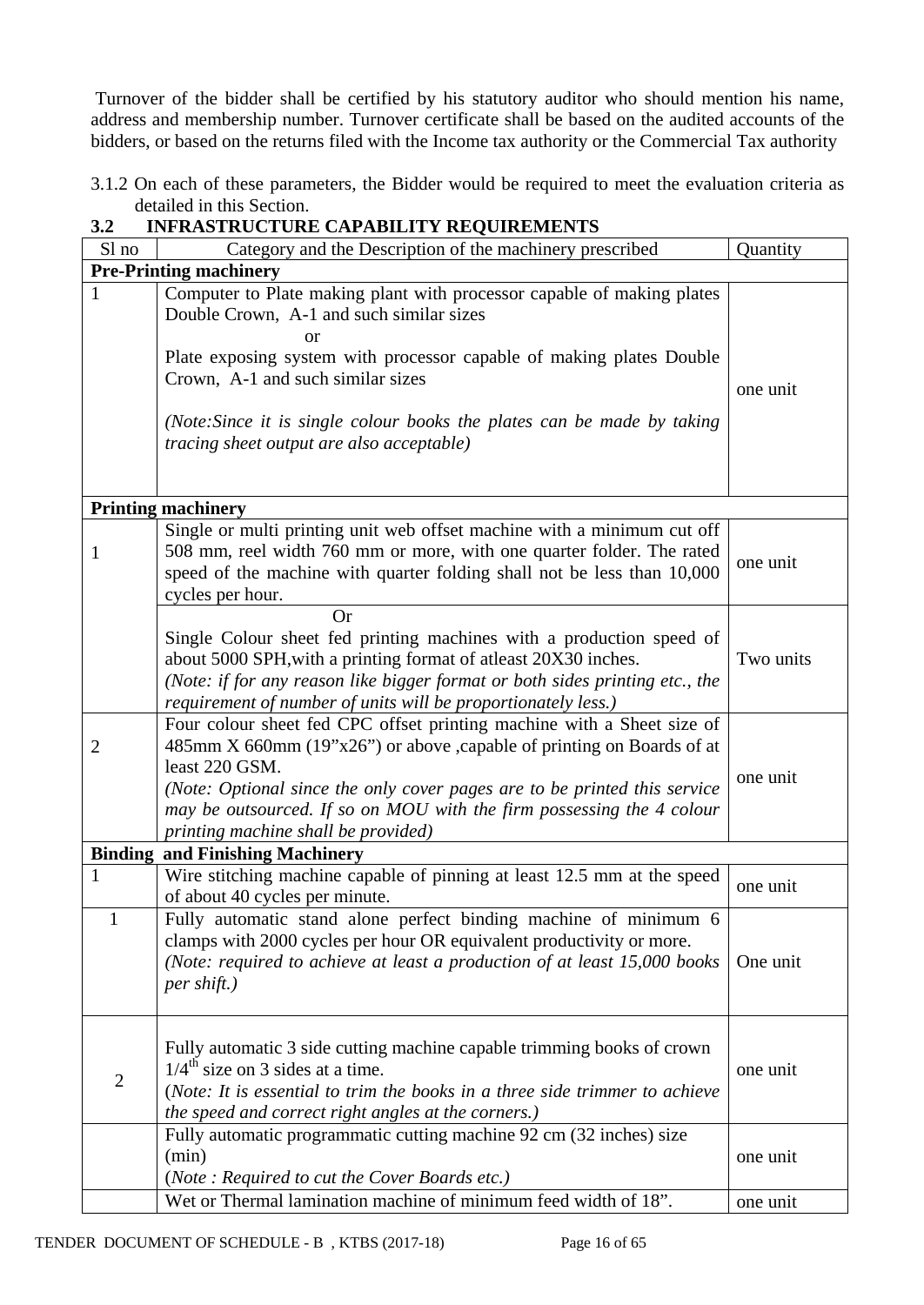| ( <i>Essetntial to laminate the covers</i> )                                                           |           |
|--------------------------------------------------------------------------------------------------------|-----------|
| Fully automatic folding machine capable folding sheets in the size of                                  |           |
| Double Crown to crown $1/4^{\text{th}}$ size                                                           | Two units |
| (Note: Required only for the sheet fed printers)                                                       |           |
| <b>Manpower, Factory and Storage Space</b>                                                             |           |
| The plant shall be operated by qualified and trained manpower with qualified supervisors for quality   |           |
| checking in the production line.                                                                       |           |
| The plant shall be well planned and is required to be in easily accessible location. It is expected to |           |
| be leid out in an age of chout 5,000 so feet to hove easy and sofe movement of the materials. The      |           |

be laid out in an area of about 5,000 sq feet to have easy and safe movement of the materials. The storage space shall be at least another 5,000 sq feet covered area for the safe storage of finished goods as well as to stock the paper.

## **Note** :

- a. **The Specifications mentioned above are at minimum configurations expected, but Superior Machinery in the similar class are also acceptable. However, decision of the Purchaser in this regard shall be final and binding**.
- b. In the table above, the bidder should own the required number of Printing machines. Additional Machinery, may be hired or taken on lease if required if a necessity arises during the course of production. Infrastructure, viz., minimum space and storage space can be either owned or hired or leased. Where the infrastructure capability/facilities are either hired or leased, the period of hire or lease should be double the period for which performance guarantee is to be furnished by the successful bidder.
- c. Mode of ownership and the period of lease or rent of infrastructure capability should be certified by the Statutory Chartered Accountant of the bidder. A chartered Accountant who issues such a certificate shall mention, in the certificate so issued, his name, address, membership number and the documents he has verified to issue the certificate.
- d. The CTP is made compulsory since all the data is being given in soft copies and the plates are required to be made by Computer to Plate method only.
- e. A perfect binding machine with the same out put capacity with lesser number of clamps may also be considered. However the number of clamps shall not be less than four. The purchaser will be the final authority to assess the capacity of the machine.
- f. Since the specifications of Binding process has been changed the wire stitching machine becomes essential for the execution of contract satisfactorily therefore the said machine has been included in the required infrastructure.
- g. With an objective of eliminating plastic as much as possible in the text books and make them eco friendly it was proposed to introduced UV varnishing instead of Lamination by using BOPP film.

The process of UV varnish requires an additional machine and many of the printers do not possess this machine. Many of the printers do not possess this, and hence we might not get competitive rates. Additionally, the procurement of the same would require time, which may cause them to be disqualified in the tender and may also delay the supply of text books.

Considering these factors it is proposed to allow both Lamination and UV Varnish this year. To this extent the changes would be made in the tender document

## **3.3 FINANCIAL CAPABILITY**

3.3.1 Financial Capability of the Bidder would be evaluated on the basis of the following: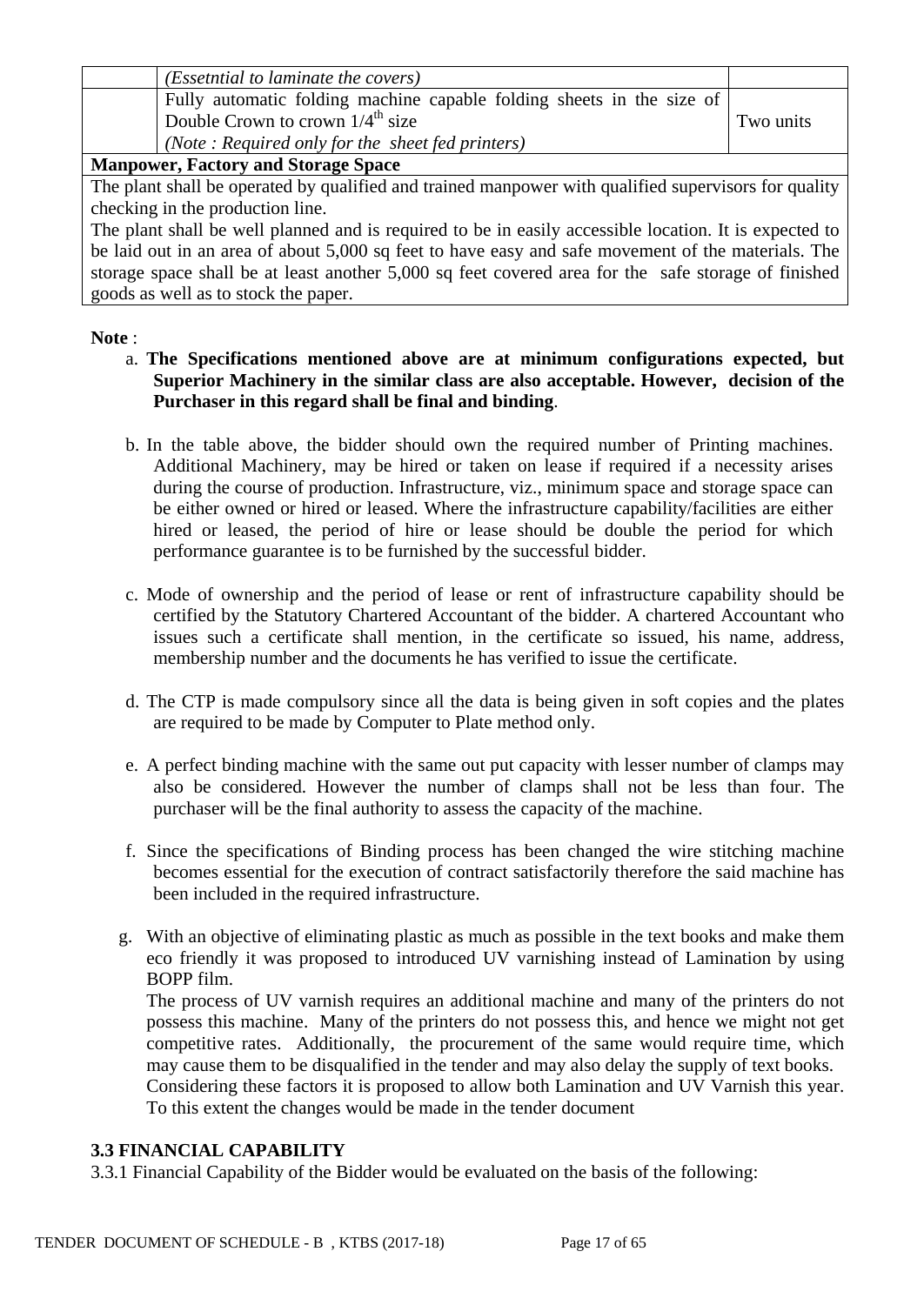| Sl No. | <b>Financial Capability Criteria</b>                                                                                                                                                                                                                                                                                                               |
|--------|----------------------------------------------------------------------------------------------------------------------------------------------------------------------------------------------------------------------------------------------------------------------------------------------------------------------------------------------------|
|        | Annual financial turnover of Rs. 40.00 lakhs in each of the preecing 3 years 2013-                                                                                                                                                                                                                                                                 |
|        | $14,2014-15 \& 2015-16.$                                                                                                                                                                                                                                                                                                                           |
|        | $222$ $\frac{1}{2}$ $\frac{1}{2}$ $\frac{1}{2}$ $\frac{1}{2}$ $\frac{1}{2}$ $\frac{1}{2}$ $\frac{1}{2}$ $\frac{1}{2}$ $\frac{1}{2}$ $\frac{1}{2}$ $\frac{1}{2}$ $\frac{1}{2}$ $\frac{1}{2}$ $\frac{1}{2}$ $\frac{1}{2}$ $\frac{1}{2}$ $\frac{1}{2}$ $\frac{1}{2}$ $\frac{1}{2}$ $\frac{1}{2}$ $\frac{1}{2}$ $\frac{1$<br>$\mathbf{1}$ $\mathbf{1}$ |

- 3.3.2 The Bidder should provide information regarding the above based on audited annual accounts for the respective financial years. The financial year would be the same as the one normally followed by the Bidder for its Annual Report.
- 3.3.3 The Proposal must be accompanied by the audited annual financial statements of the Bidder for the last three (3) completed financial years.
- 3.3.4 Turnover and net worth of the bidder shall be certified by his statutory auditor who should mention his name, address and membership number. Turnover certificate shall be based on the audited accounts of the bidders, or based on the returns filed with the tax authority.

# **3.4 QUALIFICATION CRITERIA FOR FINANCIAL CAPABILITY**

- 3.4.1 For the purpose of Qualification the Bidder is required to demonstrate the financial capability as set out in 3.2 and 3.3 of this tender document.
- 3.4.2 For the purposes of evaluation financial data from the latest three annual accounts would be considered.

**3.5 QUALIFIED BIDDERS:** Bidders meeting both the Experience Criteria and Financial Capability Criteria as mentioned above shall be declared as **Qualified Bidders**. The Proposals of only the Qualified Bidders shall be considered for further evaluation.

# **SECTION 4 EVALUATION OF PRICE PROPOSAL**

# **4.1 EVALUATION PARAMETERS**

The Price Bids of qualified bidders alone will be evaluated on the basis of

- a. Price proposals
- b. The satisfactory completion of the printing and supply of textbooks within the time schedule as per any earlier contractual obligations handled.

# **4.2 EVALUATION METHODOLOGY**

4.2.1 The evaluation is package wise. Based on the number of copies of textbooks required to be printed and the rate per page quoted for each title, the cost of production of the total number of copies of textbooks in a package will be calculated and Lowest Rate (L1 Rate) will be determined based on the lowest total cost of production of the required number of copies of all the titles in that package. The Bidders shall be ranked based on the lowest quoted price proposal determined as above and the bidder with the lowest price shall be ranked L1 and other proposals ranked in ascending order.

- 4.2.2. In case the Price Bid of any Bidder does not comply with the aforesaid condition, KTBS may, at its own discretion, reject such Proposal as non responsive.
- 4.2.3 The bidder shall be ranked based on the lowest quoted price proposal. The bidder with the lowest price shall be ranked L1 and other proposals ranked in ascending order.

4.2.4 In the event that two or more tenderers give first preference and quote the same rate for the same package then **KTBS** may;

> **a.** Consider technical criteria whoever fulfills more or Possesses better technical criteria and available Capacity.

- **b.** Invite fresh Price Bids from such Bidders within time schedule as notified by Purchaser, **OR**
- c. Take any such measure as may be deemed fit in its discretion.
- 4.2.5 If any of the packages are left unquoted, then KTBS may,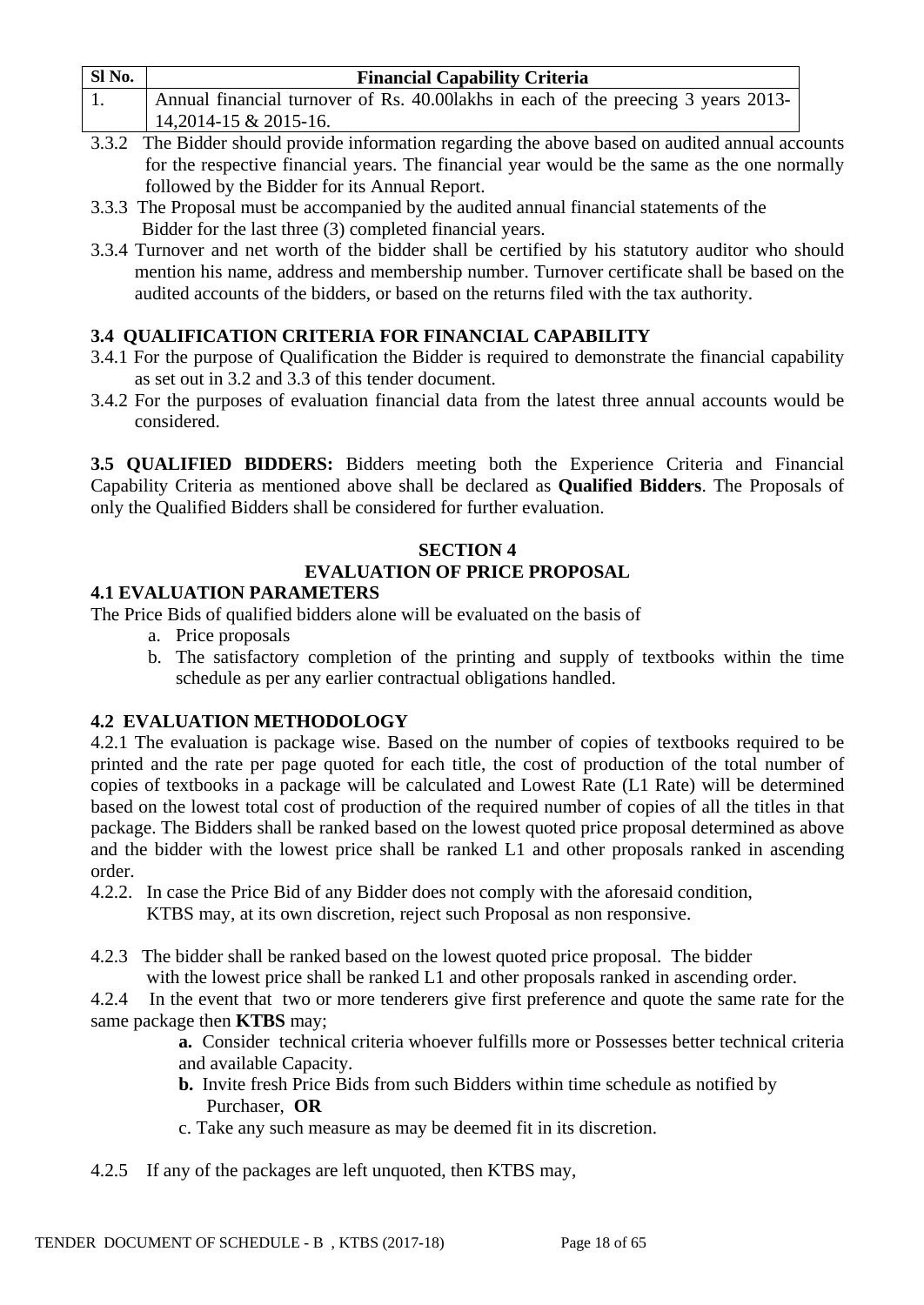a. Invite fresh Price Bids from qualified Bidders within time schedule as notified by Purchaser,

 **OR**

- b. Invite fresh tender or take any such measure as may be deemed fit in its discretion.
- 4.2.6 The **successful Bidder** and **KTBS** shall proceed with finalizing the agreement in accordance with Clause 2.27

## **SECTION 5**

#### **BIDDING SCHEDULE**

*KTBS* would endeavor to adhere to the BID schedule as noted elsewhere in this document.

#### **SECTION 6**

## **GENERAL CONDITIONS OF CONTRACT**

## **6.1 DEFINITIONS**

- 6.1.1 In this Contract, the following terms shall mean and be interpreted as indicated:
- (a) *"The Contract"* means the agreement entered into between the Purchaser and the Supplier, as recorded in the Contract Form signed by the parties, including all the attachments and appendices thereto and all documents incorporated under reference therein;
- (b) *"The Contract Price"* means the price payable to the Supplier under the Contract for the full and proper performance of its contractual obligations;
- (c) *"The Contract Period"* means the period which the tender connotes*;*
- (d) "*The School Text Books"* means printed and supplied textbooks which the Supplier is required to supply to the Purchaser under the Contract;
- (e) *"Services"* means services rendered to Block Education Officers (BEOs)in case of Free & sale category textbooks inclusive of transportation, insurance, and any other incidental cost.
- (f) *"GCC"* means the General Conditions of Contract contained in this section.
- (g) *"SCC"* means the Special Conditions of Contract.
- (h) *"The Purchaser"* means the Managing Director, The Karnataka Textbook society® Karnataka, in short " the **KTBS**"
- (i) *"The Purchaser's Country"* is India and State is Karnataka.
- (j) *"The Supplier"* means the *LEGAL ENTITY* supplying the School Text Books under this Contract.
- (k) *"The Government"* means the Government of Karnataka.
- (l) *"Block Education Officer",* means an authority to whom the free & sale category Textbooks are to be supplied at the places scheduled for supply of text books.
- (m) *"Deputy Director for Public Instruction*" means the DDPI.
- (n) *"Day"* means calendar day.
- (o) *"Tender"* means the formal offer made for printing and supply of goods or services in response to an invitation for tender published / notified .
- (p) *"Tender Document"* means the set of papers detailing the schedule of works, calendar of events, requirement of goods and services, technical specifications, procurement criteria and such other particulars, as may be prescribed for evaluation and comparison of tender.
- (q) *"Tender inviting Officer"* means the Managing Director of The Karnataka Text Book Society ®, Karnataka.
- (r) *"Tender accepting authority"* means the Managing Director, The Karnataka Text Book Society ®, Karnataka.
- (s) *"Tender Scrutinizing& Evaluating authority"* means Authority as constituted by the Managing Director of The Karnataka Text Book Society ®, Karnataka.
- (t) *" Tender Appellate Authority" means the Commissioner for Public Instructions(CPI) Bengaluru.*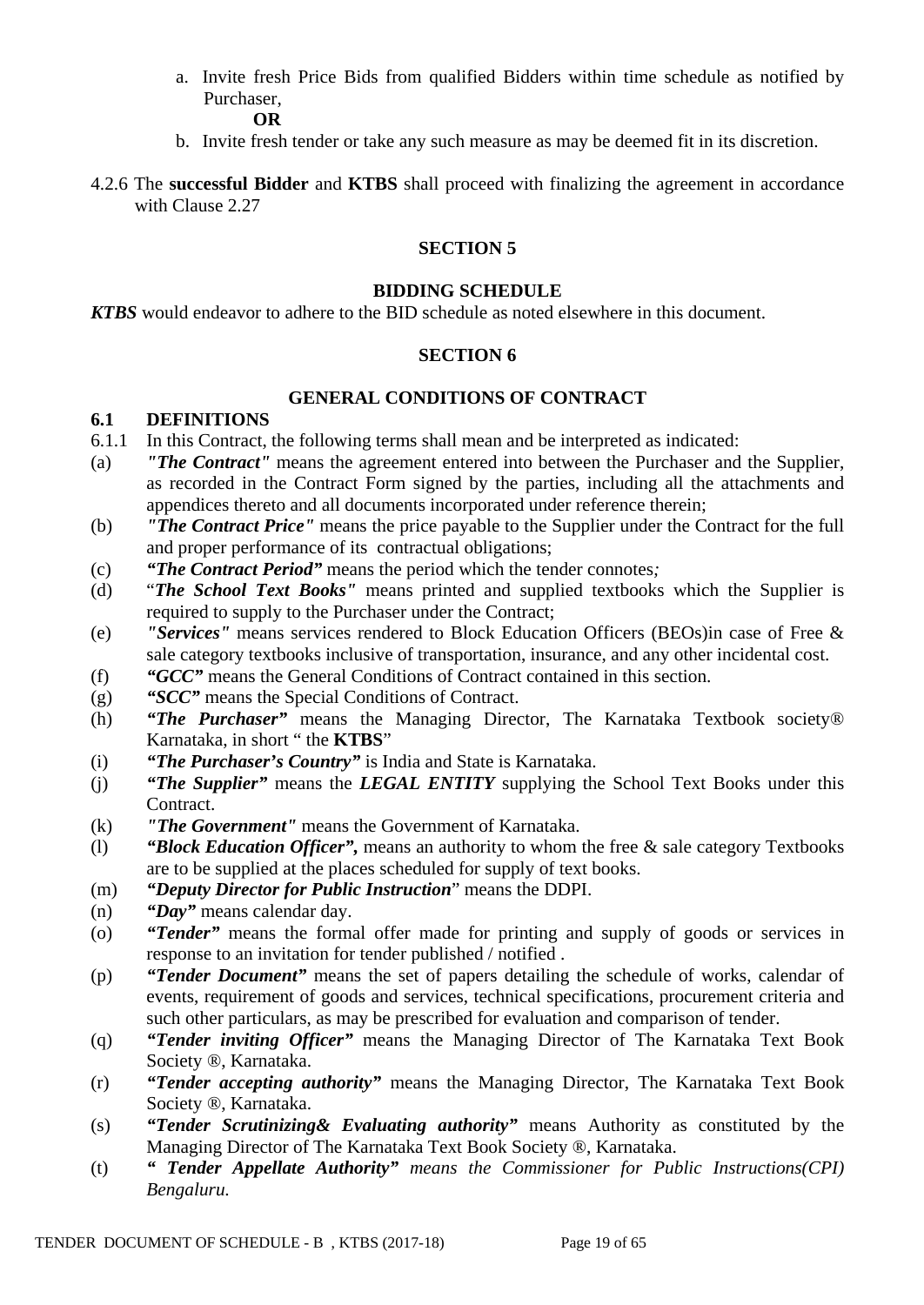- (u) *"Notification of award of Contract"* means the intimation in the form of a letter of acceptance by KTBS to the successful bidder. Acceptance by the successful bidder within 24 hours / notified period of time from the date of its issue will constitute the formation of Contract.
- (v) **`DPS ` means the ` Director of Printing , Stationery & Publications , Government of Karnataka, Bengaluru`, the third party quality certifying agency appointed for the purpose of Tender by the Purchaser.**

# **6.2 APPLICATION**

These General Conditions shall apply to the extent that they are not superseded by any provisions in other parts of the Contract.

# **6.3 STANDARDS**

The school text books supplied under this contract shall conform to the standards mentioned in the Technical Specifications and where no applicable standard is mentioned, to the authoritative standard appropriate to the School Text Books.

# **6.4 USE OF CONTRACT DOCUMENTS AND INFORMATION**

- 6.4.1 The Supplier shall not, without the Purchaser's prior written consent, disclose the Contract, or any provision thereof, or any specification, sample or information furnished by or on behalf of the Purchaser in connection therewith, to any person other than a person employed by the Supplier in performance of the Contract. Disclosure to any such employed person shall be made in confidence and shall extend only so far as may be necessary for purposes of such performance.
- 6.4.2 The Supplier shall not, without the Purchaser's prior written consent, make use of any document, pre-press material or information enumerated in GCC Clause 6.4.1 except for purposes of performing the Contract.
- 6.4.3 Any document, other than the Contract itself, enumerated in GCC Clause 6.4.1 shall remain the property of the Purchaser and shall be returned (in all titles) to the Purchaser on completion of the Supplier's performance under the Contract if so required by the Purchaser.
- 6.4.4 The supplier shall permit the purchaser to inspect the Supplier's accounts and records relating to the performance of the Supplier and to have them audited by auditors appointed by the purchaser if so required.

# **6.5 COPY RIGHTS**

The Managing Director, The Karnataka Text Book Society® is the copyright holder and the publisher to all the titles printed under the Tender. The textbooks printed under the Tender are to be supplied only to the Purchaser, viz., The Managing Director, The Karnataka Text Book Society ®. However, the purchaser indemnifies the supplier against all third-party claims of infringement of copyright, trademark arising from use in the school text books.

The supplier shall not print the name and address of his firm / office / organization on the outer page of the cover pages. More specifically, the Supplier shall print the name, address and Contact number of his firm / office / organization only on the Printer page, with prior approval

# **6.6 PERFORMANCE SECURITY**

- 6.6.1 Within **7** days of issue of the letter of acceptance, the Supplier shall furnish performance security, as mentioned in 2.28. The performance bank guarantee should be valid covering a period of up to March  $31<sup>st</sup>$  2018 or 120 days after the end of contractual obligations, whichever is later .
- 6.6.2 The proceeds of the performance security shall be payable to the Purchaser as compensation for any loss resulting from the Supplier's failure to complete any one of its obligations under the Contract.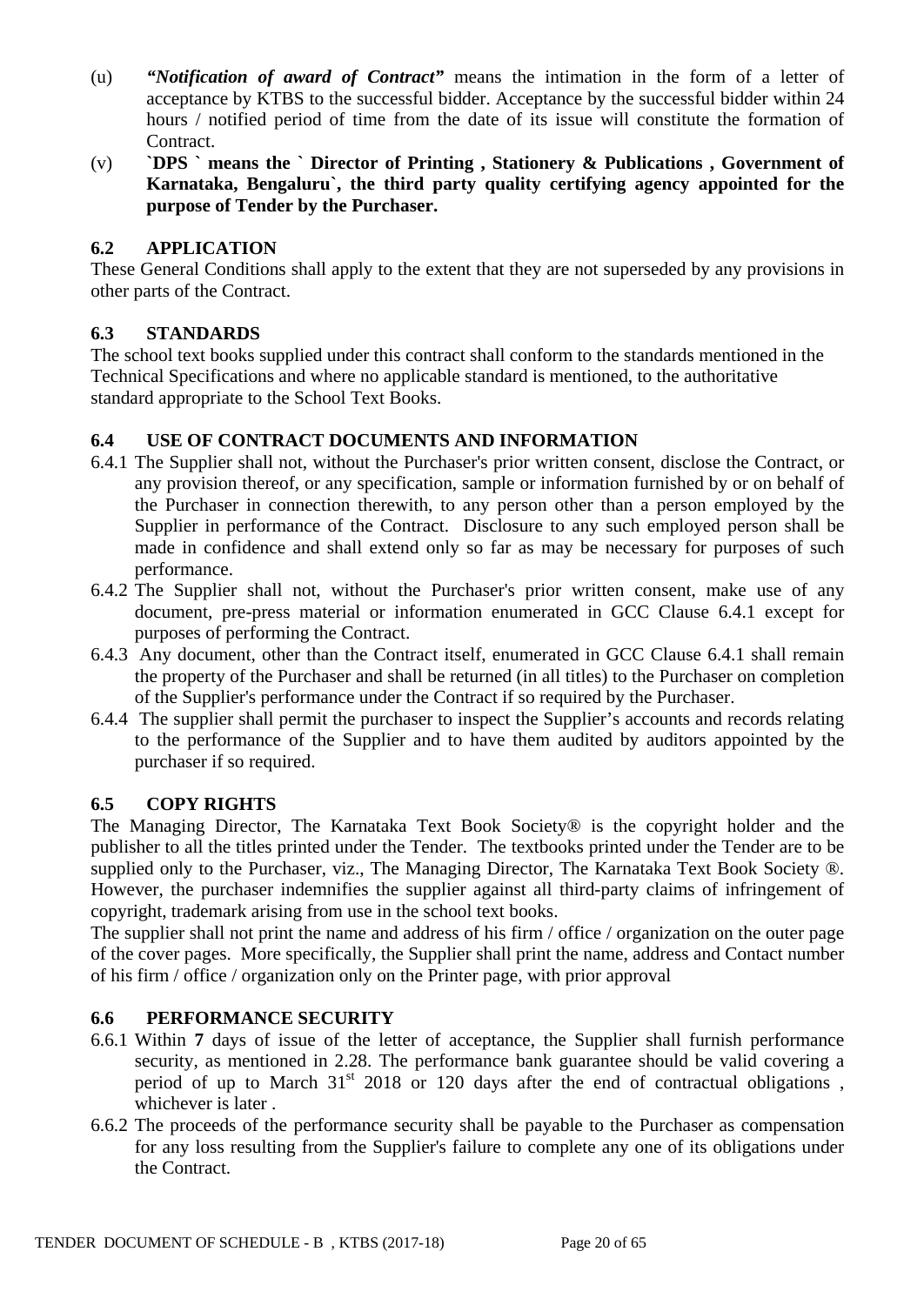- 6.6.3 The Performance Security will be discharged by the Purchaser and returned to the Supplier after March  $31<sup>st</sup>$  2018 subject to the fulfillment of all performance obligations under the contract or otherwise after 120 days of completion of the contract obligations subject to the fulfillment of all performance obligations under the contract, whichever is later.
- 6.6.4 In the event of any contract amendment, the Supplier shall, within 7 days of receipt of such amendment, furnish the amendment to the Performance Security, rendering the same valid for the duration of the Contract, as amended for further period of 90 days thereafter.
- 6.6.5 Failure to submit the performance security (Bank guarantee)within the period specified above will constitute sufficient ground for cancellation of the contract and forfeiture of the EMD(Bid security).

## **6.7 INSPECTIONS AND TESTS**

- 6.7.1 The Purchaser or its representative shall have the right to inspect and/or to test the school text books to ascertain their conformity to the Contract specifications. The Purchaser shall notify the Supplier in writing in a timely manner of the identity of any representatives retained for these purposes.
- 6.7.2 The paper to be used for printing of the text book may be inspected and tested based on the "mill certificate" submitted by the printer, from the KTBS official or its approved agencies. The finished Text books shall be inspected at the printer's premises.
- 6.7.3 If the inspected or tested school books /formes of the books fail to conform to the specifications, the Purchaser may reject such quantity of books/forms and the Supplier shall either replace the rejected text books or make necessary alterations to meet specification requirements free of cost to the Purchaser.
- 6.7.4 The Supplier shall compulsorily obtain "Mill Certification" regarding the quality of the paper purchased. "Mill Certification" shall be for the general quality of paper and more specifically regarding the GSM of the paper, Brightness of the paper and whether the paper is manufactured out of A-grade pulp. The officials of Karnataka Text Book Society® or persons duly authorized by KTBS shall inspect the progress in printing, binding, lamination/UV varnish and dispatch of text books from time to time. If the bidder /printer fails to provide the necessary information regarding the progress to the authorities, at the time of inspection, KTBS has all the rights to necessary action against the bidder on the basis of the report by the authorities. In case any textbook is found to be defective, they shall be replaced by the Supplier at his own cost.
- 6.7.5 The Purchaser's right to inspect, test and, where necessary, reject the school text books after the free and sale category text books arrival at Block Education Officer *(BEO)* office/school level shall, in no way, be limited or waived by reason of the books having previously been inspected, tested and passed by the Purchaser or its representative.
- 6.7.6 The pre-delivery inspection will be carried out by the purchaser or by any one authorized by the purchaser for this purpose.
- 6.7.7 Nothing in GCC shall in any way release the Supplier from any other obligations under this Contract.
- 6.7.8 Saving all the clauses above and in addition, the Purchaser shall appoint a Third party Quality testing & certifying agency viz Director of Printing Stationery (D.P.S) for assessing the Technical Capability of the Bidder in the first instance and then for certifying the quality of the textbooks printed  $&$  distributed . The `D P S` shall as per the requirement and on his own initiative may visit the Bidder premises any time beginning from the time of Technical Assessment and till the entire process is in progress . **The `D P S` shall also monitor the progress** . The `D P S` shall certify both for the physical progress and for the quality. The DPS may also conduct random checking at the Godowns of the Purchaser to ascertain the quality levels.

The quality parameters that will be put for testing, tolerance limits, method of Inspection, Sample size etc are given in Annexure below .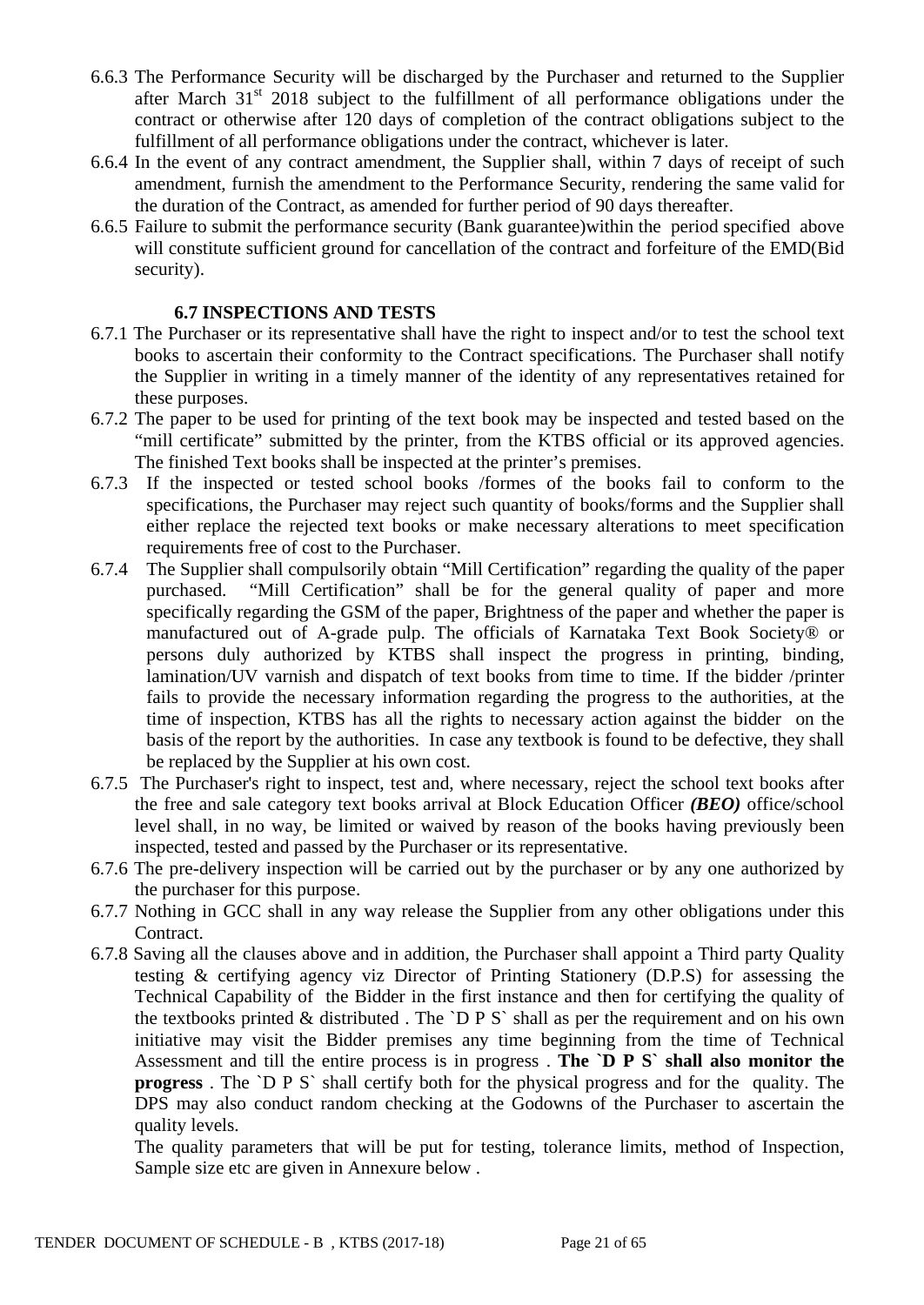# **Quality Parameters and Specifications**

## **The following quality parameters with tolerance limits prescribed by BIS are required to be strictly adhered to by the Suppliers**

## **Raw Materials**

#### *Paper:*

The Paper shall be Maplitho with the following specifications

| Sl no.         | <b>Properties</b>                           | Requirement   | Reference    |
|----------------|---------------------------------------------|---------------|--------------|
| $\mathbf{1}$   | <b>GSM</b>                                  | $60$ gsm      |              |
| 2              | Tensile Index                               | 20/40         | IS 1848:1991 |
|                | CD/MD                                       |               |              |
| $\overline{2}$ | Brightness (Minimum) %                      | $80 \pm 2 \%$ | $-do-$       |
| 3              | Opacity (Minimum)                           | $85 + 2\%$    | $-do-$       |
| 4              | Cobb, max avg                               | 28            | $-do-$       |
| 5              | Wax pick                                    | No. 10A Clear | $-do-$       |
| 6              | Smoothness ml/min,<br>(Bendsten) max<br>Top | 200           | $-do-$       |
|                | Wire                                        | 250           | $-do-$       |
| 8              | Colour                                      | White         |              |
| 9              | Type of Pulp                                | Type-A        | IS 1848:1991 |

**Note :**

- Paper shall be of A Grade from reputed mills suggested hereunder, made out of Virgin Pulp and shall not contain any recycled pulp or mechanical pulp not exceeding 20%.
- The reel width for crown  $1/4<sup>th</sup>$  books shall invariably minimum of 760 mm. Similarly the cut off shall be minimum of 508 mm. Usage of lesser width reels is strictly not acceptable. The cut off may be slightly more. No weightage will be given for any increase in the cut off though it is treated as a positive deviation.
- List of Reputed Paper Mills whose quality parameters are tested and proven and the printers are advised to procure the paper required for the printing of Text Books for the academic year 2017-18 preferably from these mills or from the mills of equivalent capacity
	- 1. M/s Mysore Paper Mills, Bhadravati, Karnataka
	- 2. M/s West Coast Paper Mills, Dandeli, Karnataka
	- 3. M/s TNPL, Tamilnadu
	- 4. M/s Andhra Pradesh Paper Mills, Rajamundry, Andhra Pradesh
	- 5. M/s Seshasai Paper and Boards Limited, Erode, Tamilnadu
	- 6. JK Paper Limited, Orissa

## *Art Board*

*The Printer shall use both side coated Art Boards with the following specifications.*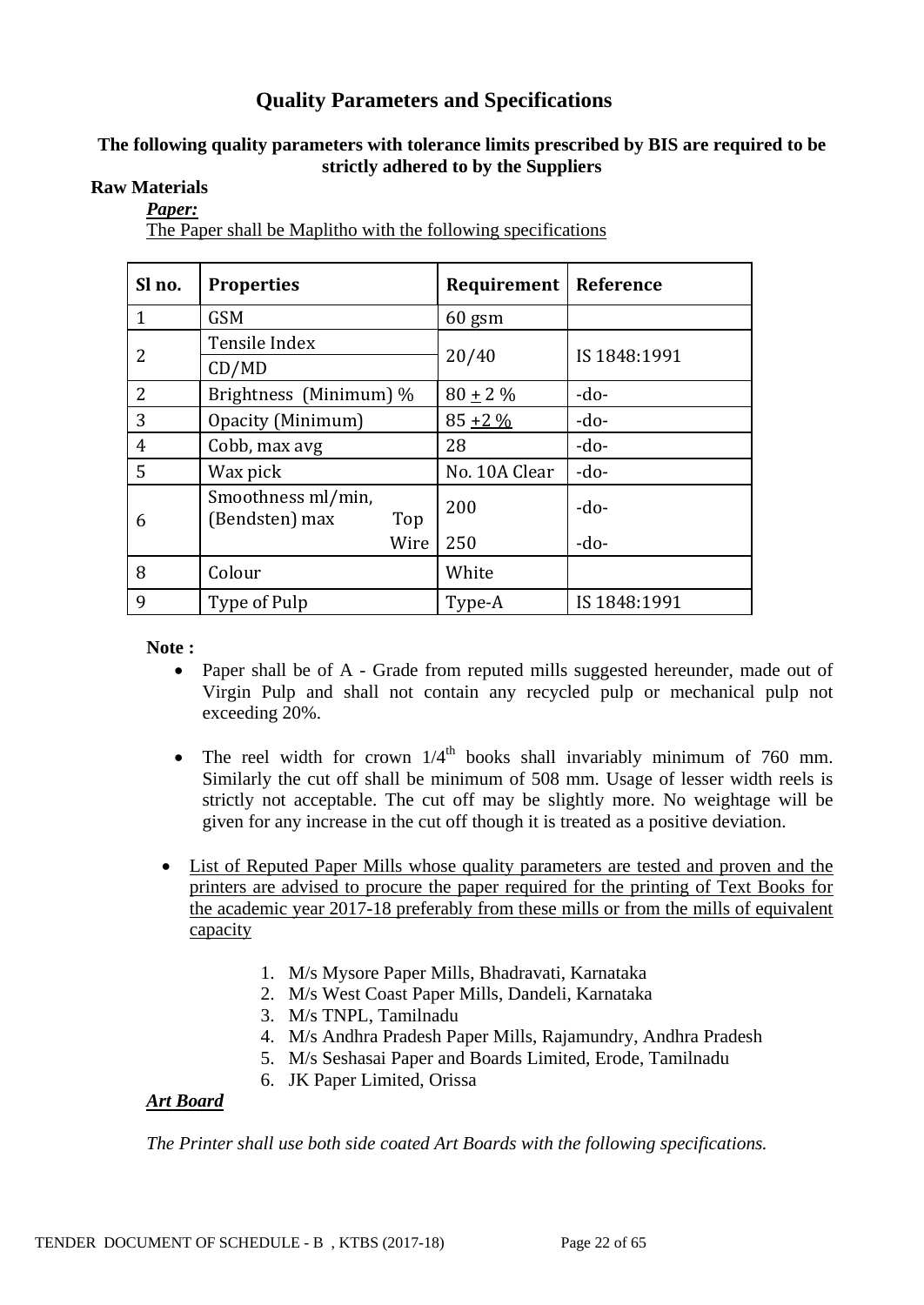| Sl no.        | <b>Properties</b>        | Requirement  | <b>Tolerence</b> |
|---------------|--------------------------|--------------|------------------|
|               | <b>GSM</b>               | $220$ gsm    | $+/- 2.5%$       |
| $\mathcal{P}$ | <b>Bulk</b>              | $0.86$ cc/gm | $+/- 0.03$       |
| 3             | <b>Bending stiffness</b> | 11/20        | minimum          |
|               | CD/MD                    |              |                  |
| 4             | Brightness (Minimum) %   | $88 + 2\%$   | $-do-$           |
|               | Gloss                    | $75 + 5\%$   | $-do-$           |
| 6             | Colour                   | White        |                  |

## *Inks*

The Supplier shall use only branded inks and other chemicals.

## *Printing Plates*

The Supplier shall use only branded printing plates. Wherever soft copies are provided the plate making shall be by CTP method and wherever positives are provided it shall be by using PS plates. Only good quality and branded chemicals shall be used for the making of plates.

## *U.V. Varnish & Laminating Films*

The Book Covers shall be coated on one side with U.V. Varnish The coating may be made inline along with the printing of the covers or Offline. This shall ensure good gloss and shall also make the printed area scratch resistant and moisture resistant. The thickness of the coating shall be atleast 3 GSM.

#### **OR**

 The lamination of the Cover shall be done by wet lamination method with 12 micron BOPP Gloss film using water based adhesive. Thermal Lamination is a positive deviation and is acceptable. But no weightage will be given though it is a positive deviation.

# *Hot Melt Adhesive*

Branded hot melt adhesives compatible for the perfect binding machine shall only be used.

#### **Book size**

i. For Crown ¼ Size the print area to be 330 sq. cm or as per the design and the trimmed size of the Book to be 18.3 x 24.5 cms. A tolerance of 1 mm is allowed on either dimension of the book.

# **If the variations are found beyond the tolerance limits in more than 5% of the inspected quantity then it will be treated as deviation from specifications.**

## **However, the Supplier shall not construe this to be a stipulation and shall read it as an exception**.

## **Printing Quality**

- i. Printing shall be good, having uniform inking of sufficient colour.
- ii. There shall be no aberration of colours, wherever colour printing is done. In other words colour registration shall be flawless.
- iii. The texts shall be strong, legible and readable.
- iv. The printed illustrations shall be clearly well defined.
- v. The prints shall be free from defects like offsetting, smudging, tilting, mis-register, scumming, slur, ragged print, light and dark shades etc.,
- vi. The text must have balanced margin in each page with a minimum of 15 mm.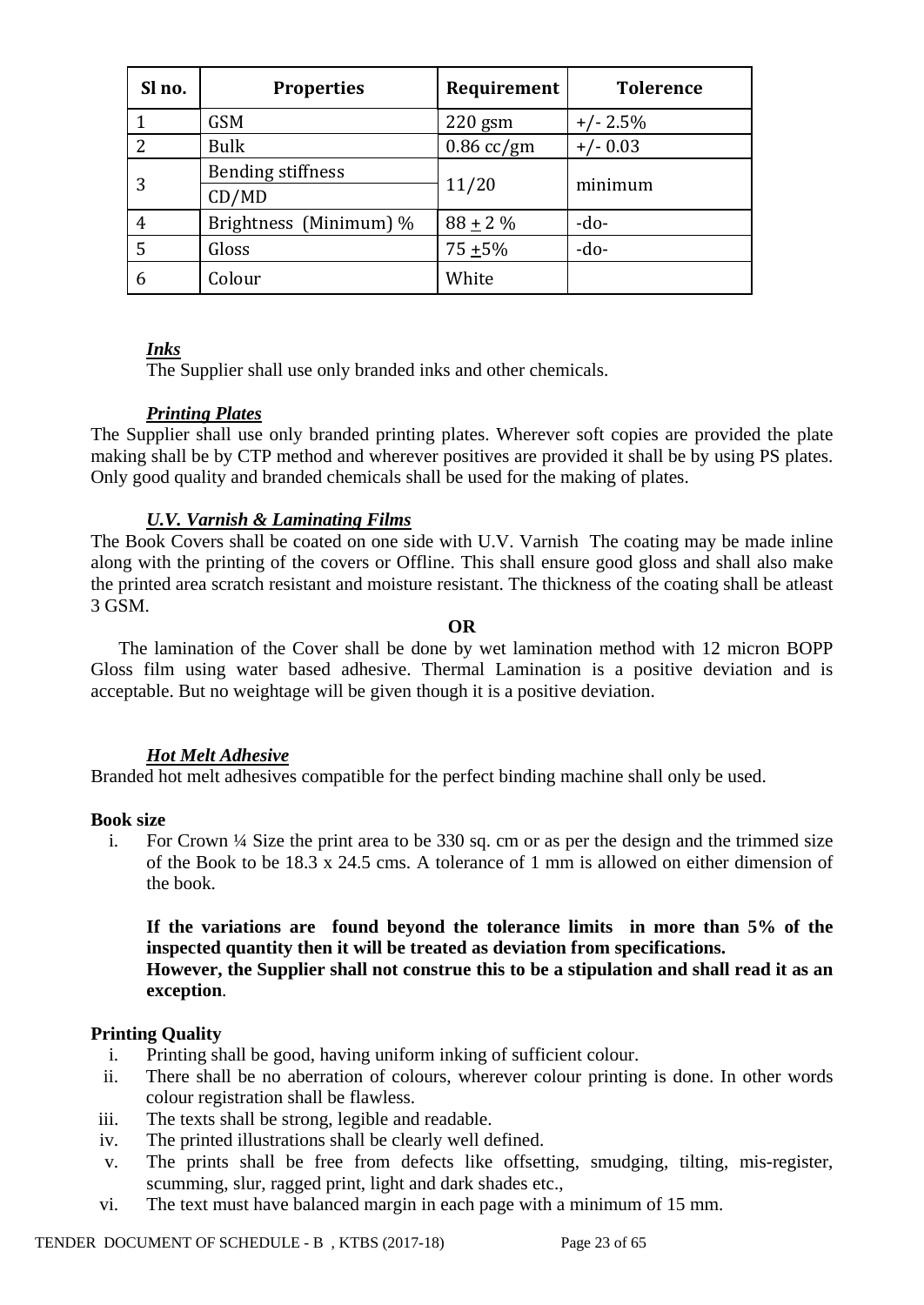vii. The Text book should be in conformity with the approved dummy.

## **Binding quality and Specifications;**

The Binding Process shall be executed as mentioned here under.

| <b>SL.NO</b> | <b>No.of Text Pages</b>           | <b>Method of Binding</b> |
|--------------|-----------------------------------|--------------------------|
|              | 128 and Less $\left(<=128\right)$ | <b>Center pinning</b>    |
|              | Above 128 and upto 260            | Side pinning & perfect   |
|              | pages                             | <b>Binding</b>           |

## **Method of quality Checking**

The quality inspection staff conduct tests at the point of production to ensure that prescribed quality materials only are used and machines that are in good condition are adopted and the manpower engaged has the required technical skills. It is the responsibility of the supplier to provide the proof to establish this.

Approximately 5% of the books will be put for quality test before they are dispatched in the premises of the supplier. The supplier shall inform before they are packed and dispatched.

The Books will be tested for the above parameters and method adopted is random sampling and physical testing only. Generally by visual and measuring methods. Only when warranted chemical testing will be conducted.

The total sample size shall be approximately 5%.

If the defects are found in more than 5% of the quantity inspected then it will be construed that the lot is defective beyond the tolerance limits and it will be rejected. Then it will be the responsibility of the Supplier to conduct testing of the complete lot and then replace the defective books and shall invite the purchaser for the quality inspection.

# **6.8 OPERATIONAL CHARTS**

The Supplier along with the contract shall furnish in advance, Operational Chart which includes;

- program of work
- Time schedule of the printing  $&$  supply of the School Text Books to the Purchaser.

# **6.9 PACKING& SUPPLY**

- 6.9.1 Pre-dispatch inspection of the bales/reels of paper, at the Mill and at the printer's premises may be carried out by the authorized third party quality testing and certifying agency appointed by the Society viz`D  $P S$ .
- 6.9.2 The Supplier at the time of delivery of School Textbooks shall give proper account of supply to the concerned Block Educational Officer by bundling the school books in the numbers of 25 or 50 books in each bundle.
- 6.9.3 The Supplier after the satisfactory delivery of School Text Books to the concerned Blocks shall obtain due acknowledgement from the concerned Block Educational Officers or his authorized representative and submit the same along with the District-wise Bills for payment. The Supplier shall provide such packing of the School Text Books as is required to prevent their damage or deterioration during transit to their final destination as indicated in the Contract.

# **6.10 DELIVERY AND DOCUMENTS**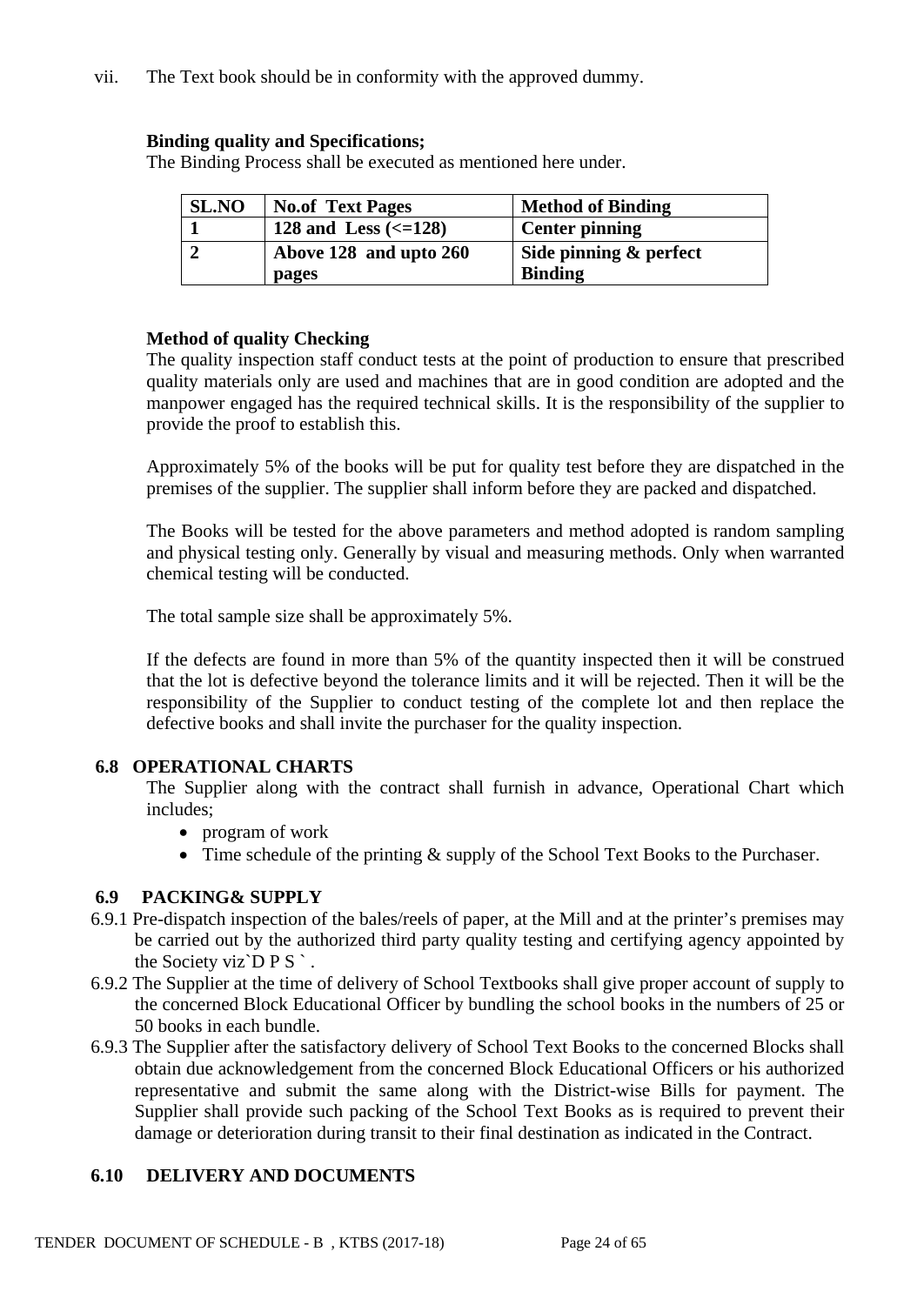Delivery of the School Text Books shall be made by the Supplier in accordance with the terms specified in the Purchase Order. The details of printing & transportation and or other documents to be furnished by the supplier are as specified in Tender Document.

# **6.11. TRANSPORTATION**

Where the Supplier is required under the Contract to transport the Free & Sales category School Text Books to all 204 BEO's of Karnataka as shall be specified in the Contract, it shall be arranged by the Supplier and the related cost including insurance, shall be included in the Contract Price.

# **6.12. PAYMENT**

**6.12.1 The payment to the supplier shall be made as under** 

**a) First payment after supply of 30% of the package books within 60 days subject to maximum of 60% of the package books on seniority basis subject to availability of funds.**

 **b) Final payment of balance package books after 60 days of first payment on seniority basis subject to availability of funds.**

- **a) Delivery Challan format prescribed in the Appendix O.**
- **b) Delivery Challan without date,seal & Signature of the BEO or his representative will be rejected.**

Payment to suppliers shall be made as per Clause 7.4 of Special Conditions of Contract (SCC).

## **6.13. CHANGE ORDERS**

The purchaser may at any time by written order given to the supplier pursuant to GCC clause, make changes within the general scope of the contract in any one or more of the following:

- a. Method of transportation or packing
- b. The place of delivery
- c. Copies to be supplied

# **6.14. CONTRACT AMENDMENTS**

Subject to GCC Clause 6.13, no variation in or modification of the terms of the Contract shall be made except by written amendment signed by both the parties.

## **6.15. ASSIGNMENT**

The Supplier shall not assign, in whole or in part, its obligations to perform under the Contract, except with the Purchaser's prior written consent.

## **6.16. SUBCONTRACTS**

Subcontract in printing and supply of textbooks is strictly prohibited.

# **6.17. DELAYS IN THE SUPPLIER'S PERFORMANCE**

- 6.17.1 Delivery of the School Text Books shall be made by the Supplier in accordance with the time schedule specified by the Purchaser as per distribution list provided by the purchaser.
- 6.17.2 If at any time during performance of the Contract, the Supplier should encounter conditions impeding timely delivery of the School Text Books, the Supplier shall promptly notify the Purchaser in writing of the fact of the delay, its likely duration and its cause(s). As soon as practicable after receipt of the Supplier's reply, the Purchaser shall evaluate the situation and may, at its discretion, extend the Supplier's time for performance with or without liquidated damages, in which case the extension shall be effected by amendment of the Contract.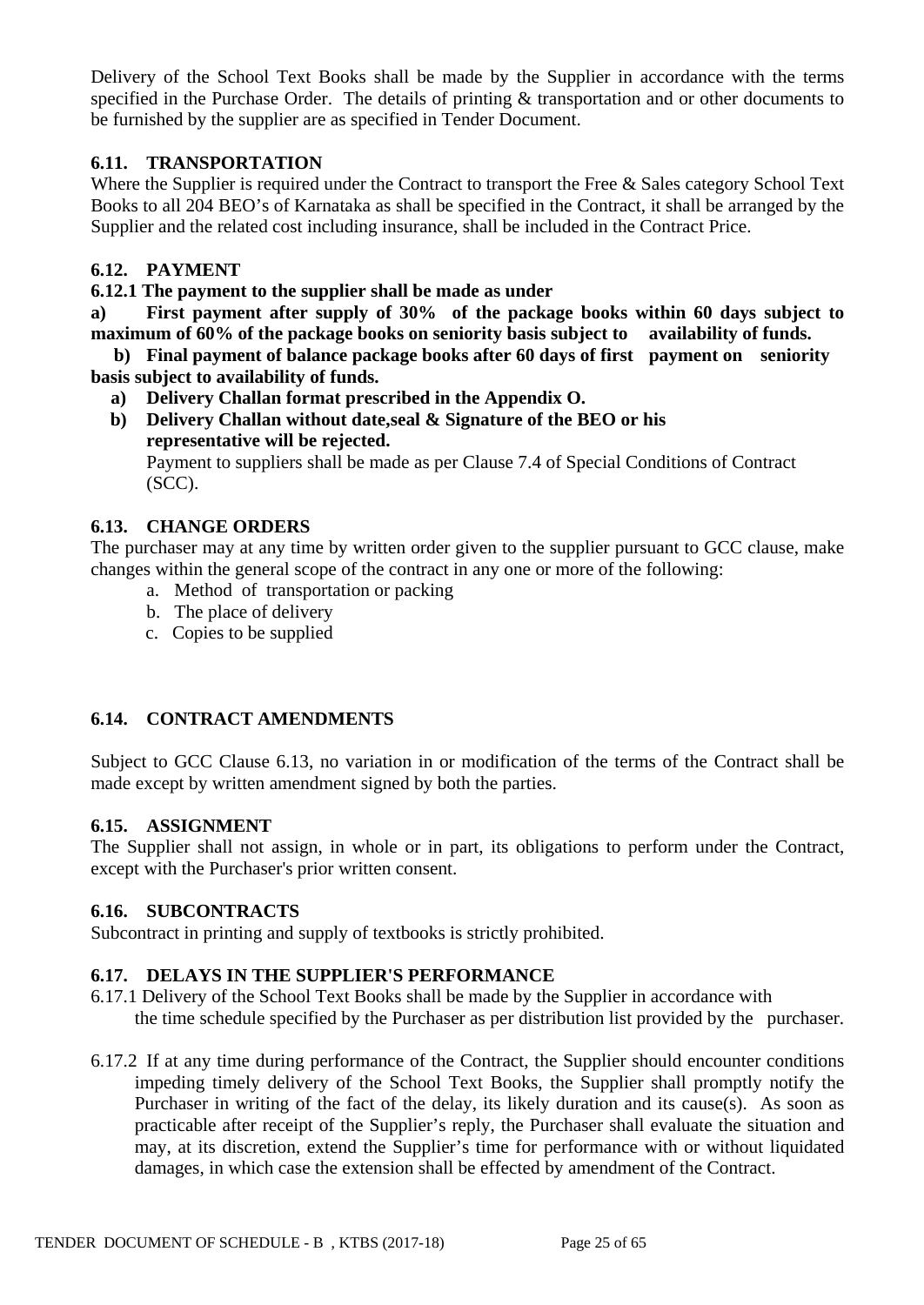6.17.3 Except as provided under GCC Clause 6.23, a delay by the Supplier in the performance of its delivery obligations shall render the Supplier liable to the imposition of liquidated damages pursuant to GCC Clause 6.18, unless an extension of time is agreed upon pursuant to revision in contract without the application of liquidated damages

# **6.18. Liquidated damages for delay & penalty for defective Books**

# **6.18.1 Liquidated damages for delay in supplies:**

If supplier does not execute the work as per the implementation schedule, liquidated damages will be imposed at the rate of 1% per week for the first 3 weeks, 2% per week for the next 3 weeks, 3% per week for the next 2 weeks and 5% thereafter for the delayed portion until completion of supplies if the Purchaser decides to accept the supplies. Part of the week will be considered as one week.

## 6.18.2 *Penalty* **for defective materials**

If any defect is found / any report in this regard is received from the Block Educational Officers, such defective materials may be rejected and the Supplier shall have to replace such defective materials within 15 days and will have to bear the cost of replacement, however the purchaser reserves the right to use the materials with minor defects that serve the overall objectives. under such circumstances the purchaser will impose the penalty for deviations as defined in Appendix M.

6.18.3 While Calculating penalty in case of default, or violation of any conditions of this tender total cost of a particular package including transportation and insurance cost will be taken into consideration and penalty will be imposed.

## **Time schedule**

Printing & Supply of text books to specified destinations should be completed within 120 days from the next date of issue of Purchase order including Pre-Printing Activities. Supplier shall submit a fortnightly progress report to the purchaser. The Supplier is also bound by the conditions of the Purchaser and shall submit the progress in the modes as required by the Purchaser. Herein, noncompliance shall be construed as breach of contract terms.

|                           | Time Schedule for Pre-Printing, Printing, Binding, Packing and Distribution of |  |
|---------------------------|--------------------------------------------------------------------------------|--|
| <b>School Text books;</b> |                                                                                |  |

| <b>Slno</b>    | <b>Timeline</b>                                | % of work completion by Bidder                                      | <b>Schedule for KTBS</b>                           |
|----------------|------------------------------------------------|---------------------------------------------------------------------|----------------------------------------------------|
|                | Within 30 days from<br>next Date<br>οf<br>the  | Preprinting activities includes;<br>1) collection of CD's from KTBS | 1. Giving CD's to<br>Printers.                     |
|                | purchase order                                 | Officials.                                                          | 2. Approval of                                     |
|                |                                                | 2) Submission of Dummy to<br>KTBS officials for approval            | Dummy and return<br>To the Printers.               |
|                |                                                | 3) collecting Approved<br>Dummy's from KTBS officials.              |                                                    |
| $\overline{2}$ | $45th$ day from the next<br>date of work order | 10% of the total number of books<br>allotted shall be completed.    | Monitoring by KTBS<br>or it's authorized<br>agency |
| 3              | $60th$ day from the next<br>date of work order | 30% of the total number of books<br>allotted shall be completed.    | Monitoring by KTBS<br>or it's authorized<br>agency |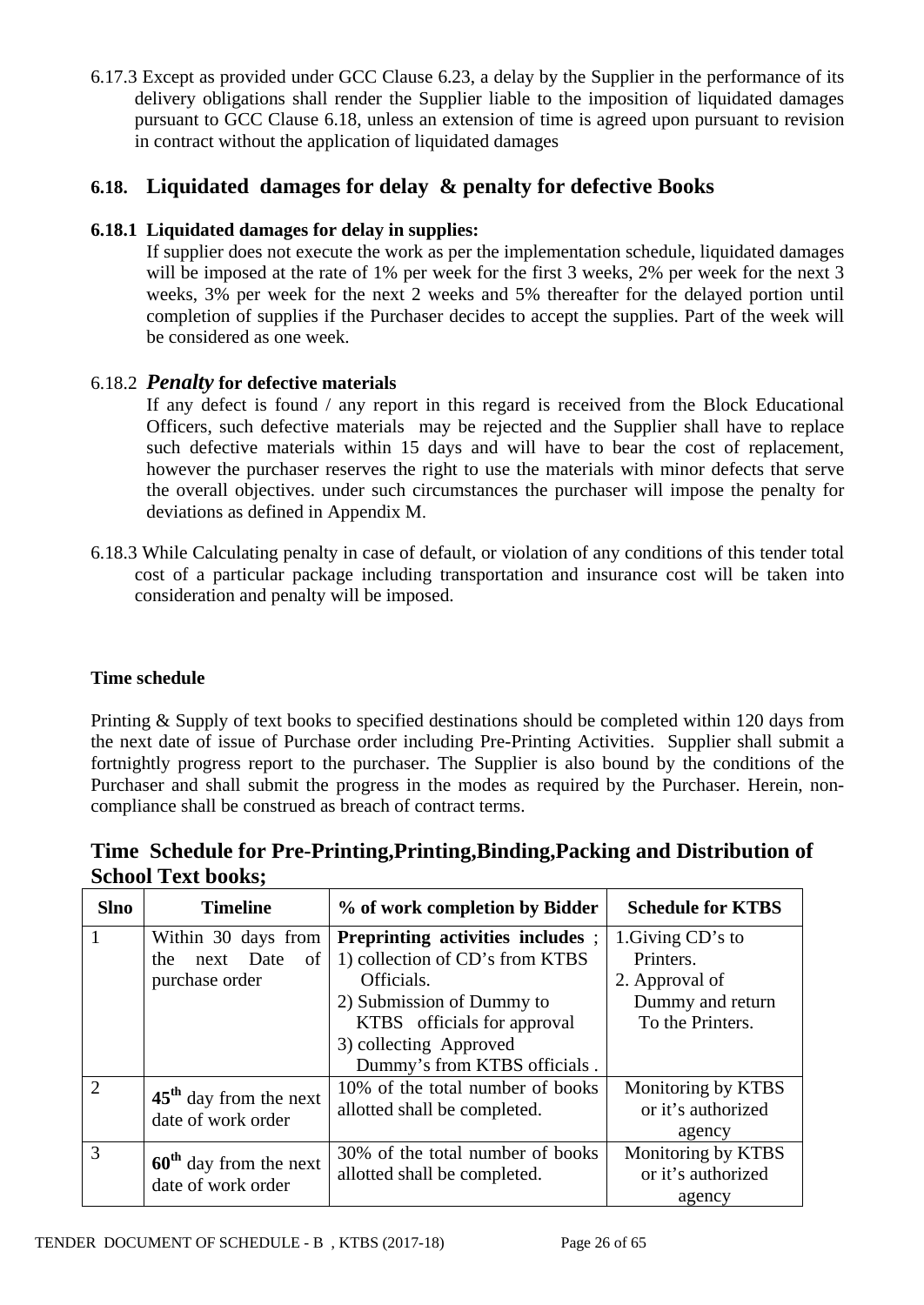| $\overline{4}$ | $75th$ day from the next<br>date of work order | 50% of the total number of books<br>allotted shall be completed.                                  | Monitoring by KTBS<br>or it's authorized<br>agency |
|----------------|------------------------------------------------|---------------------------------------------------------------------------------------------------|----------------------------------------------------|
| 5              | $90th$ day from the next                       | 60% of the total number of books                                                                  | Monitoring by KTBS                                 |
|                | date of work order                             | allotted shall be completed.                                                                      | officials.                                         |
| 6              | next date of work                              | 105 <sup>th</sup> day from the $\frac{70\%}{6}$ of the total number of books                      | Monitoring by KTBS                                 |
|                | order                                          | allotted shall be completed.                                                                      | officials.                                         |
| $\overline{7}$ | $120^{\text{th}}$<br>day<br>next<br>order      | from the $\vert$ 100% of the total number of books<br>date of work   allotted shall be completed. | Monitoring by KTBS<br>officials.                   |

The supplier should adhere to the time schedule specified in the contract. since it is a time bound process .Otherwise Purchaser reserves the right to terminate the contract, at any time without assigning any reasons and the Supplier cannot claim any compensation in this respect.

 The purchaser reserves the right to withdraw 50% of the contract if the supplier do not complete 30% of quantum of total contract on  $60<sup>th</sup>$  day from the date of work order without issuing any prior notice. Such withdrawn work from the default supplier will be given to L2 tenderer or any other Supplier who has the capability to execute the work and the difference in cost if any will be recovered from the default supplier. However this will not provide any immunity for the defaulted supplier from any other penal action.

Also for the Printers who happen to default even after 60 days then non started quantity of work would be withdrawn after analysis of the quantity of paper already procured, printed,capacity available,balance of the workload etc.,

## **6.19. TERMINATION FOR DEFAULT**

- 6.19.1 The Purchaser may, without prejudice to any other remedy for breach of contract, by written notice of default sent to the Supplier, terminate the Contract in whole or part:
	- a) if the Supplier fails to deliver any or all of the School Text Books within the period(s) specified in the Contract, or within any extension thereof granted by the Purchaser, or,
	- b) if the Supplier fails to perform any other obligation(s) under the Contract, or,
	- c) if the Supplier, in the judgment of the Purchaser, has engaged in corrupt or fraudulent practices in competing for or in executing the Contract.

## **For the purpose of this Clause:**

*"Corrupt practice"* means the offering, giving, receiving or soliciting of anything of value to influence the action of a public official in the procurement process or in contract execution.

*"Fraudulent practice"* means a misrepresentation of facts in order to influence a procurement process or the execution of a contract to the detriment of the Purchaser, and includes collusive practice among Bidders (prior to or after bid submission) designed to establish bid prices at artificial non-competitive levels and to deprive the purchaser of the benefits of free and open competition.

6.19.2 In the event the Purchaser terminates the Contract in whole or in part, pursuant to GCC Clause 6.22.1, the Purchaser may procure, upon such terms and in such manner as it deems appropriate, School Text Books similar to those undelivered, and the Supplier shall be liable to the Purchaser for any excess costs for such similar School Text Books. However, the Supplier shall continue the performance of the Contract to the extent not terminated.

# **6.20. FORCE MAJEURE**

- 6.20.1 Notwithstanding the provisions of GCC Clauses 6.17, 6.18, 6.19, the Supplier shall not be liable for forfeiture of its performance security, liquidated damages or termination for default, if and to the extent that, its delay in performance or other failure to perform its obligations under the Contract is the result of an event of Force Majeure.
- 6.20.2 For purposes of this Clause, *"Force Majeure"* means an event beyond the control of the Supplier and not involving the Supplier's fault or negligence and not foreseeable. Such events may include, but are not limited to, acts of the Purchaser either in its sovereign or contractual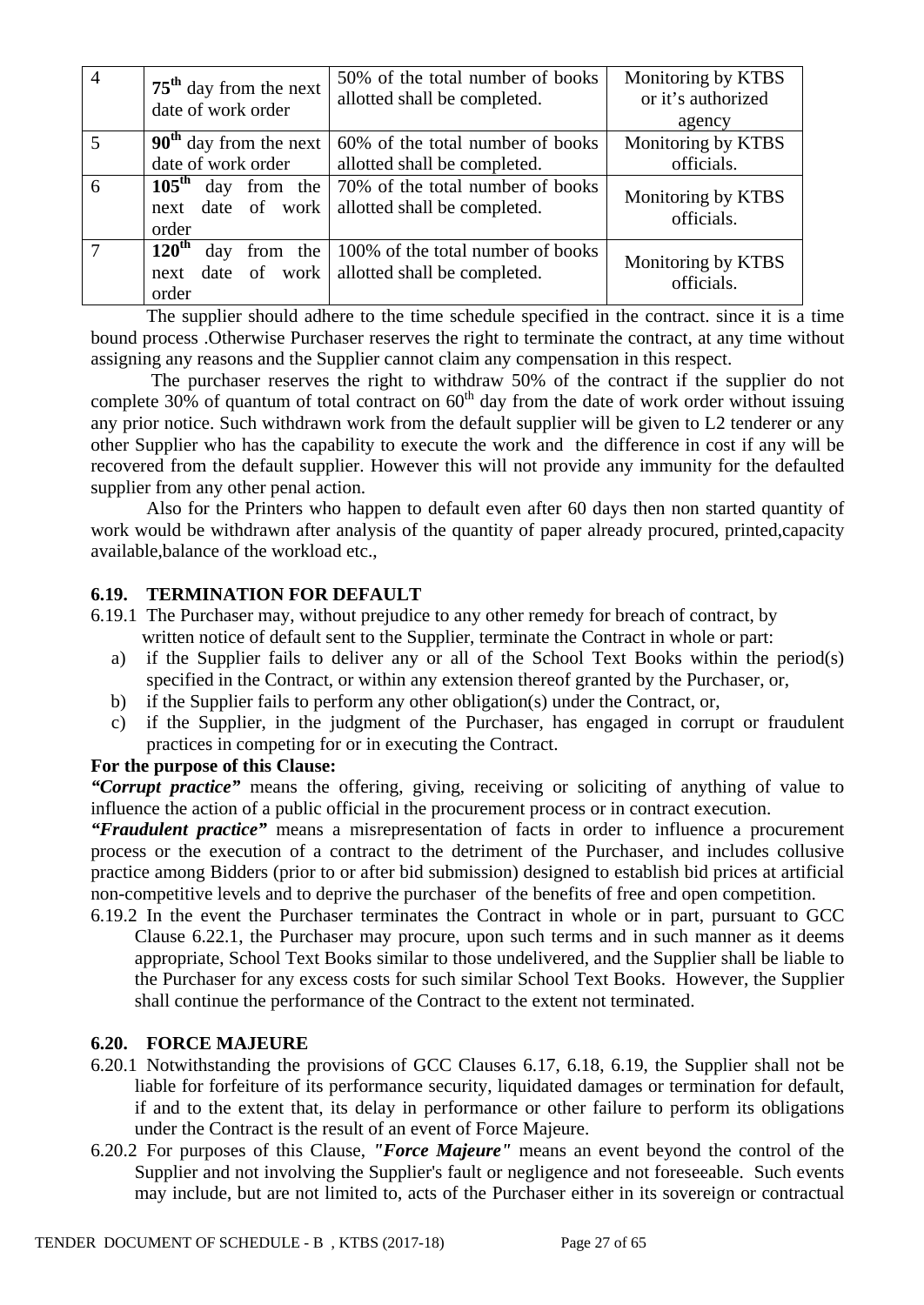capacity, wars or revolutions, fires, floods, epidemics, quarantine restrictions and freight embargoes.

6.20.3 If a *Force Majeure* situation arises, the Supplier shall promptly notify the Purchaser in writing of such conditions and the cause thereof. Unless otherwise directed by the Purchaser in writing, the Supplier shall continue to perform its obligations under the Contract as far as is reasonably practical, and shall seek all reasonable alternative means for performance not prevented by the *Force Majeure* event.

## **6.21. TERMINATION FOR INSOLVENCY**

 The Purchaser may at any time terminate the Contract by giving written notice to the Supplier, if the Supplier becomes bankrupt or otherwise insolvent. In this event, termination will be without compensation to the Supplier, provided that such termination will not prejudice or affect any right of action or remedy which has accrued or will accrue thereafter to the Purchaser.

## **6.22. TERMINATION FOR CONVENIENCE**

- 6.22.1 The Purchaser, by written notice sent to the Supplier, may terminate the Contract, in whole or in part, at any time for its convenience. The notice of termination shall specify that termination is for the Purchaser's convenience, the extent to which performance of the Supplier under the Contract is terminated, and the date upon which such termination becomes effective.
- 6.22.2 The School Text Books that are complete and ready for transport within 30 days after the Supplier's receipt notice of termination shall be accepted by the Purchaser at the Contract terms and prices. For the remaining School Text Books, the Purchaser may elect:
	- (a) to have any portion completed and delivered at the Contract terms and prices; and/or
	- (b) to cancel the remainder and pay to the Supplier an agreed amount for partially completed School Text Books and for materials previously procured by the Supplier.

## **6.23. RESOLUTION OF DISPUTES**

- 6.23.1 The Purchaser and the supplier shall make every effort to resolve amicably by direct informal negotiation any disagreement or dispute arising between them under or in connection with the Contract.
- 6.23.2 If, after thirty (30) days the parties fail to resolve their dispute or difference by such consultations, then either the Purchaser or the Supplier may give notice to the other party of its intention to commence arbitration, as hereinafter provided, as to the matter in dispute, and no arbitration in respect of this matter may be commenced unless such notice is given.
- 6.23.3 Any dispute or difference in respect of which a notice of intention to commence arbitration has been given in accordance with this clause shall be finally settled by arbitration. Arbitration may be commenced prior to or after delivery of the School Text Books under the contract.
- 6.23.4 Arbitration proceedings shall be conducted in accordance with the rules of procedure specified in SCC.
- 6.23.5 Notwithstanding to any reference to arbitration herein;
	- (a) The parties shall continue to perform their respective obligations under the contract unless they otherwise agree, and,
	- (b) The purchaser shall pay the supplier any money due to the supplier.

## **6.24. LIMITATION OF LIABILITY**

Except in case of criminal negligence or willful misconduct, and in the case of infringement pursuant to clause 6.5

(a) The supplier shall not be liable to the Purchaser, whether in contract, tort, or otherwise, for any indirect or consequential loss or damage, loss of use, loss of profits or interest costs, provided that this exclusion shall not apply to any obligation of the supplier to pay liquidated damage to the purchaser; and this exclusion shall not apply to any obligation of the supplier to pay liquidated damages to the Purchaser; and,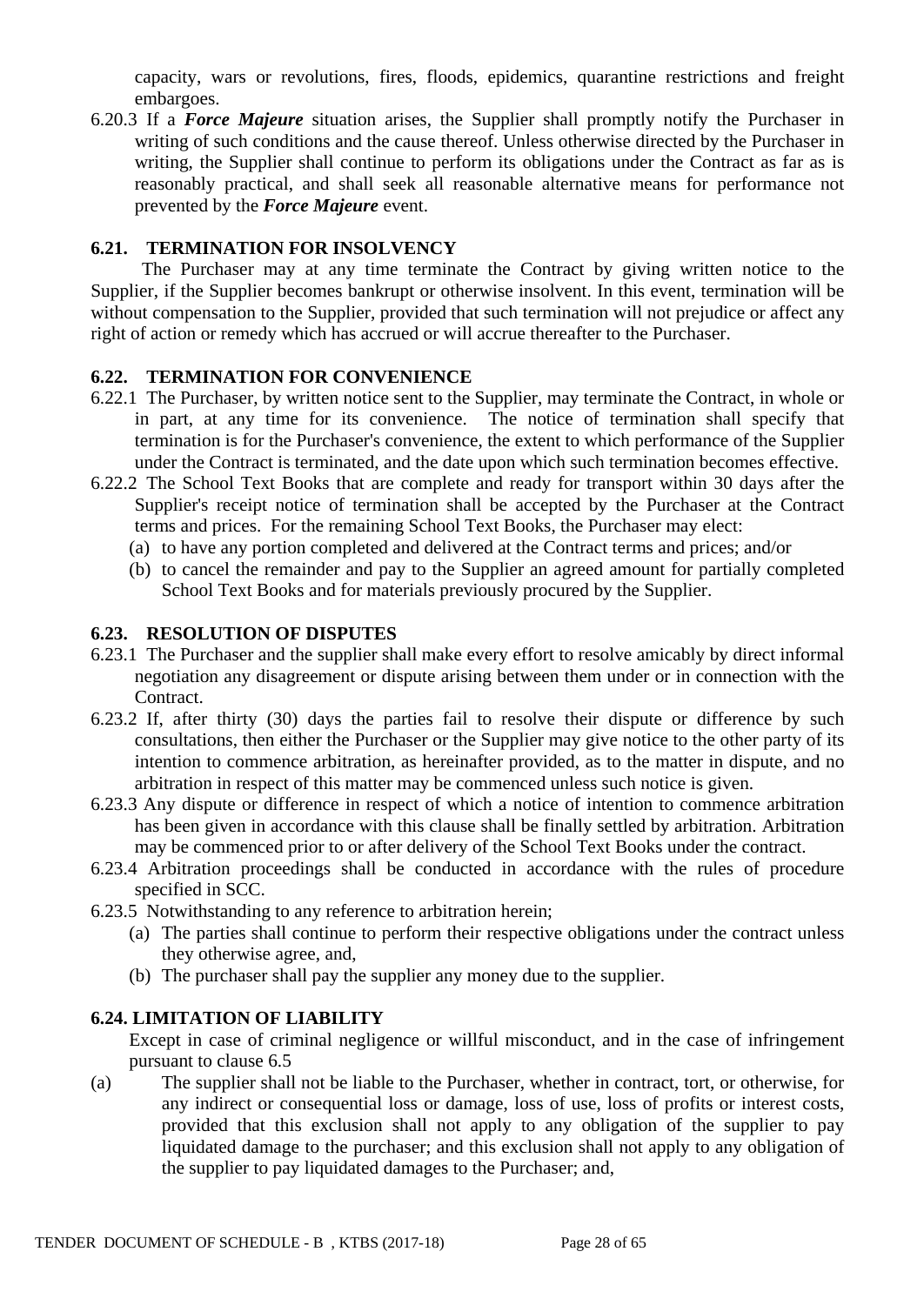(b) The aggregate liability of the supplier to the Purchaser, whether under the contract, in tort or otherwise, shall not exceed the total contract price.

## **6.25. GOVERNING LANGUAGE**

The contract shall be written in English language. All correspondence and other documents pertaining to the Contract which are exchanged by the parties shall be written in the same language.

## **6.26. APPLICABLE LAW**

The Contract shall be interpreted in accordance with the laws of the State of Karnataka. And any disputes shall only be addressed at the jurisdictional courts located in Bengaluru .

## **6.27. NOTICES**

- 6.27.1 Any notice given by one party to the other pursuant to this Contract shall be sent to other party in writing or by facsimile or email and confirmed in writing to the other Party's address specified in Tender document.
- 6.27.2 A notice shall be effective when delivered or on the notice's effective date, whichever is later.

#### **6.28. TAXES AND DUTIES**

Suppliers shall be entirely responsible for all taxes, duties, license fees, Octroi,road permits, etc., incurred until delivery of the contracted School Text Books to the Purchaser.

## **6.29. IMPLEMENTATION OF THE CONTRACT**

The Supplier should as soon as agreement is signed begin the process for implementation of the Contract by procuring pre press material from KTBS and then purchasing printing paper and other materials at his own cost and bearing entire investment from printing to transportation. The Supplier further agrees to get 100% sample testing from the Purchaser.

The work relating to supply of School Books should be implemented by the Supplier as per the implementation schedule as per Purchaser's Notification of award of Contract.

The purchaser may at his discretion extend the above time schedule if he desires so. However, supplier cannot claim this as matter of right.

The successful bidders should give their acceptance of the implementation schedule in the agreement. The entire work of printing and supply should be completed within 120 days from the next date of the Purchase Order.

## **6.30 ASSIGNING OF TENDER IN WHOLE OR PART**

The Supplier shall not assign or make over the contract, the benefit or burden thereof to any other person or persons or body corporate. No under letting or subletting to any persons or body corporate for the execution of the contract or any other part thereof is permitted, without the written consent of the Managing Director, Karnataka Textbook Society® .

## **6.31 GENERAL POINTS TO BE OBSERVED**

- **6.31.1** The Supplier should execute an undertaking in the prescribed form stipulating that he has agreed to the Terms & Conditions mentioned in the tender for submission of Technical & Commercial Bids(Appendix L)
- **6.31.2** The Commissioner for Public Instruction and chairman of Executive committee the Karnataka Textbook Society(R) reserves the right to allot the package other than those indicated by the bidder in the bid and the bidder shall be bound by the decision of the Commissioner for Public Instruction.
- **6.31.3** The Commissioner for Public Instruction and chairman of Executive committee the Karnataka Textbook Society $(R)$  reserves the right to award the contract to more than one bidder and fix the number of packages to different bidders based on the financial, technical and service capability of the bidder.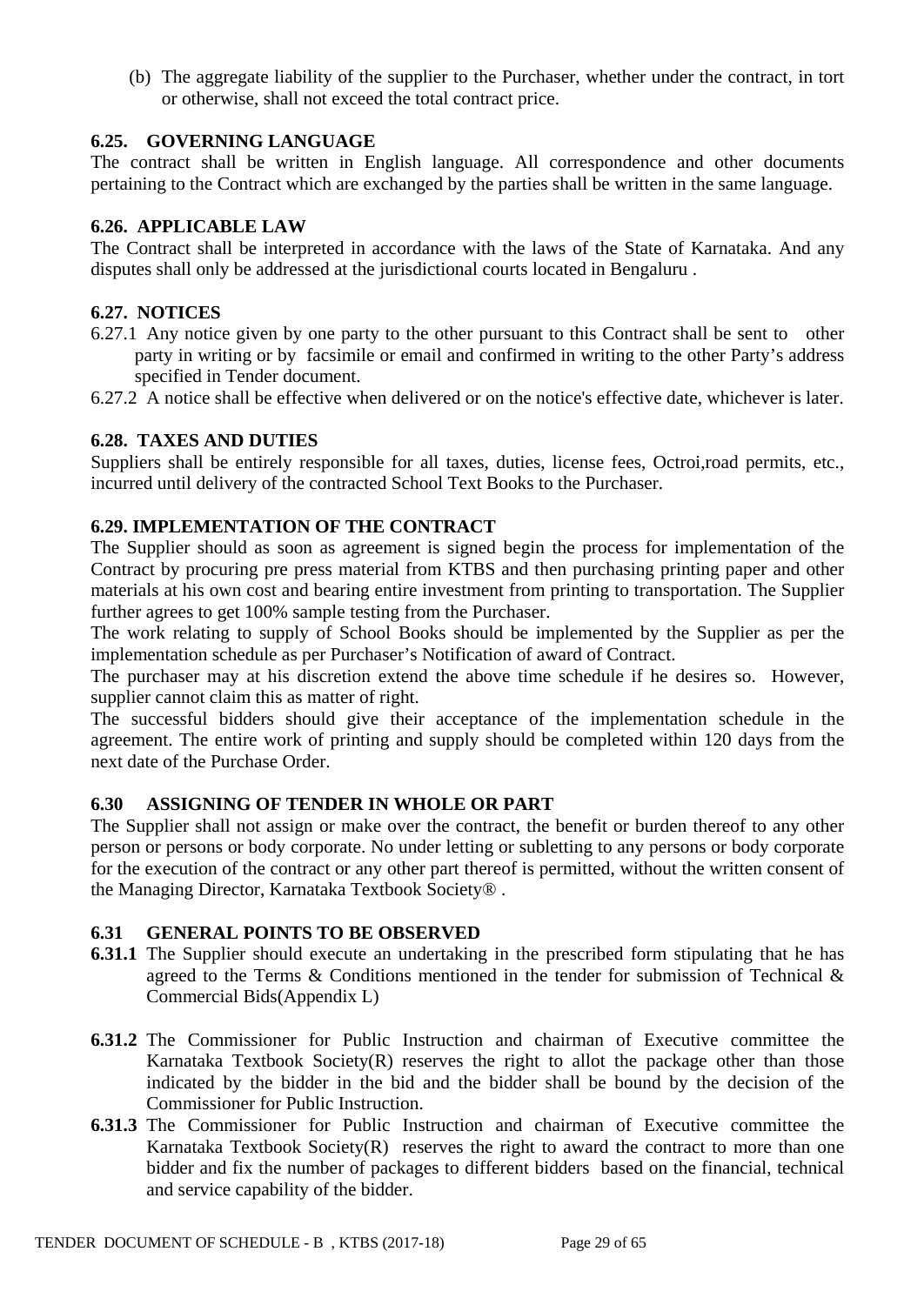6.31.4 The total quantities of School Text Books to be purchased are subject to variation during the course of Contract period.

# **6.32 DISCRIPTION OF PACKAGES**

- 6.32.1 Total number of books/titles to be printed is divided into **9** packages in this **Schedule-B.** Each package may consist of different Titles / Languages / Mediums and different size and colours. All books shall have multi-coloured cover pages and inner cover pages also multicoloured. The packages are arrived at on the basis of the segregation of print work of multi coloured books, two coloured books, black & white books and the size of the books. However there may be combinations in some packages.
- 6.32.2 The packages contains sale component of text books and free text books.
- 6.32.3 Number of titles in the package, no of copies of the books and page numbers of books specified in the tender are approximate.
- 6.32.4 The details of packages are as per Volume 3.

## **6.33 BARRING OF SELLING TEXTBOOKS IN THE MARKET**

The Supplier shall execute an undertaking that he shall supply the entire quantity of textbooks printed, only to the purchaser and he is not permitted to sell or reproduce the textbooks in open market. Failing to adhere to this clause shall lead to legal action against the supplier and also shall be liable for blacklisting.

## **6.34 SAMPLE COPIES**

Supplier shall supply 150 sample copies ( free  $\&$  Sale ) of each major titles (Kan FL, Eng SL, Hin TL, all core subjects in Kannada & English medium) and 50 for each other titles free of cost, to the copyright holder failing which, it shall be treated as breach of Contract terms.

## **6.35 APPROVAL FOR PRINTING**

- 6.35.1 The successful bidder will be given CD's of the book to be printed as per the package allotted to them. The bidder shall take all the necessary action to convert the CD into positives and prepare the dummy book.
- 6.35.2 Before printing, final proof of the Text books and newly printed two dummy copies shall be approved by the Officer authorized by the Managing Director of the Karnataka Text Book Society®, Bengaluru.

# **6.36 LIMITATIONS FOR TENDERERS**

The Supplier shall not

- a. Publish or sell or encourage any guides / workbooks/key books (Questions and Answers) for any text book brought out by the Karnataka Text Book Society®.
- b. Insert any advertisement on any text books in any form.
- c. Employ child labour for printing, binding, packing and supply of text books.

# **6.37 CATEGORY OF BOOKS**

- a) The price of books should not be noted on text books, printed under scheme of the free distribution. On these books, the following words should be printed in bold letter – "FREE SUPPLY", on Cover Pages only.
- b) The Price of books as given by the purchaser should be prominently printed in the printer's page and on the back cover page in a box suitably inserted.
- c) **Class, title name** and **Free Supply** shall be printed on the Spine for Free Books Category. In the same way **Class, title name** and **Price** shall be printed on the Spine for Sale Books Category.

## **SECTION 7**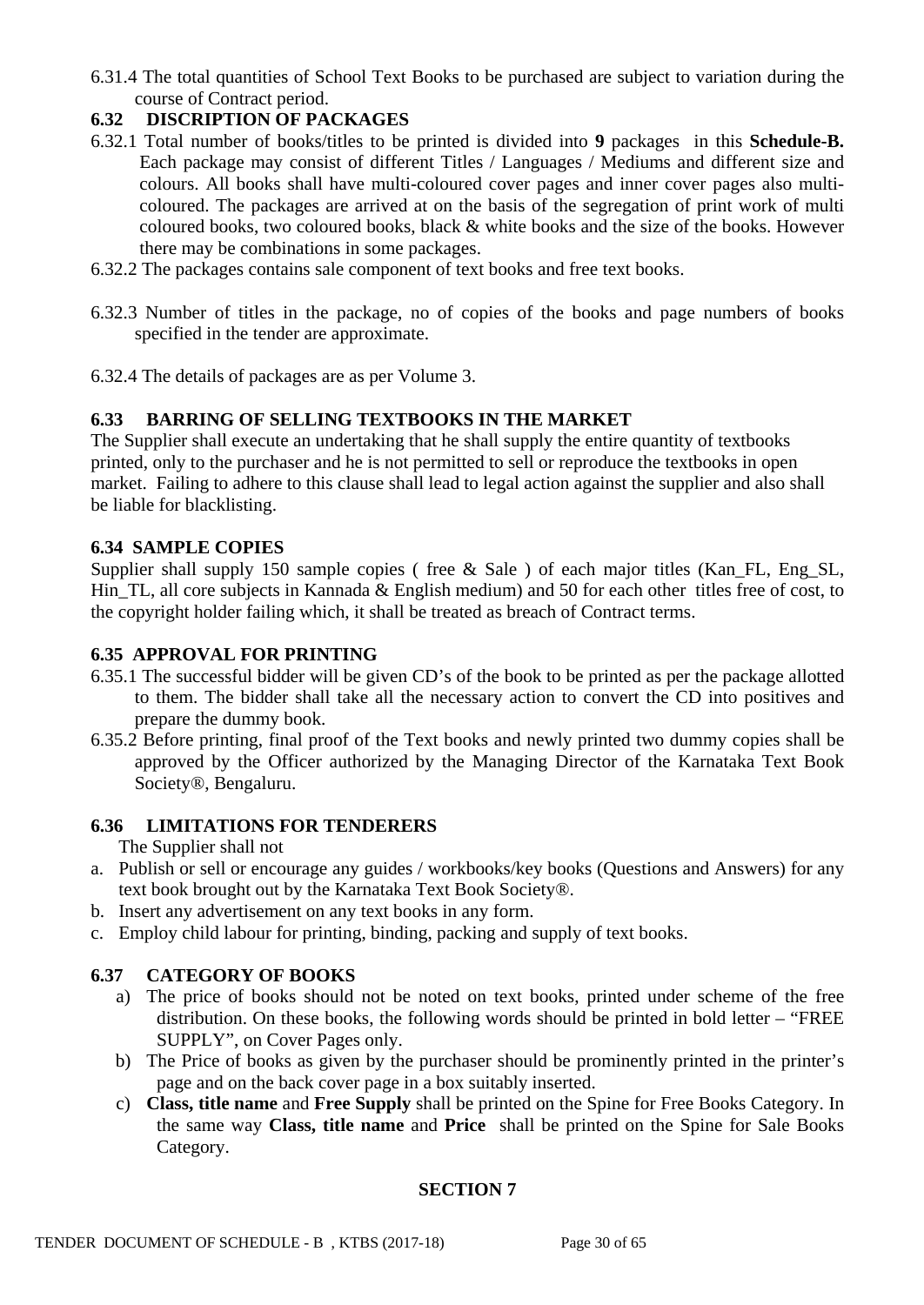## **SPECIAL CONDITIONS OF CONTRACT**

The following Special Conditions of Contract shall supplement the General Conditions of Contract. Whenever there is a conflict, the provisions herein shall prevail over those in the **General Conditions of Contract.** The corresponding clause number of the General Conditions is indicated in parentheses, wherever applicable.

## **7.1. DEFINITIONS (GCC CLAUSE 6.1)**

**"The Supplier"** is \_\_\_ (to be filled at the time of issue and acceptance of Purchase Order)

## **7.2. INSPECTION AND TESTS (GCC CLAUSE 6.7)**

7.2.1 Place of Inspection and manufacturer of Paper

Inspection of base paper for printing and cover may be carried out by the authorized third party quality testing and certifying agency appointed by the Society viz`the D P S` prior to dispatch to printers, in the mill premises of the manufacturer. The final inspection may be carried out at the godown of the printers in association with the representative of the Managing Director, Karnataka Text Book Society®. The successful bidders are advised to purchase papers for text book and cover page from the paper mill capable of manufacturing the quality paper as per contract specifications and having adequate quality control and in-house testing facilities as per IS:1848/1991 with the latest amendments. The capacity/capability assessment on the paper manufacturing mill may be carried out by the Quality Assurance Wing before placing the order if the circumstances warrant.

The width of the paper Reel purchased shall not be of less than 76 cms and the copy of the invoices shall be submitted to the Purchaser on a regular basis.

- 7.2.2 Inspection and tests prior to transportation of School Text Books, at final acceptance and at schools at any time within the contracted period are as given below and the successful bidder shall comply with the following technical specifications fixed for the books:
- 7.2.3 The Managing Director, KTBS is empowered to test the quality through an independent third party agency as specified in various clauses and take such action as deems fit, if quality of text book falls below the prescribed standards.
- 7.2.4 The work relating to supply of School Books should be executed without any delay as per the implementation schedule mentioned in this document.
- 7.2.5 The Purchaser reserves the right to depute authorized representatives from his office for the supervision and inspection at the time of implementation of the contract. The supplier should submit periodical progress report to the purchaser regarding the implementation of the contract.
- 7.2.6 The supplier should supply School Books by using good quality material strictly in accordance with the samples submitted along with qualification Bid. If any defect in the material comes to the notice of the purchaser after the supply to the schools, the same will have to be replaced by the supplier at his own expense.
- 7.2.7 If the contract is not executed within the stipulated period as per implementation schedule the Purchaser reserves the right to cancel the contract and the Purchaser will not be liable for any pecuniary loss or damage incurred by the supplier in this regard.
- 7.2.8 The purchaser or his representative shall have the right of entry into the work premises of the supplier to monitor quality and progress.
- 7.2.9 The supplier shall supply School Textbooks strictly as per the prescribed quality paper, size, colours, specification and measurements to the Educational Blocks as prescribed by the purchaser. He should comply with all the tests specified by the purchaser or any other Officer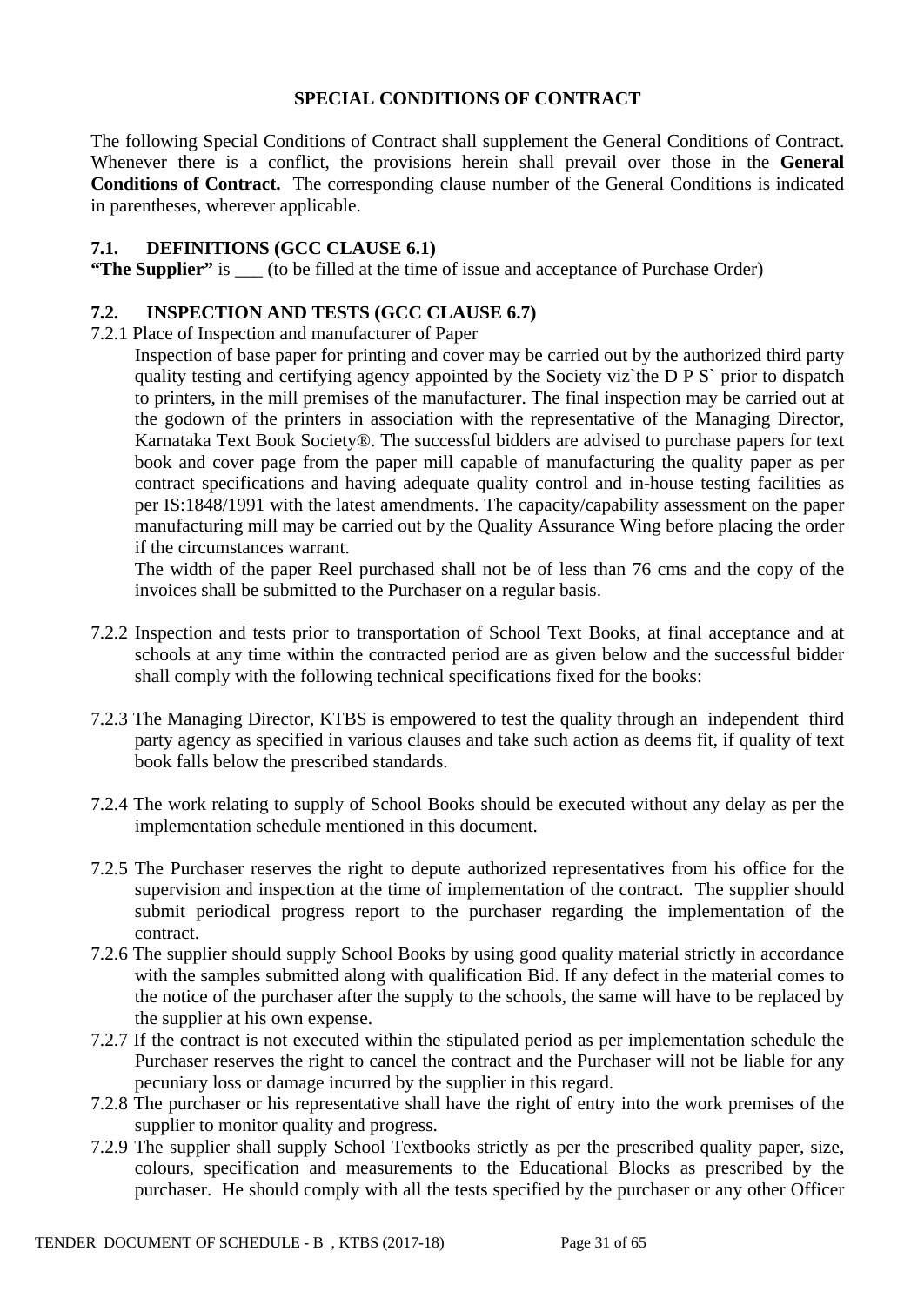authorized for this purpose, satisfactorily. The supplier shall ensure timely delivery of quality School Textbooks as per the implementation schedule given in the contract.

7.2.10 Prices quoted by the Tenderer shall be fixed during the Tenderer's performance of the Contract and not subject to variation on any account. A tender submitted with an adjustable price quotation will be treated as non-responsive and rejected, pursuant to ITT Clause 22. However, any increase in the statutory levies will be compensated by the purchaser. Similarly any reduction shall be to the credit of the purchaser.

## **7.3. DELIVERY AND DOCUMENTS (GCC CLAUSE 6.10)**

Upon delivery of the School Text Books, the supplier shall notify the purchaser and the insurance company by cable/telex/fax, the full details of the transport including contact number, vehicle receipt number and date, description of School Text Books, quantity, name of the consignee etc. The supplier shall mail the following documents to the purchaser with a copy to the insurance company:

- a) Three copies of the Supplier invoice showing School Text Books description, quantity, unit price, total amount;
- b) Vehicle receipt/acknowledgment of receipt of School Text Books from the consignee(s);
- c) Insurance Certificate;
- d) Inspection Certificate issued by the third party inspection agency viz the **D P S**

The above documents shall be received by the Purchaser before arrival of the School Text Books (except where the School Text Books have been delivered directly to the Consignee with all documents) and, if not received, the Supplier will be responsible for any consequent expenses.

## **7.4**. **PAYMENT (GCC Clause 6.12)**

7.4.1 The Supplier's request(s) for payment shall be made to the Purchaser in writing, accompanied by an invoice describing class, title of the book, number of copies of the School Text Books delivered, and by related documents, submitted pursuant to GCC Clause 6.9 & 6.10 and upon fulfillment of other obligations stipulated in the contract including the original delivery Challan copy.

**The Delivery Challans of the Text Books accepted by the authorized 204 Blocks without acknowledgement of Original Seal and Signature of the concerned BEOs/Authorized representative of BEOs for having received the Text Books in good condition, showing title wise number of books received, shall not be considered for payments under any circumstances. The Delivery Challans shall be submitted as per the Format given in Appendix-O & in mentioned colours only i.e. White for Free category and Yellow for Sale category. All Bill/Invoice formats and acknowledgement formats submitted by the printers i.e. D.C's shall be printed legibly, not hand written and should be in 70 GSM and above paper only. Any deviations in the above conditions will be treated as rejected Bills/D.C's are liable for liquidated damages as per Tender clause 6.18.** 

7.4.2 Payments shall be made by the Purchaser after submission of the invoice claim by the Supplier duly enclosing the **Dated Acknowledgement with seal** of the receiver in the accepted Delivery Challan format within 60 working days. The invoices/bills shall always be submitted along with the Mill certification regarding the paper and the report / certification of the Authorized Third Party Quality checking and certifying agency.

Where-ever applicable Taxes and other levies shall be deducted at source.

## **7.5. SETTLEMENT OF DISPUTES (GCC CLAUSE 6.23)**

7.5.1 In case of Dispute or difference arising between the Purchaser and Supplier relating to any matter arising out of or connected with this agreement, such dispute or difference shall be settled in accordance with the Arbitration and Conciliation Act, 1996, by a Sole Arbitrator. The Sole Arbitrator shall be appointed by agreement between the parties; failing such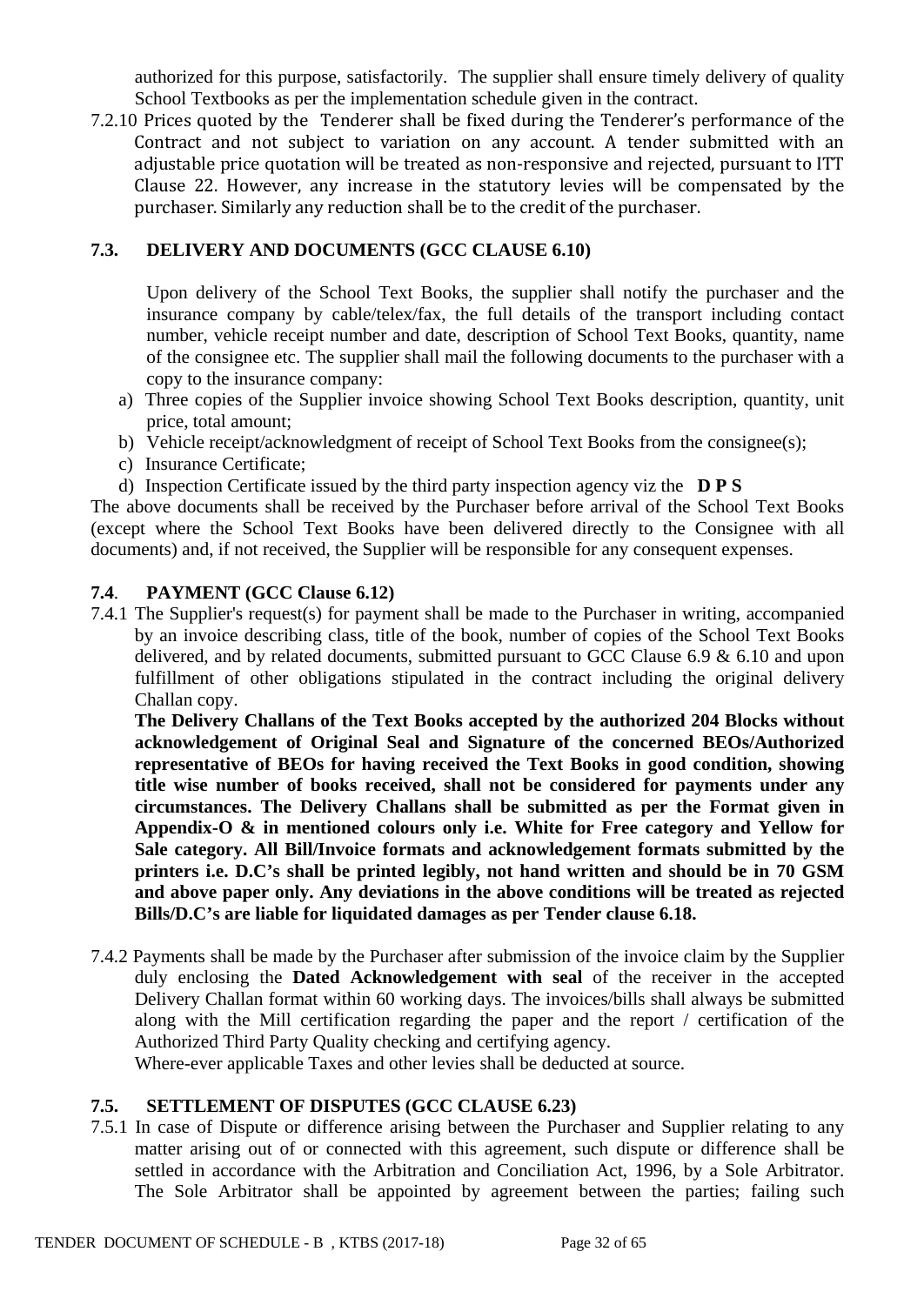agreement, by the appointing authority namely the Indian Council of Arbitration/President of the Institution of Engineers (India)/The International Centre for Alternative Dispute Resolution (India). A certified copy of the appointment Order shall be supplied to each of the Parties.

- 7.5.2 Arbitration proceedings shall be held at Bengaluru, Karnataka, and the language of the arbitration proceedings and that of all documents and communications between the parties shall be English.
- 7.5.3 The decision of arbitrators shall be final and binding upon both parties. The cost and expenses of Arbitration proceedings will be as determined by the Arbitrator and paid equally by the parties to the arbitration. However, the expenses incurred by each party in connection with the preparation, presentation etc. of its proceedings shall be borne by each party themselves.

# **7.6. NOTICES (GCC CLAUSE 6.27)**

For the purpose of all notices, the following shall be the address of the Purchaser and Supplier.

Purchaser: The Managing Director, Karnataka Textbook Society®, No.4, DSERT Building,100 Ft ring Road, BSK III Stage, Bengaluru - 560 085 Karnataka, India

Supplier: (To be filled in at the time of Contract signature)

# **7.7. PROGRESS OF SUPPLY**

Supplier shall regularly intimate progress of supply, in writing to the Purchaser on a weekly basis as under and also in the form and manner as may be stipulated by the Purchaser .

- Quantity offered for inspection and date
- Quantity accepted/rejected by inspection agency and date
- Quantity dispatched/delivered to consignees and date
- Date of completion of entire contract if any, and
- Date of receipt of entire payment under the contract. \***Failure of the above may lead to the termination of the contract**.

# **7.8. SUPPLIER INTEGRITY**

The supplier is responsible for and obliged to conduct all contracted activities in accordance with the Contract using state-of-the-art methods and economic principles and exercising all means available to achieve the performance specified in the Contract

## **7.9. SUPPLIER'S OBLIGATIONS**

- 7.9.1 The Supplier is obliged to work closely with the Purchaser's staff, act within its own authority and abide by directives issued by the Purchaser and implementation activities.
- 7.9.2 The Supplier will abide by the job safety measures prevalent in India and will free the Purchaser from all demands or responsibilities arising from accidents or loss of life the cause of which is the Supplier's negligence. The Supplier will pay all indemnities arising from such incidents and will not hold the Purchaser responsible or obligated.
- 7.9.3 The Supplier is responsible for managing the activities of its personnel or sub-contracted personnel and will hold itself responsible for any misdemeanors.
- 7.9.4 The Supplier will treat as confidential, all data and information about the Purchaser, obtained in the execution of his responsibilities, in strict confidence and will not reveal such information to any other party without the prior written approval of the Purchaser.
- 7.9.5 The supplier should safely return all the Original pre-press materials in good condition to the purchaser or he will be penalized as per tender clauses.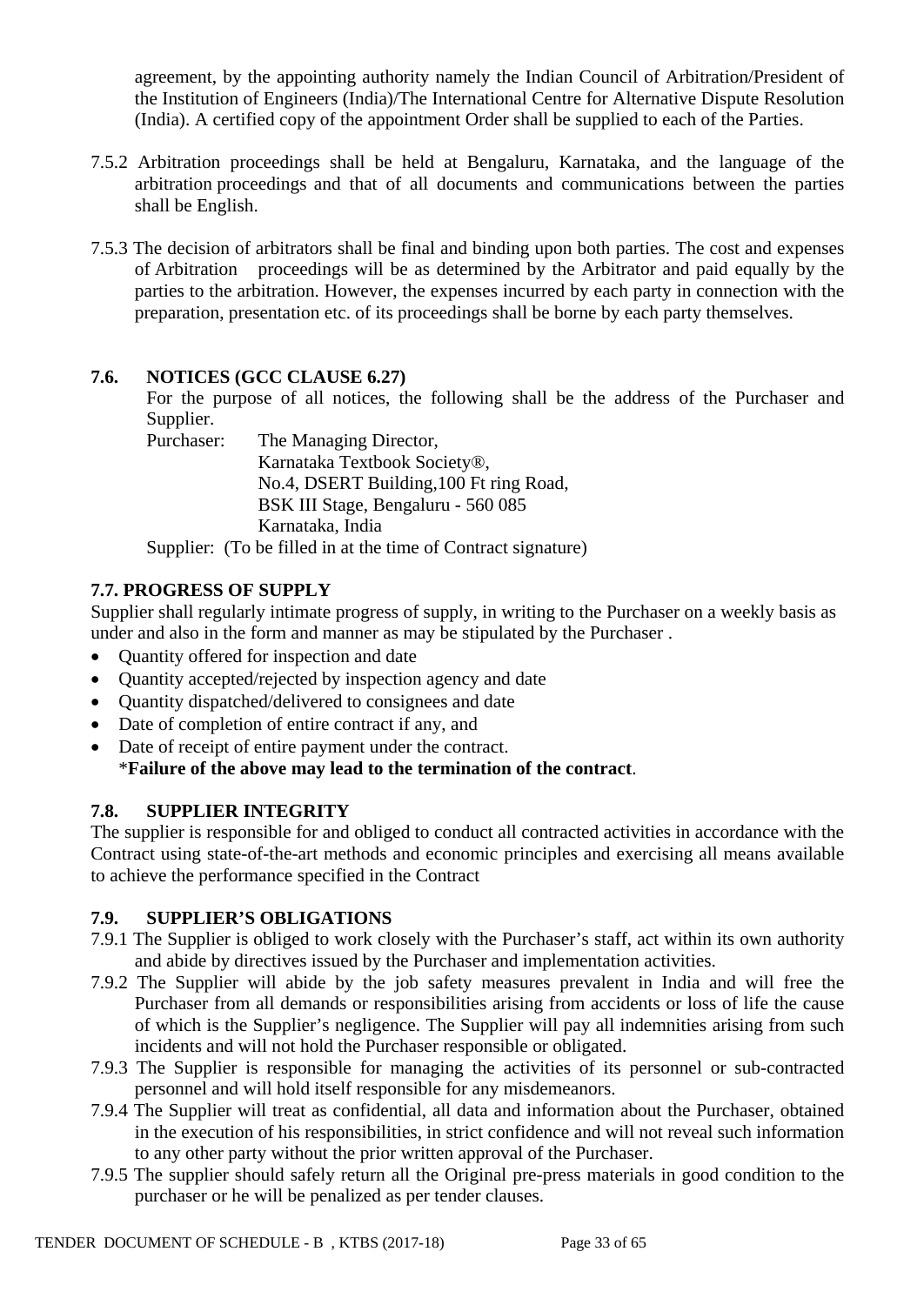## **VOLUME 1 CONTRACT FORM (to be executed on Rs 500/- Stamp Paper)**

**THIS AGREEMENT** entered into on this the day of (Month), Two Thousand and \_\_\_\_\_ in Bengaluru,

## **BETWEEN**

The Managing Director, The Karnataka Textbook Society®, Government of Karnataka, ("KTBS"), having its office at No.4, DSERT Building,100 Ft ring Road, BSK III Stage, Bengaluru - 560 085, Karnataka State, India (hereinafter referred to as "**PURCHASER**") which expression shall unless repugnant to the context include the successors and assigns), on the one part,

## **AND**

\_\_\_\_\_\_\_\_\_\_\_\_\_\_\_\_\_\_(name and address), a Legal Entity having its registered office at \_\_\_\_\_\_\_\_\_\_\_\_\_\_\_\_\_\_\_(hereinafter referred to as "**SUPPLIER**") which expression shall unless repugnant to the context include its successors and permitted assigns, on the other part,

#### **WHEREAS,**

KTBS, floated a Tender to print and supply school textbooks to students of standard 1-10 of all Government Schools, all students of 1-10 of all aided schools as sponsored by the SSA/Government free textbooks scheme and all students of unaided schools in Karnataka on Sale basis and has accepted the Tender submitted by the Supplier for the printing and supply of those School Textbooks for a sum of Rs.\_\_\_(Rupees\_only) (hereinafter called "The Contract Price").

After evaluating the proposals, KTBS, has accepted the proposal submitted by M/s. \_\_\_\_\_\_\_\_\_\_ and issued to such **Successful Bidder** a Purchase Order No. \_\_\_\_\_\_\_\_\_\_\_\_\_dated \_\_\_\_\_\_\_\_\_\_.

The Parties hereto are required to enter into an Agreement, being these presents, to record the terms & conditions and covenants set forth hereunder.

#### **NOW THIS AGREEMENT WITNESSETH AS FOLLOWS:**

- 1. In this Agreement words and expressions shall have the same meanings as are respectively assigned to them in Conditions of Contract referred to.
- 2. The following documents shall be deemed to form and be read and construed as part of this Agreement, viz.,

a) The Tender Form and the Price Schedule submitted by the Tenderer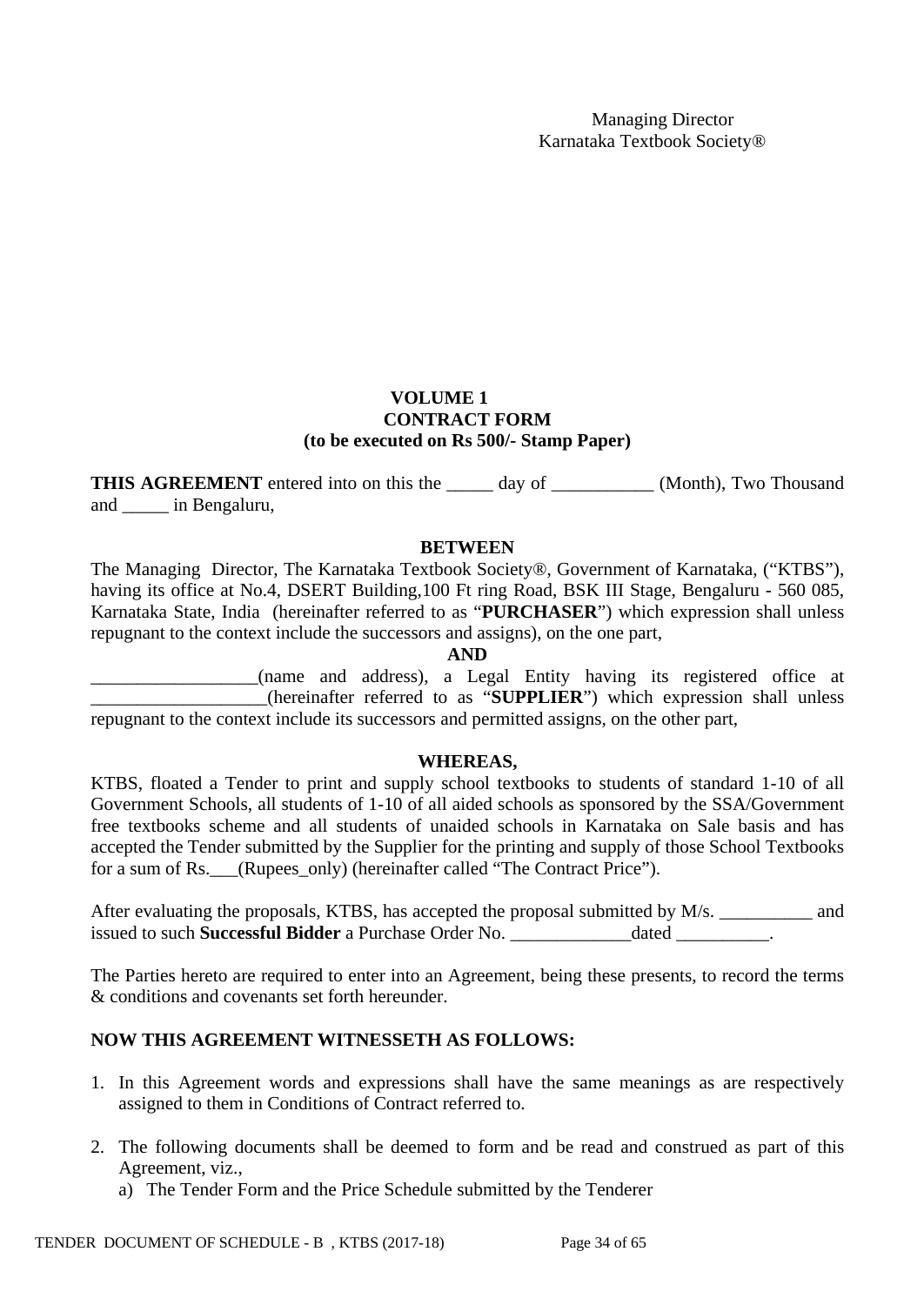- b) The Schedule of requirements
- c) The Technical Specifications
- d) The General Conditions of Contract
- e) The Special Conditions of Contract, and
- f) The Purchase Order
- 3. In consideration of the payments to be made by the Purchaser to the Supplier as hereinafter mentioned, the Supplier hereby covenants with the Purchaser to print and supply school text books and to remedy defects therein in conformity in all respects with the provisions of contract.
- 4. The Purchaser hereby covenants to pay the Supplier in consideration of the printing & supply of school text books and the remedying of defects therein, the Contract Price or such other sum as may become payable under the provisions of the Contract at the times and in the manner prescribed by the Contract.

Brief particulars of the School Textbooks which shall be supplied by the Supplier are as follows:

| Package No | Title | Color/Size | Page Nos | No of Copies | Agreed |
|------------|-------|------------|----------|--------------|--------|
|            |       |            |          |              | Price  |
|            |       |            |          |              |        |

Total Value: Rs.\_\_\_\_\_\_\_(Rupees\_\_\_\_\_\_\_only)

DeliverySchedule:120days from the next date of the Purchase Order. Supply schedule should be enclosed along with the contract agreement. Performance Security (Bank Guarantee): Security Deposit(EMD):

## 5. **Assigning of Contract Agreement in whole or part**

The Supplier shall not assign or make over the contract, the benefit or burden thereof to any other person or persons or body corporate. No under letting or subletting to any persons or body corporate for the execution of the contract or any other part thereof is permitted, without the written consent of the Purchaser.

6. Supplier agrees to supply the entire quantity of textbooks printed, to the Karnataka Text Books Society  $\otimes$  and no textbook shall be sold or any portion reproduced in the open market. He further agrees that failing to adhere to this clause shall attract penal provisions and invite blacklisting of Supplier.

IN WITNESS whereof, the parties hereto have caused this Agreement to be executed in accordance with their respective laws the day and year first above written. Signed, Sealed and Delivered by the

| Said                 | (For the Purchaser) |
|----------------------|---------------------|
| In the presence of : |                     |

Signed, Sealed and Delivered by the Said (For the Supplier)

In the presence of :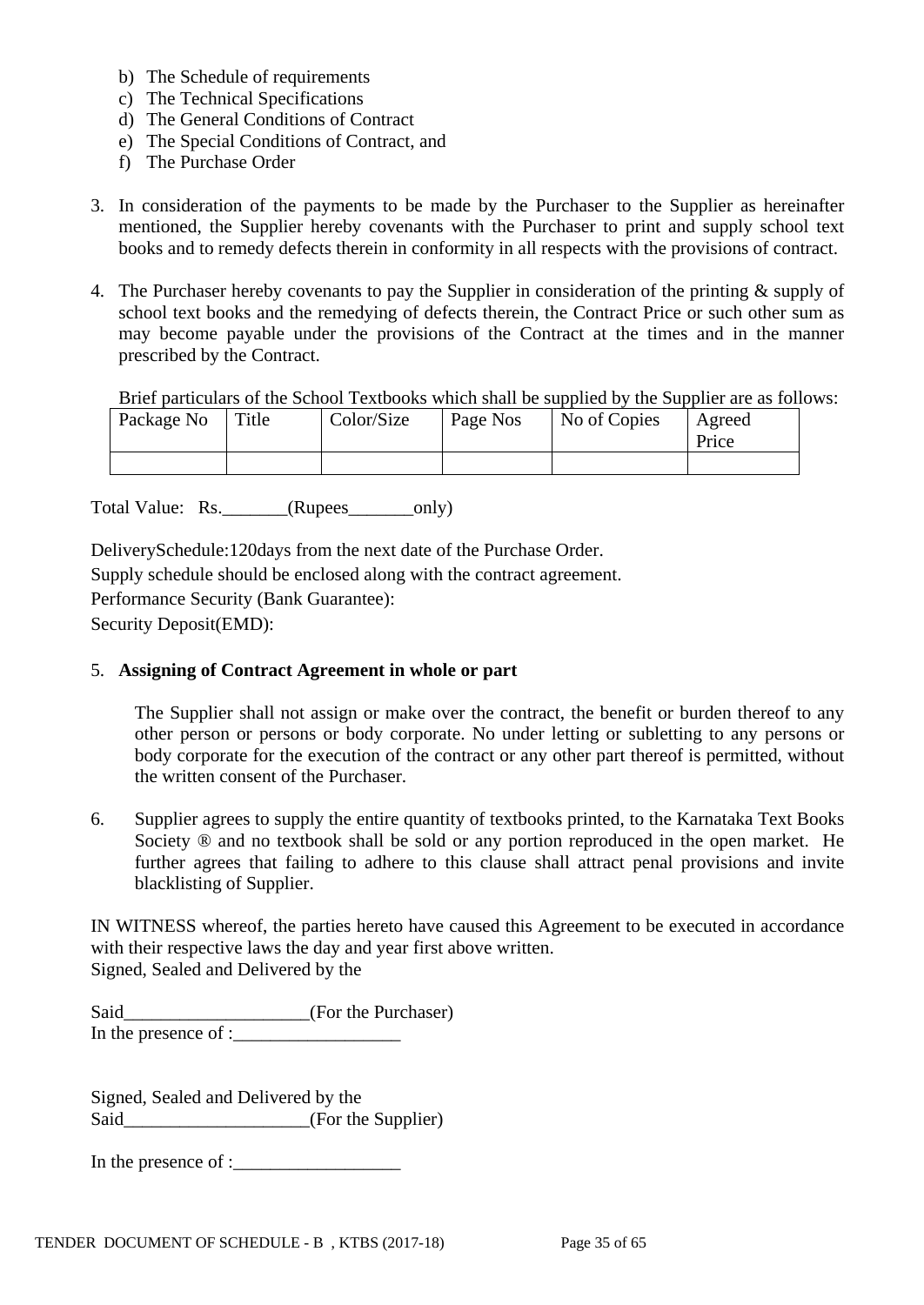#### **VOLUME 2**

#### **SCHEDULE OF PLACE OF DELIVERY**

The School Textbooks under free & sale categories will have to be supplied to all the Block Educational Offices Godowns in the state as shown below. The actual number of copies of text books to be supplied to the delivery points shall be provided as "**Distribution List**" along with the Purchase Order.

| <b>DISTRICT</b>        | SL. NO         | <b>TALUKA</b>             | <b>BUFFER POINT IN A</b><br><b>DISTRICT</b> |
|------------------------|----------------|---------------------------|---------------------------------------------|
|                        |                | <b>BENGALURU DIVISION</b> |                                             |
|                        | $\mathbf{1}$   | NORTH1                    |                                             |
| <b>BENGALURU NORTH</b> | $\mathfrak{2}$ | NORTH <sub>2</sub>        | NORTH <sub>2</sub>                          |
|                        | 3              | NORTH <sub>3</sub>        |                                             |
|                        | $\overline{4}$ | NORTH4                    |                                             |
|                        | 5              | <b>DEVANAHALLI</b>        |                                             |
| <b>BENGALURU RURAL</b> | 6              | <b>DODDABALAPURA</b>      | <b>DEVANAHALLI</b>                          |
|                        | $\overline{7}$ | <b>HOSAKOTE</b>           |                                             |
|                        | 8              | NELAMANGALA               |                                             |
|                        | 9              | SOUTH-1                   |                                             |
|                        | 10             | SOUTH-2                   |                                             |
| <b>BENGALURU SOUTH</b> | 11             | SOUTH-3                   | SOUTH-3                                     |
|                        | 12             | SOUTH-4                   |                                             |
|                        | 13             | <b>ANEKAL</b>             |                                             |
|                        | 14             | <b>BAGEPALLI</b>          |                                             |
|                        | 15             | <b>CHIKKABALLAPUR</b>     |                                             |
| <b>CHIKKABALLAPUR</b>  | 16             | <b>CHINTAMANI</b>         | <b>CHIKKABALLAPUR</b>                       |
|                        | 17             | <b>GOWRIBIDANUR</b>       |                                             |
|                        | 18             | <b>GUDIBANDE</b>          |                                             |
|                        | 19             | <b>SHIDLAGATTA</b>        |                                             |
| <b>CHITRADURGA</b>     | 20             | <b>HIRIYUR</b>            | <b>CHITRADURGA</b>                          |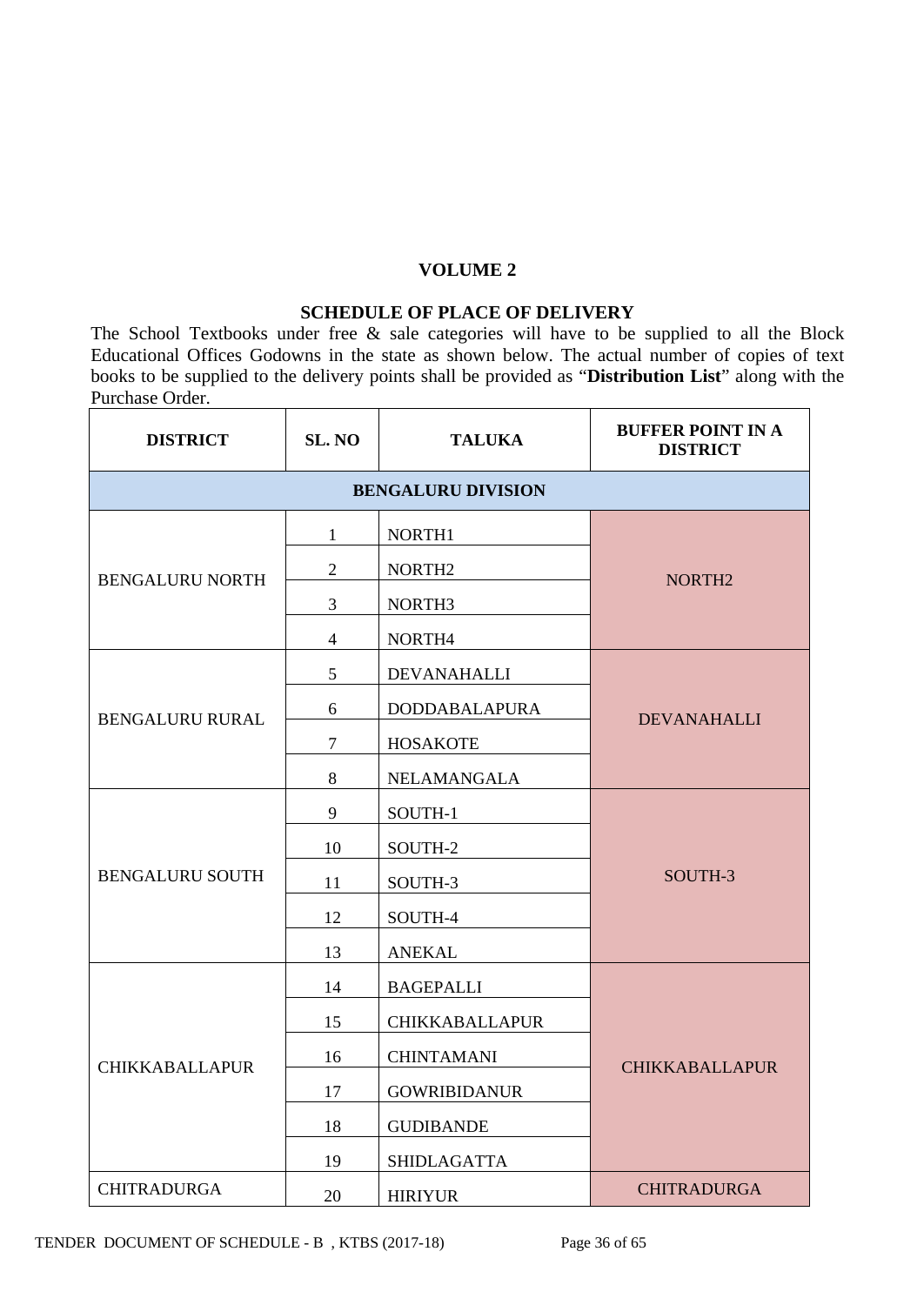|                   | 21 | <b>CHITRADURGA</b> |                        |
|-------------------|----|--------------------|------------------------|
|                   | 22 | <b>CHALLAKERE</b>  |                        |
|                   | 23 | <b>HOLALKERE</b>   |                        |
|                   | 24 | <b>HOSADURGA</b>   |                        |
|                   | 25 | MOLAKALMURU        |                        |
|                   | 26 | <b>CHANNAGIRI</b>  |                        |
|                   | 27 | DAVANGERE NORTH    |                        |
|                   | 28 | DAVANGERE SOUTH    |                        |
| <b>DAVANAGERE</b> | 29 | HARAPANAHALLI      | <b>DAVANGERE SOUTH</b> |
|                   | 30 | <b>HARIHAR</b>     |                        |
|                   | 31 | <b>HONNALI</b>     |                        |
|                   | 32 | <b>JAGALUR</b>     |                        |
|                   | 33 | <b>BANGARPET</b>   |                        |
|                   | 34 | K.G.F              |                        |
| <b>KOLAR</b>      | 35 | <b>KOLAR</b>       | <b>KOLAR</b>           |
|                   | 36 | <b>MALUR</b>       |                        |
|                   | 37 | MULABAGAL          |                        |
|                   | 38 | <b>SRINIVASPUR</b> |                        |
|                   | 39 | <b>KORATAGERE</b>  |                        |
| MADHUGIRI         | 40 | <b>MADHUGIRI</b>   | <b>MADHUGIRI</b>       |
|                   | 41 | <b>PAVAGADA</b>    |                        |
|                   | 42 | <b>SIRA</b>        |                        |
|                   | 43 | <b>CHANNAPATNA</b> |                        |
| <b>RAMANAGAR</b>  | 44 | <b>KANAKAPURA</b>  | <b>RAMANAGAR</b>       |
|                   | 45 | <b>MAGADI</b>      |                        |
|                   | 46 | <b>RAMANAGAR</b>   |                        |
|                   | 47 | <b>BHADRAVATHI</b> |                        |
|                   | 48 | HOSANAGARA         |                        |
|                   | 49 | <b>SAGARA</b>      |                        |
| <b>SHIVAMOGGA</b> | 50 | <b>SHIKARIPURA</b> | <b>SHIVAMOGGA</b>      |
|                   | 51 | <b>SHIVAMOGGA</b>  |                        |
|                   | 52 | <b>SORABA</b>      |                        |
|                   | 53 | TIRTHAHALLI        |                        |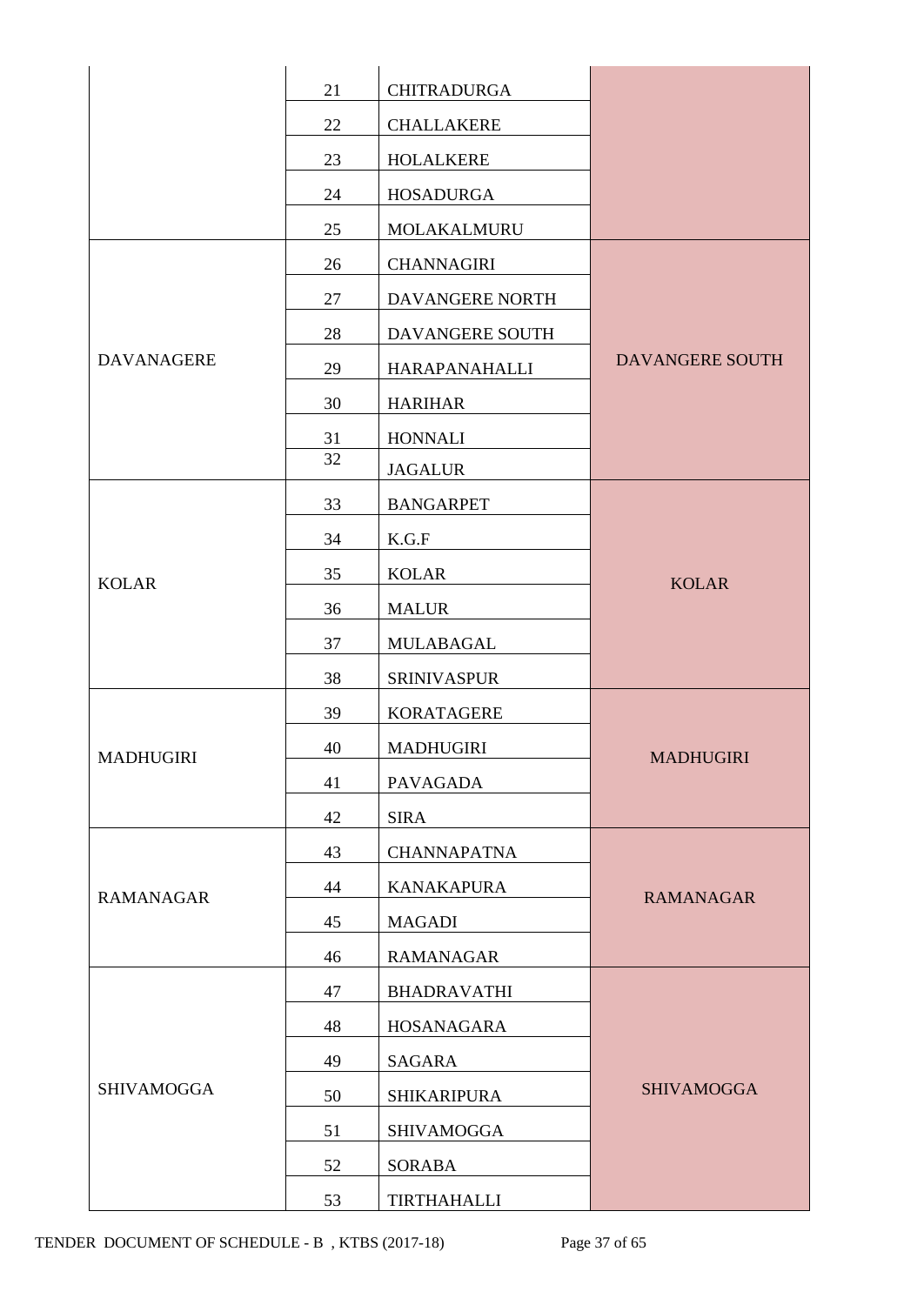|                     | 54 | <b>CN HALLY</b>        |                       |
|---------------------|----|------------------------|-----------------------|
| TUMAKURU            | 55 | <b>GUBBI</b>           |                       |
|                     | 56 | <b>KUNIGAL</b>         | <b>TUMAKURU</b>       |
|                     | 57 | <b>TIPTUR</b>          |                       |
|                     | 58 | TUMAKURU               |                       |
|                     | 59 | <b>TURVEKERE</b>       |                       |
|                     |    | <b>MYSURU DIVISION</b> |                       |
|                     | 60 | <b>CHAMARAJ NAGAR</b>  |                       |
|                     | 61 | <b>GUNDLUPET</b>       |                       |
| <b>CHAMRAJNAGAR</b> | 62 | <b>KOLLEGALA</b>       | <b>CHAMARAJ NAGAR</b> |
|                     | 63 | <b>HANURU</b>          |                       |
|                     | 64 | YALANDURU              |                       |
|                     | 65 | <b>BIRURU</b>          |                       |
|                     | 66 | CHIKKAMAGALURU         |                       |
|                     | 67 | <b>KADUR</b>           |                       |
| CHIKKAMAGALURU      | 68 | <b>KOPPA</b>           | CHIKKAMAGALURU        |
|                     | 69 | <b>MUDIGERE</b>        |                       |
|                     | 70 | N.R.PURA               |                       |
|                     | 71 | <b>SRINGERI</b>        |                       |
|                     | 72 | <b>TARIKERE</b>        |                       |
|                     | 73 | <b>BANTWAL</b>         |                       |
|                     | 74 | <b>BELTHANGADY</b>     |                       |
|                     | 75 | <b>MANGALURU CITY</b>  |                       |
| DAKSHINA KANNADA    | 76 | MANGALURU TALUK        | <b>MANGALURU CITY</b> |
|                     | 77 | <b>MOODABIDRE</b>      |                       |
|                     | 78 | <b>PUTTUR</b>          |                       |
|                     | 79 | <b>SULLYA</b>          |                       |
|                     | 80 | <b>ALUR</b>            |                       |
|                     | 81 | ARAKALGUD              |                       |
| <b>HASSAN</b>       | 82 | <b>ARSIKERE</b>        | <b>HASSAN</b>         |
|                     | 83 | <b>BELUR</b>           |                       |
|                     | 84 | <b>CHANNARAYAPATNA</b> |                       |
|                     | 85 | <b>HASSAN</b>          |                       |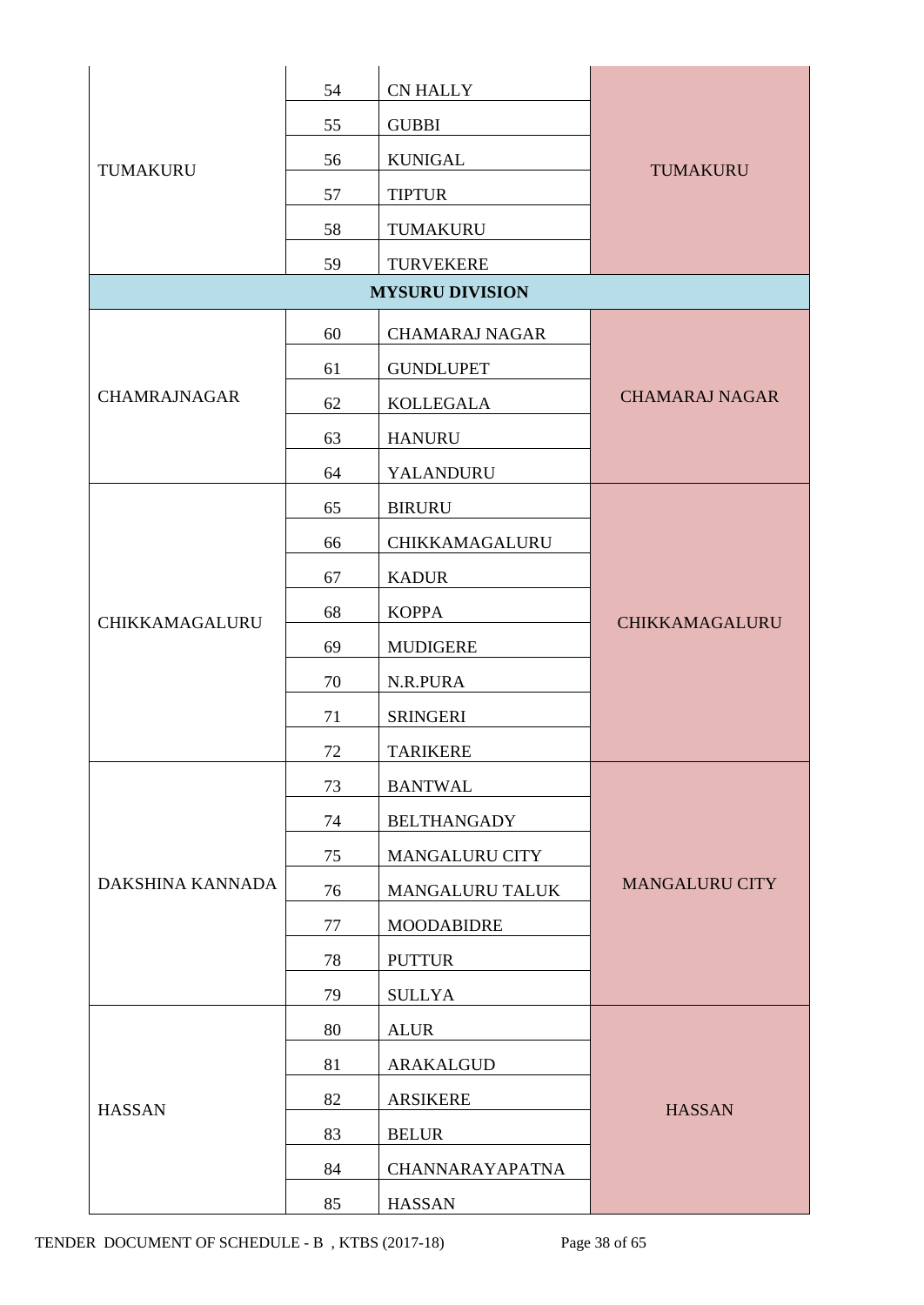|                 | 86  | HOLENARASIPURA           |                     |
|-----------------|-----|--------------------------|---------------------|
|                 | 87  | <b>SAKALESHPURA</b>      |                     |
|                 | 88  | <b>MADIKERI</b>          |                     |
| <b>KODAGU</b>   | 89  | <b>SOMAWARPET</b>        | <b>MADIKERI</b>     |
|                 | 90  | <b>VIRAJPET</b>          |                     |
|                 | 91  | <b>KRPET</b>             |                     |
|                 | 92  | <b>MADDUR</b>            |                     |
|                 | 93  | <b>MALAVALLY</b>         |                     |
| <b>MANDYA</b>   | 94  | MANDYA SOUTH             | <b>MANDYA SOUTH</b> |
|                 | 95  | <b>MANDYA NORTH</b>      |                     |
|                 | 96  | NAGAMANGALA              |                     |
|                 | 97  | PANDAVAPURA              |                     |
|                 | 98  | S.R.PATNA                |                     |
|                 | 99  | <b>HDKOTE</b>            |                     |
|                 | 100 | <b>HUNSUR</b>            |                     |
|                 | 101 | <b>K.R NAGAR</b>         |                     |
|                 | 102 | <b>MYSURU NORTH</b>      |                     |
| <b>MYSURU</b>   | 103 | <b>MYSURU TALUK</b>      | <b>MYSURU SOUTH</b> |
|                 | 104 | <b>MYSURU SOUTH</b>      |                     |
|                 | 105 | <b>NANJANGUD</b>         |                     |
|                 | 106 | PERIAPATNA               |                     |
|                 | 107 | T. NARASAPUR             |                     |
|                 | 108 | <b>BYNDOOR</b>           |                     |
|                 | 109 | <b>KUNDAPURA</b>         |                     |
| <b>UDUPI</b>    | 110 | <b>BRAHMMAVARA</b>       | <b>UDUPI</b>        |
|                 | 111 | <b>UDUPI</b>             |                     |
|                 | 112 | <b>KARKALA</b>           |                     |
|                 |     | <b>BELAGAVI DIVISION</b> |                     |
|                 | 113 | <b>BADAMI</b>            |                     |
|                 | 114 | <b>BAGALAKOT</b>         |                     |
| <b>BAGALKOT</b> | 115 | <b>BILAGI</b>            | <b>BAGALAKOT</b>    |
|                 | 116 | <b>HUNAGUND</b>          |                     |
|                 | 117 | <b>JAMAKHANDI</b>        |                     |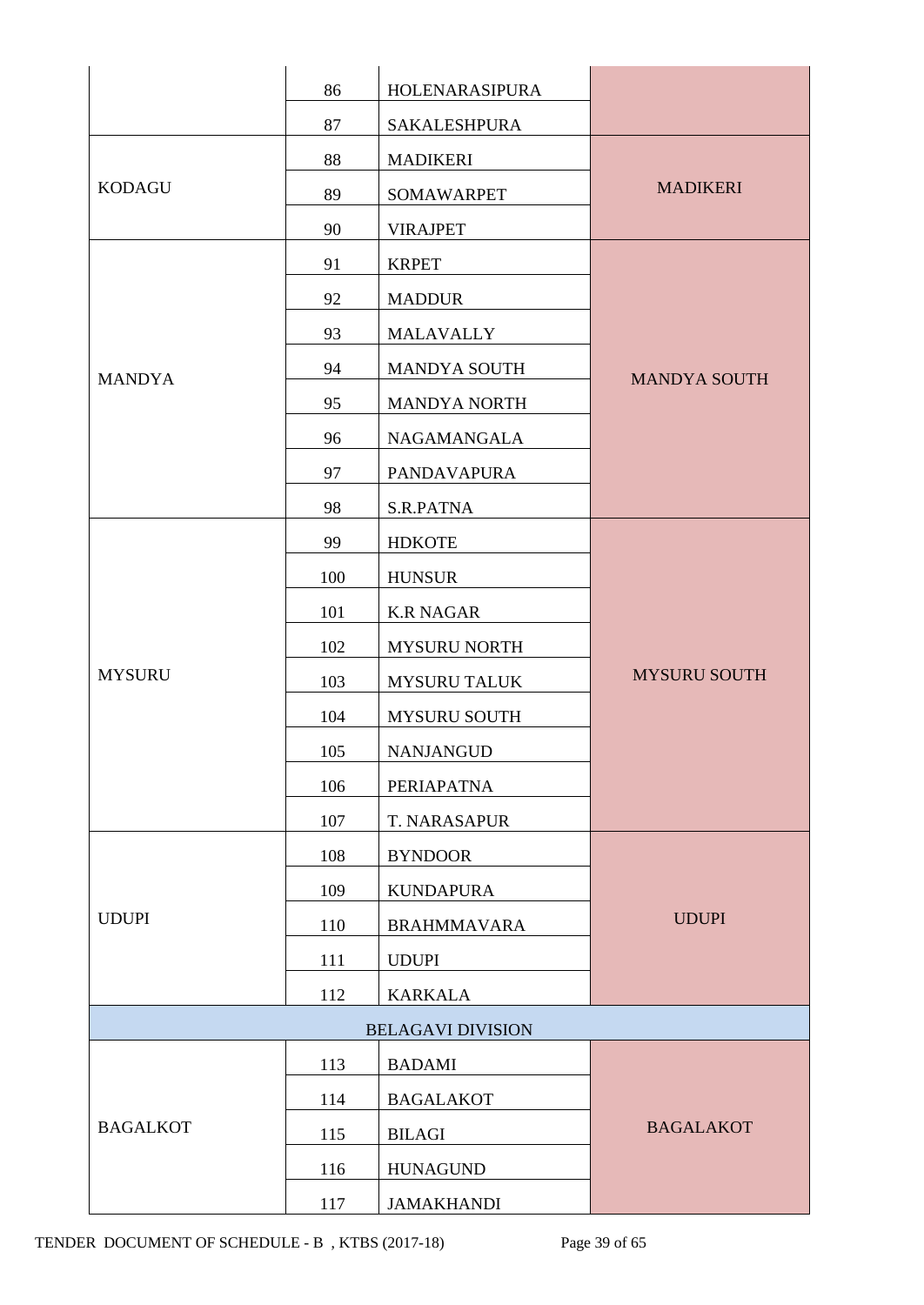|                   | 118 | <b>MUDHOL</b>          |                        |
|-------------------|-----|------------------------|------------------------|
|                   | 119 | <b>BELAGAVI TALUK</b>  |                        |
|                   | 120 | <b>BELAGAVI CITY</b>   |                        |
|                   | 121 | <b>BAILHONGAL</b>      |                        |
| <b>BELAGAVI</b>   | 122 | <b>KITTURU</b>         | <b>BELAGAVI CITY</b>   |
|                   | 123 | <b>KHANAPUR</b>        |                        |
|                   | 124 | <b>RAMADURGA</b>       |                        |
|                   | 125 | <b>SAVADATTI</b>       |                        |
|                   | 126 | <b>BAGEWADI</b>        |                        |
|                   | 127 | <b>VIJAYAPURA CITY</b> |                        |
|                   | 128 | VIJAYAPURA RURAL       |                        |
| <b>VIJAYAPURA</b> | 129 | <b>CHADACHAN</b>       | <b>VIJAYAPURA CITY</b> |
|                   | 130 | <b>INDI</b>            |                        |
|                   | 131 | MUDDEBIHAL             |                        |
|                   | 132 | <b>SINDAGI</b>         |                        |
|                   | 133 | <b>ATHANI</b>          |                        |
|                   | 134 | <b>KAGWAD</b>          |                        |
|                   | 135 | <b>CHIKKODI</b>        |                        |
| <b>CHIKKODI</b>   | 136 | <b>NIPPANI</b>         | <b>CHIKKODI</b>        |
|                   | 137 | <b>GOKAK</b>           |                        |
|                   | 138 | <b>MUDALAGI</b>        |                        |
|                   | 139 | <b>HUKKERI</b>         |                        |
|                   | 140 | <b>RAIBAG</b>          |                        |
|                   | 141 | DHARWAD RURAL          |                        |
|                   | 142 | DHARWAD CITY           |                        |
|                   | 143 | HUBBALLI RURAL         |                        |
| <b>DHARWAD</b>    | 144 | <b>HUBBALLI CITY</b>   | <b>DHARWAD CITY</b>    |
|                   | 145 | <b>KALAGATAGI</b>      |                        |
|                   | 146 | <b>KUNDGOLA</b>        |                        |
|                   | 147 | <b>NAVALGUNDA</b>      |                        |
|                   | 148 | <b>GADAG CITY</b>      |                        |
| <b>GADAG</b>      | 149 | <b>GADAG RURAL</b>     | <b>GADAG CITY</b>      |
|                   | 150 | <b>MUNDARGI</b>        |                        |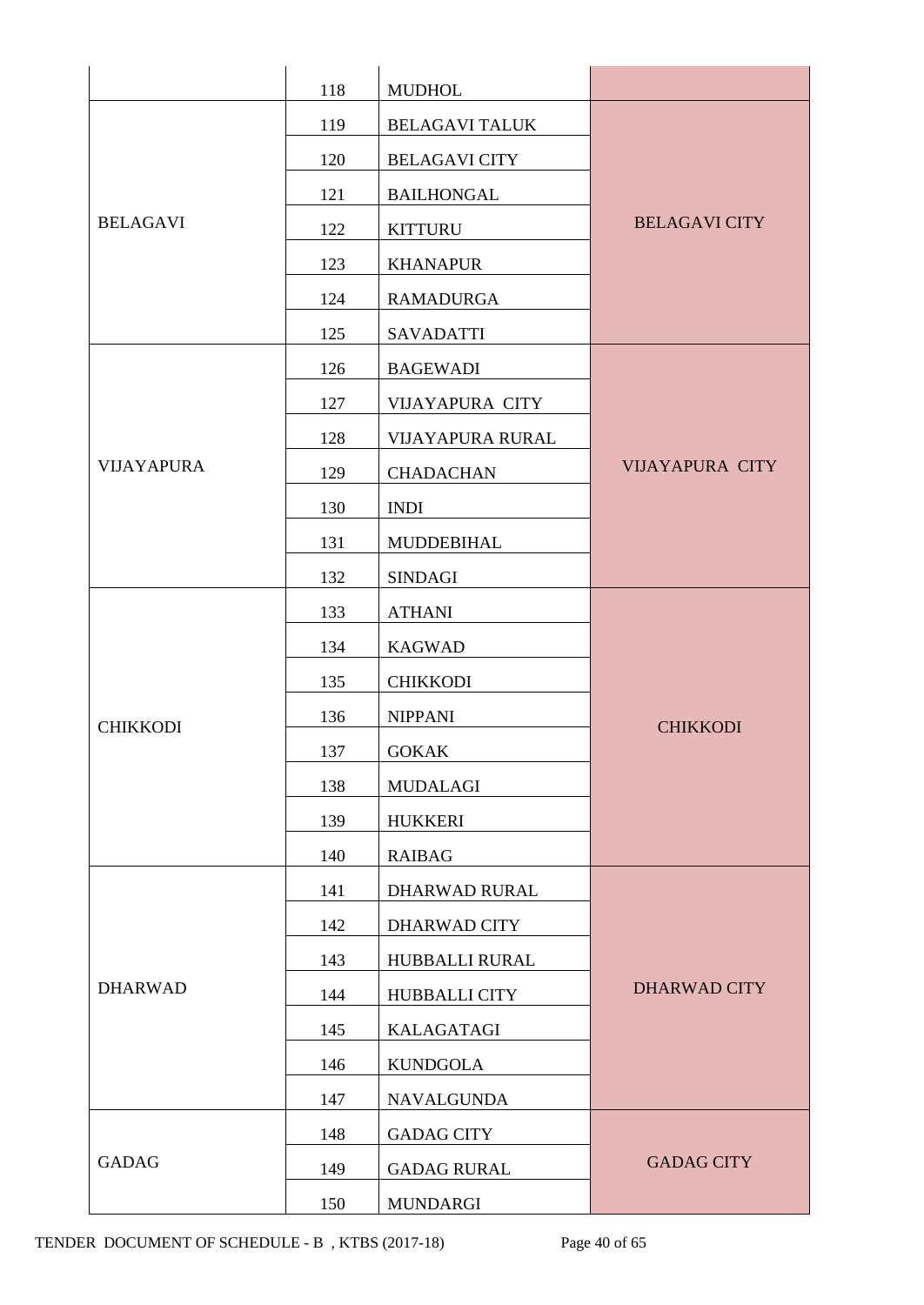|                      | 151 | <b>NARGUND</b>            |                     |
|----------------------|-----|---------------------------|---------------------|
|                      | 152 | <b>RON</b>                |                     |
|                      | 153 | <b>SHIRAHTTI</b>          |                     |
|                      | 154 | <b>BYADAGI</b>            |                     |
|                      | 155 | <b>HANGAL</b>             |                     |
|                      | 156 | <b>HAVERI</b>             |                     |
| <b>HAVERI</b>        | 157 | <b>HIREKERUR</b>          | <b>HAVERI</b>       |
|                      | 158 | <b>RANEBENNUR</b>         |                     |
|                      | 159 | <b>SAVANUR</b>            |                     |
|                      | 160 | <b>SHIGGAON</b>           |                     |
|                      | 161 | <b>SIRSI</b>              |                     |
|                      | 162 | <b>SIDDAPUR</b>           |                     |
| <b>SIRSI</b>         | 163 | <b>YELLAPUR</b>           | <b>SIRSI</b>        |
|                      | 164 | <b>MUNDAGOD</b>           |                     |
|                      | 165 | <b>HALIYAL</b>            |                     |
|                      | 166 | <b>JOIDA</b>              |                     |
|                      | 167 | <b>KARWAR</b>             |                     |
|                      | 168 | <b>ANKOLA</b>             |                     |
| <b>UTTAR KANNADA</b> | 169 | <b>KUMATA</b>             | <b>KARWAR</b>       |
|                      | 170 | <b>HONNAVAR</b>           |                     |
|                      | 171 | <b>BHATKAL</b>            |                     |
|                      |     | <b>KALABURGI DIVISION</b> |                     |
|                      | 172 | <b>BALLARI EAST</b>       |                     |
|                      | 173 | <b>KURUGODU</b>           |                     |
|                      | 174 | HADAGALI                  |                     |
| <b>BALLARI</b>       | 175 | HB HALLI                  | <b>BALLARI EAST</b> |
|                      | 176 | <b>HOSPET</b>             |                     |
|                      | 177 | <b>KUDLIGI</b>            |                     |
|                      | 178 | <b>SANDUR</b>             |                     |
|                      | 179 | <b>SIRUGUPPA</b>          |                     |
|                      | 180 | <b>AURAD</b>              |                     |
| <b>BIDAR</b>         | 181 | <b>BASAVAKALYAN</b>       | <b>BIDAR</b>        |
|                      | 182 | <b>BHALKI</b>             |                     |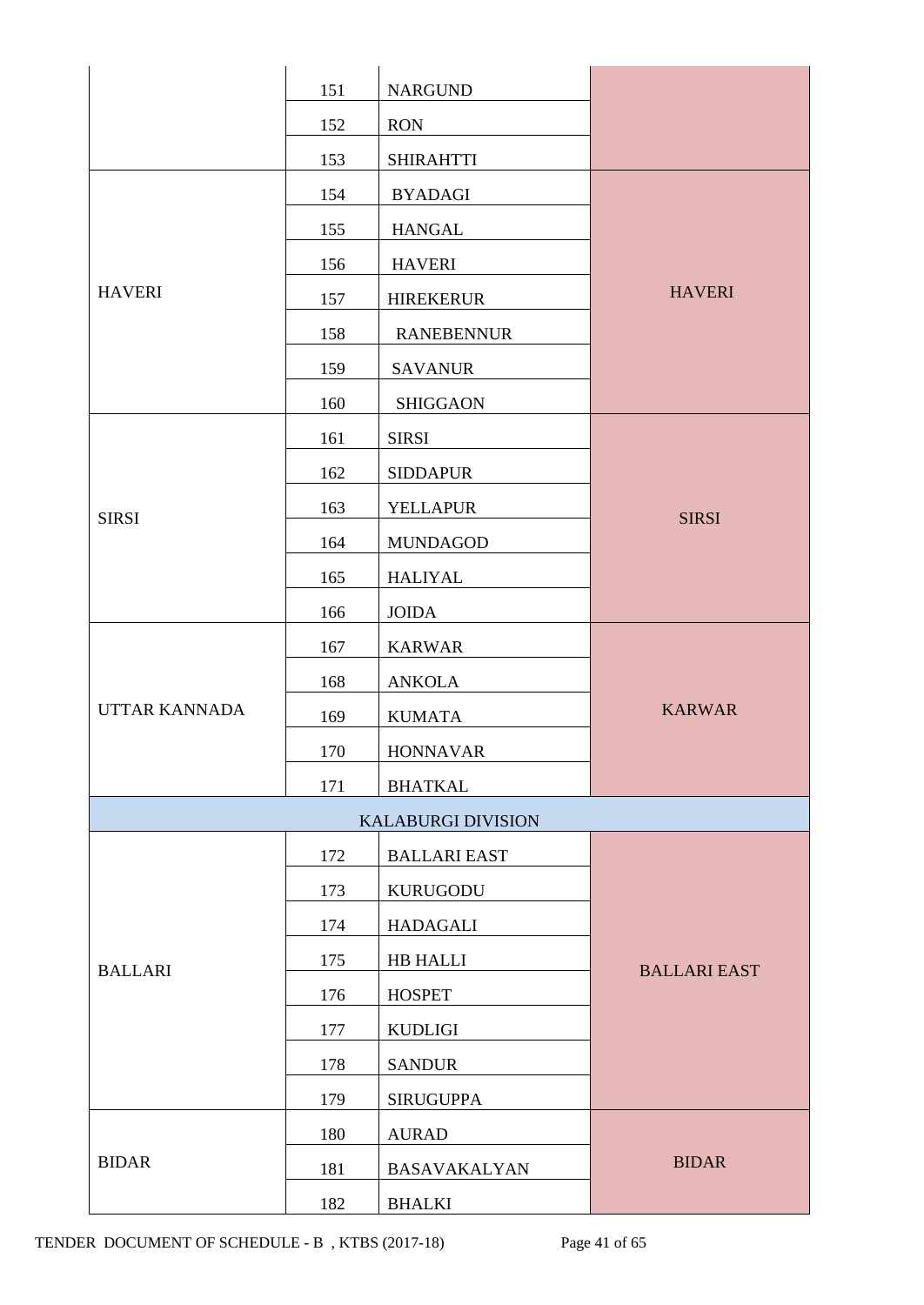|                     | 183 | <b>BIDAR</b>     |                         |  |
|---------------------|-----|------------------|-------------------------|--|
|                     | 184 | <b>HUMNABAD</b>  |                         |  |
|                     | 185 | <b>AFZALPUR</b>  |                         |  |
|                     | 186 | <b>ALAND</b>     |                         |  |
|                     | 187 | <b>CHINCHOLI</b> |                         |  |
| <b>KALABURAGI</b>   | 188 | <b>CHITTAPUR</b> | <b>KALABURAGI NORTH</b> |  |
|                     | 189 | KALABURAGI NORTH |                         |  |
|                     | 190 | KALABURAGI SOUTH |                         |  |
|                     | 191 | <b>JEWARGI</b>   |                         |  |
|                     | 192 | <b>SEDAM</b>     |                         |  |
|                     | 193 | <b>KOPPAL</b>    |                         |  |
| <b>KOPPAL</b>       | 194 | <b>GANGAVTI</b>  | <b>KOPPAL</b>           |  |
|                     | 195 | <b>KUSTAGI</b>   |                         |  |
|                     | 196 | <b>YELBURGA</b>  |                         |  |
|                     | 197 | <b>DEVDURGA</b>  |                         |  |
|                     | 198 | LINGASUGURU      |                         |  |
| <b>RACIHUR</b>      | 199 | <b>MANVI</b>     | <b>RAICHUR</b>          |  |
|                     | 200 | <b>RAICHUR</b>   |                         |  |
|                     | 201 | <b>SINDHANUR</b> |                         |  |
|                     | 202 | <b>SHAHAPUR</b>  |                         |  |
| <b>YADGIR</b>       | 203 | <b>SURPUR</b>    |                         |  |
|                     | 204 | <b>YADGIR</b>    | <b>YADGIR</b>           |  |
|                     |     |                  |                         |  |
| <b>STATE GODOWN</b> | 205 | MADIWALA GODOWN  |                         |  |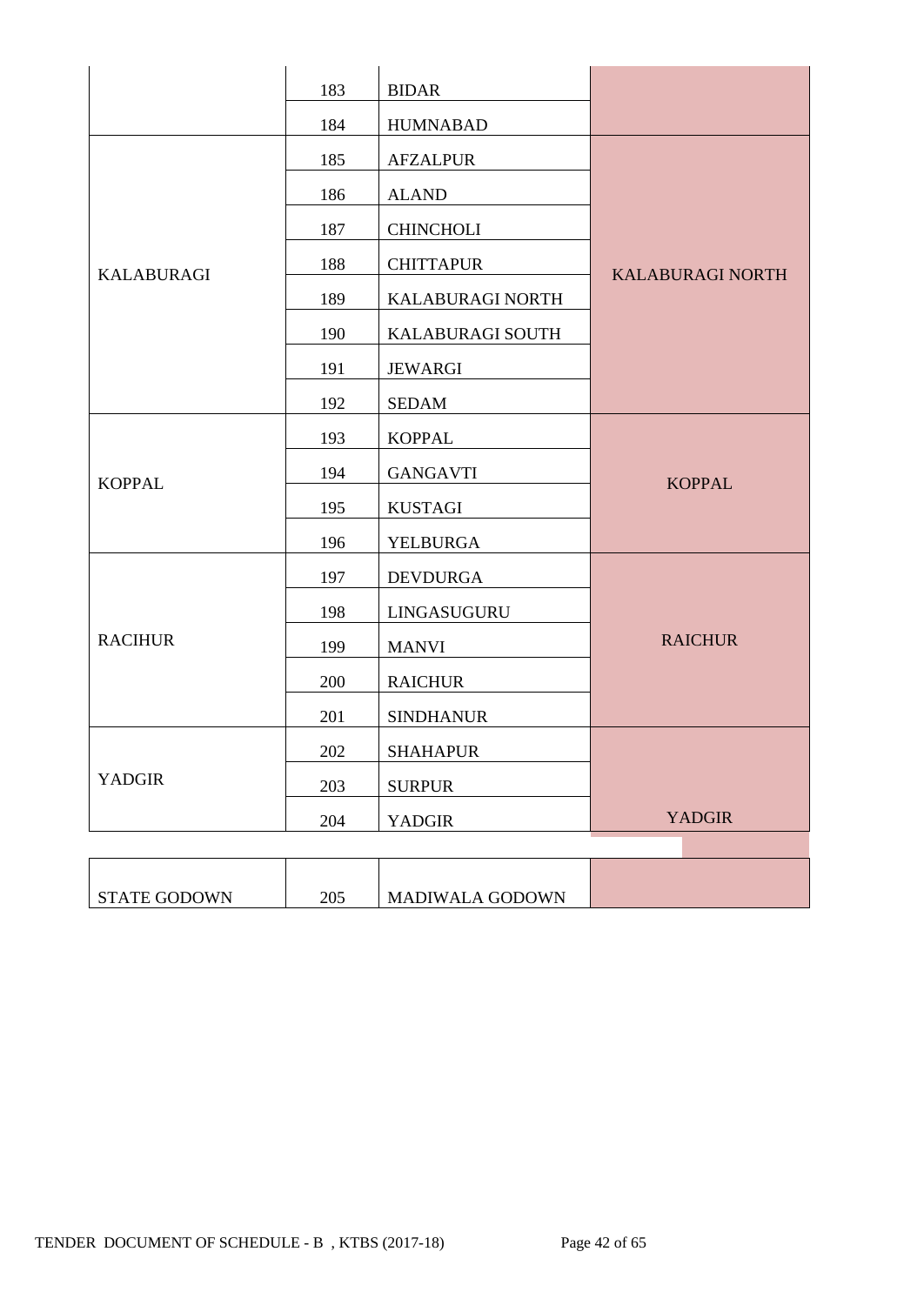| SI<br>N <sub>0</sub> | <b>Titl</b><br>e<br>Cod<br>e | Pak<br>age<br>No., | <b>Class</b> | <b>Titles</b>                             | <b>Size</b> | Colo<br>ur | <b>Approx</b><br>No. of<br>Pages | <b>Approxim</b><br>ate No. of<br><b>Books</b> | <b>Total No. of</b><br>pages |
|----------------------|------------------------------|--------------------|--------------|-------------------------------------------|-------------|------------|----------------------------------|-----------------------------------------------|------------------------------|
| 179                  | 333                          | 35                 | 10           | MAYA MARTI (FL)                           | 1/4th Crown | B/W        | 200                              | 14,018                                        | 2,803,600                    |
| 180                  | 332                          | 35                 | 10           | URDU_TL                                   | 1/4th Crown | B/W        | 116                              | 588                                           | 68,208                       |
| 181                  | 338                          | 35                 | 10           | HINDI_FL                                  | 1/4th Crown | B/W        | 180                              | 2,224                                         | 400,320                      |
| 182                  | 360                          | 35                 | 10           | Persian_TL                                | 1/4th Crown | $\rm\,B/W$ | 76                               | 100                                           | 7,600                        |
| 183                  | 334                          | 35                 | 10           | <b>MAR_MATHS PART 1</b>                   | 1/4th Crown | B/W        | 221                              | 14,014                                        | 3,097,094                    |
| 184                  | 462                          | 35                 | 10           | <b>MAR_MATHS PART 2</b>                   | 1/4th Crown | $\rm\,B/W$ | 221                              | 14,014                                        | 3,097,094                    |
| 185                  | 313                          | 35                 | 10           | KAN_FL                                    | 1/4th Crown | B/W        | 164                              | 640,762                                       | 105,084,968                  |
|                      |                              |                    |              | Package - 35 - Total                      |             |            |                                  | 685,720                                       | 114,558,884                  |
| 186                  | 314                          | 36                 | 10           | KAN_MATHS PART 2                          | 1/4th Crown | $\rm\,B/W$ | 209                              | 502,992                                       | 105,125,328                  |
| 187                  | 339                          | 36                 | 10           | HINDI_MATHS PART 1                        | 1/4th Crown | B/W        | 225                              | 222                                           | 49,950                       |
| 188                  | 340                          | 36                 | 10           | HINDI_SCIENCE PART 1                      | 1/4th Crown | B/W        | 218                              | 222                                           | 48,396                       |
| 189                  | 341                          | 36                 | 10           | HINDI_SOCIAL SCIENCE PART 1               | 1/4th Crown | $\rm\,B/W$ | 146                              | 222                                           | 32,412                       |
| 190                  | 328                          | 36                 | 10           | <b>URDU_MATHS PART 1</b>                  | 1/4th Crown | $\rm\,B/W$ | 233                              | 23,034                                        | 5,366,922                    |
|                      | Package - 36 - Total         |                    |              |                                           |             |            |                                  | 526,692                                       | 110,623,008                  |
| 191                  | 467                          | 37                 | 10           | KAN_MATHS PART 1                          | 1/4th Crown | $\rm\,B/W$ | 209                              | 502,992                                       | 105, 125, 328                |
| 192                  | 463                          | 37                 | 10           | HINDI_SOCIAL SCIENCE PART 2               | 1/4th Crown | $\rm\,B/W$ | 146                              | 222                                           | 32,412                       |
| 193                  | 464                          | 37                 | 10           | HINDI SCIENCE PART 2                      | 1/4th Crown | B/W        | 198                              | 222                                           | 43,956                       |
| 194                  | 466                          | 37                 | 10           | <b>URDU_MATHS PART 2</b>                  | 1/4th Crown | $\rm\,B/W$ | 233                              | 23,034                                        | 5,366,922                    |
|                      |                              |                    |              | Package - 37 - Total                      |             |            |                                  | 526,470                                       | 110,568,618                  |
| 195                  | 316                          | 38                 | 10           | KAN_SOCIAL SCIENCE PART 1                 | 1/4th Crown | B/W        | 146                              | 514,476                                       | 75,113,496                   |
| 196                  | 336                          | 38                 | 10           | MAR_SOCIAL SCIENCE PART 1                 | 1/4th Crown | $\rm\,B/W$ | 146                              | 12,940                                        | 1,889,240                    |
| 197                  | 342                          | 38                 | 10           | HIN_MED_PHY_EDU                           | 1/4th Crown | B/W        | 148                              | 222                                           | 32,856                       |
| 198                  | 320                          | 38                 | 10           | ENGLISH_FL PART 1                         | 1/4th Crown | $\rm\,B/W$ | 136                              | 83,067                                        | 11,297,112                   |
| 199                  | 327                          | 38                 | 10           | URDU_FL                                   | 1/4th Crown | $\rm\,B/W$ | 140                              | 29,927                                        | 4,189,780                    |
| 200                  | 318                          | 38                 | 10           | KAN_SL                                    | 1/4th Crown | $\rm\,B/W$ | 116                              | 106,451                                       | 12,348,316                   |
|                      |                              |                    |              | Package - 38 - Total                      |             |            |                                  | 747,083                                       | 104,870,800                  |
| 201                  | 470                          | 39                 | 10           | KAN_SOCIAL SCIENCE PART 2                 | 1/4th Crown | $\rm\,B/W$ | 146                              | 514,476                                       | 75,113,496                   |
| 202                  | 468                          | 39                 | 10           | MAR_SOCIAL SCIENCE PART 2                 | 1/4th Crown | $\rm\,B/W$ | 146                              | 12,940                                        | 1,889,240                    |
| 203                  | 469                          | 39                 | 10           | <b>ENGLISH_FL PART 2</b>                  | 1/4th Crown | B/W        | 156                              | 83,067                                        | 12,958,452                   |
| 204                  | 472                          | 39                 | 10           | URDU_SOCIAL SCIENCE PART 2<br>1/4th Crown |             | B/W        | 150                              | 22,289                                        | 3,343,350                    |
| 205                  | 352                          | 39                 | 10           | TELUGU_SOCIAL SCIENCE PART 1              | 1/4th Crown | B/W        | 146                              | 600                                           | 87,600                       |
|                      |                              |                    |              | Package - 39 - Total                      |             |            |                                  | 633,372                                       | 93,392,138                   |
| 206                  | 321                          | 40                 | 10           | <b>ENGLISH_MATHS PART 1</b>               | 1/4th Crown | $\rm\,B/W$ | 197                              | 234,356                                       | 46,168,132                   |
| 207                  | 474                          | 40                 | 10           | <b>ENGLISH MATHS PART 2</b>               | 1/4th Crown | B/W        | 197                              | 234,356                                       | 46,168,132                   |
| 208                  | 353                          | 40                 | 10           | TEL_MED_PHY_EDU                           | 1/4th Crown | B/W        | 148                              | 487                                           | 72,076                       |

# **VOLUME – 03 PACKAGE WISE TITLES 2017-18**

TENDER DOCUMENT OF SCHEDULE - B , KTBS (2017-18) Page 43 of 65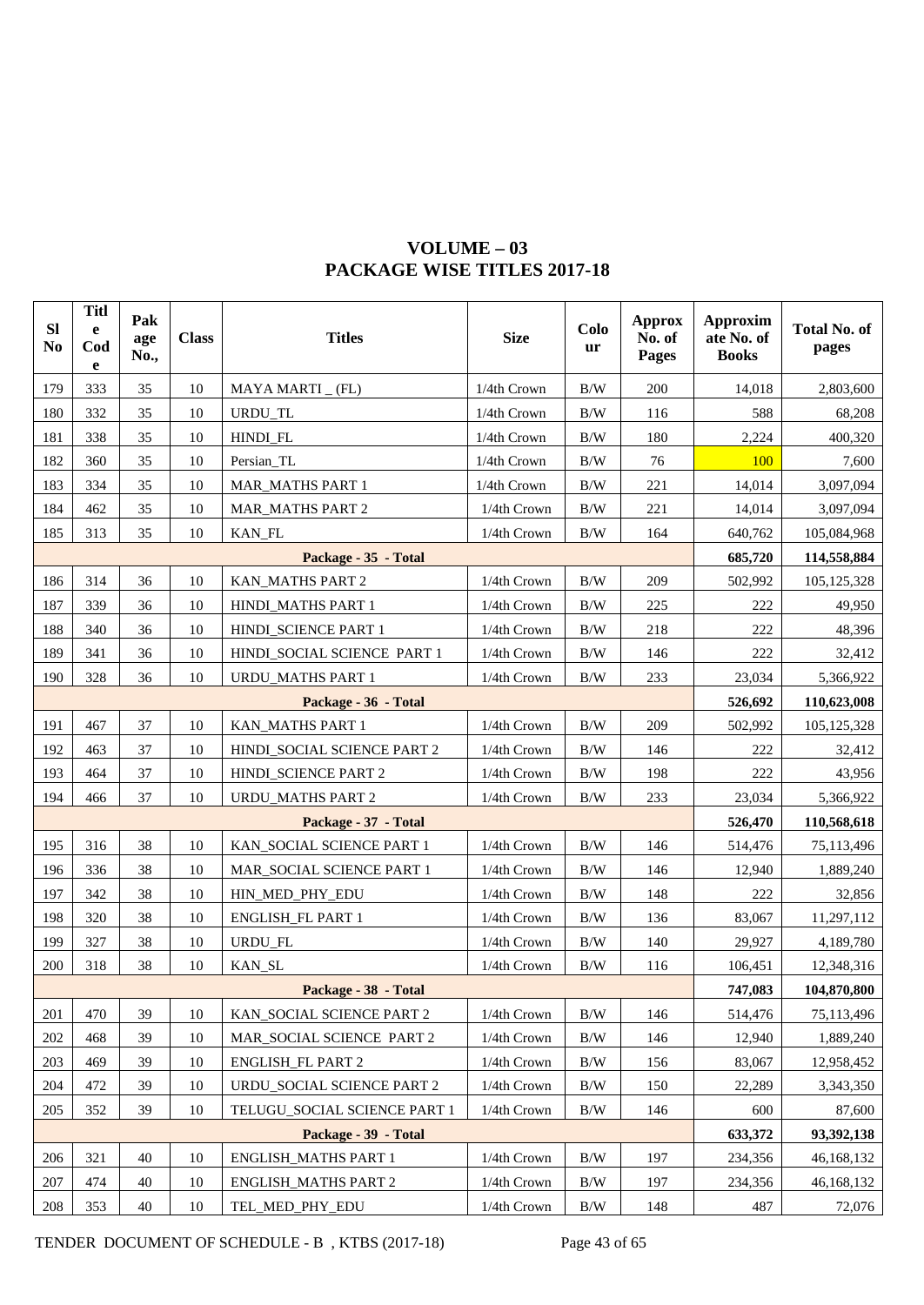| 209 | 356                                                  | 40 | 10     | Konkani TL - Kan              | 1/4th Crown | $\rm\,B/W$ | 108 | 50        | 5,400       |
|-----|------------------------------------------------------|----|--------|-------------------------------|-------------|------------|-----|-----------|-------------|
| 210 | 357                                                  | 40 | 10     | Konkani TL - Deva             | 1/4th Crown | $\rm\,B/W$ | 108 | 50        | 5,400       |
| 211 | 330                                                  | 40 | 10     | URDU SOCIAL SCIENCE PART 1    | 1/4th Crown | B/W        | 158 | 22,289    | 3,521,662   |
| 212 | 354                                                  | 40 | 10     | SANSKRIT_FL                   | 1/4th Crown | $\rm\,B/W$ | 180 | 12,059    | 2,170,620   |
| 213 | 465                                                  | 40 | 10     | HINDI_MATHS PART 2            | 1/4th Crown | $\rm\,B/W$ | 225 | 222       | 49,950      |
| 214 | 471                                                  | 40 | $10\,$ | TELUGU_SOCIAL SCIENCE PART 2  | 1/4th Crown | $\rm\,B/W$ | 146 | 600       | 87,600      |
|     |                                                      |    |        | Package - 40 - Total          |             |            |     | 504,469   | 98,248,972  |
| 215 | 323                                                  | 41 | 10     | ENGLISH_SOCIAL SCIENCE PART 1 | 1/4th Crown | B/W        | 158 | 224,761   | 35,512,238  |
| 216 | 355                                                  | 41 | 10     | SANSKRIT_TL                   | 1/4th Crown | B/W        | 140 | 4,582     | 641,480     |
| 217 | 358                                                  | 41 | 10     | Tulu_TL                       | 1/4th Crown | $\rm\,B/W$ | 126 | 50        | 6,300       |
| 218 | 359                                                  | 41 | 10     | Arabic_TL                     | 1/4th Crown | $\rm\,B/W$ | 100 | 400       | 40,000      |
| 219 | 319                                                  | 41 | 10     | KAN_TL                        | 1/4th Crown | $\rm\,B/W$ | 100 | 34,581    | 3,458,100   |
| 220 | 345                                                  | 41 | 10     | <b>TAMIL MATHS PART 1</b>     | 1/4th Crown | $\rm\,B/W$ | 247 | 174       | 42,978      |
| 221 | 346                                                  | 41 | $10\,$ | TAMIL_SCIENCE PART 1          | 1/4th Crown | $\rm\,B/W$ | 218 | 173       | 37,714      |
| 222 | 41<br>$10\,$<br>473<br>ENGLISH_SOCIAL SCIENCE PART 2 |    |        |                               | 1/4th Crown | $\rm\,B/W$ | 158 | 224,761   | 35,512,238  |
|     |                                                      |    |        | Package - 41 - Total          |             |            |     | 489,482   | 75,251,048  |
| 223 | 475                                                  | 42 | 10     | TAMIL_SCIENCE PART 2          | 1/4th Crown | $\rm\,B/W$ | 198 | 173       | 34,254      |
| 224 | 476                                                  | 42 | 10     | TAMIL_MATHS PART 2            | 1/4th Crown | $\rm\,B/W$ | 247 | 174       | 42,978      |
| 225 | 325                                                  | 42 | $10\,$ | ENGLISH_SL                    | 1/4th Crown | $\rm\,B/W$ | 220 | 656,193   | 144,362,460 |
| 226 | 349                                                  | 42 | $10\,$ | TELUGU MANJARI _ (FL)         | 1/4th Crown | B/W        | 176 | 622       | 109,472     |
| 227 | 350                                                  | 42 | 10     | TELUGU_MATHS PART 1           | 1/4th Crown | $\rm\,B/W$ | 233 | 576       | 134,208     |
| 228 | 351                                                  | 42 | 10     | TELUGU SCIENCE PART 2         | 1/4th Crown | $\rm\,B/W$ | 198 | 587       | 116,226     |
|     |                                                      |    |        | Package - 42 - Total          |             |            |     | 658325    | 144799598   |
| 229 | 326                                                  | 43 | $10\,$ | ENGLISH_TL                    | 1/4th Crown | $\rm\,B/W$ | 108 | 27,638    | 2,984,904   |
| 230 | 477                                                  | 43 | 10     | TELUGU_SCIENCE PART 1         | 1/4th Crown | $\rm\,B/W$ | 218 | 587       | 127,966     |
| 231 | 478                                                  | 43 | 10     | TELUGU_MATHS PART 2           | 1/4th Crown | B/W        | 233 | 576       | 134,208     |
| 232 | 343                                                  | 43 | 10     | HINDI_TL                      | 1/4th Crown | $\rm\,B/W$ | 180 | 690,334   | 124,260,120 |
| 233 | 344                                                  | 43 | 10     | TAMIL_FL                      | 1/4th Crown | $\rm\,B/W$ | 180 | 681       | 122,580     |
| 234 | 347                                                  | 43 | 10     | TAMIL_SOCIAL SCIENCE PART 1   | 1/4th Crown | B/W        | 178 | 173       | 30,794      |
|     | Package - 43 - Total                                 |    |        |                               |             |            |     | 719,989   | 127,660,572 |
|     |                                                      |    |        | <b>Schedule - B - Total</b>   |             |            |     | 5,491,602 | 979,973,638 |
|     |                                                      |    |        |                               |             |            |     |           |             |

#### **Note :**

 1. A bidder is entitled to bid any of the 2 packages but as per his capacity he shall not be awarded more than 2 packages in the order of his preference.

- 2. Packages under **35 to 43** available for quoting .
- 3. Number of copies allotted for Printing shall be categorized as Free & Sale and they are to be bundled separately and supplied using separate coloured Delivery Challans as per the Purchase order. Distribution list shall be provided with the Purchase order .
- 4. Numbers are all indicative in nature and final numbers which may be allotted under various packages may vary up/down to 25% to the extent provided in the Purchase order .
- 5. Titles which are classified as ( B/W) have single colour inner pages. However all books are bound by 04 colour cover page.

Sd/- **Managing Director Karnataka text book society®**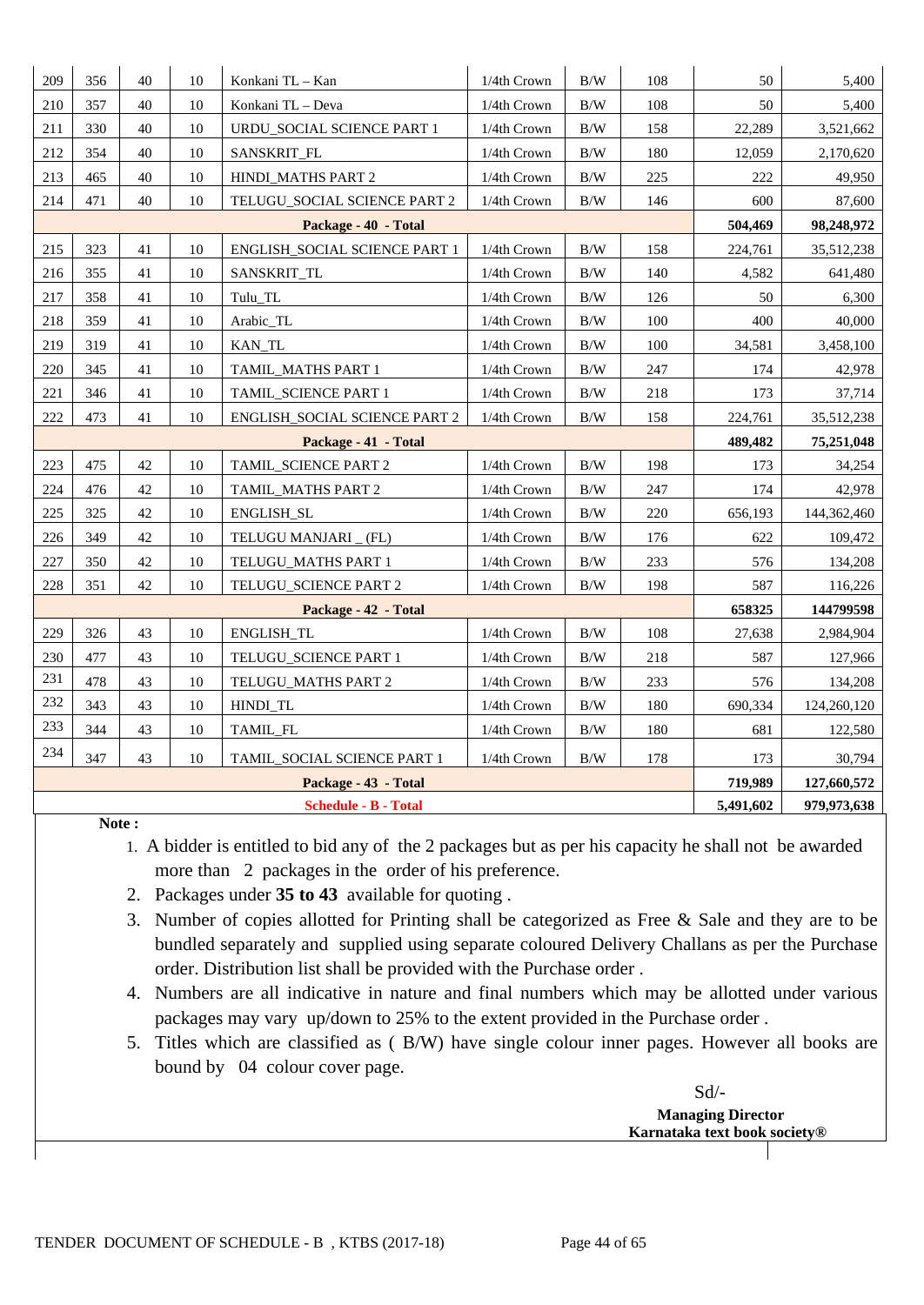# **TABLE-I**

## **BID FORM**

To

The Managing Director, Karnataka Textbook Society®, No.4, DSERT Building, 100 Ft ring Road, BSK III Stage, Bengaluru - 560 085.

Sir/Madam,

Having examined the Bidding Documents including Addenda No.\_\_\_\_\_\_\_\_\_the receipt of which is hereby duly acknowledged, we, the undersigned, offer to print and supply School textbooks to all the Block Educational Offices in State for which necessary Bid security ( EMD) amounting to Rs. …………………. is remitted via e-payment mode.

Terms & conditions:-

- 1. We undertake, if our Bid is accepted, to supply of School Books to all the Block Educational Offices in the State in accordance with the terms and conditions in the Bidding document.
- 2. If our bid is accepted we will furnish the bank guarantee for the due performance of the Contract, in the form prescribed by the purchaser.
- 3. We agree to abide by this bid for a period of 90 days after the date fixed for bid opening of Second Envelope under Clause 2.16 of the Instruction to Bidders and shall remain binding upon us and may be accepted at any time before the expiry of that period.
- 4. We understand that in competing for (and if the award is made to us, in executing the above contract,) we will strictly observe the laws against fraud and corruption in force in India namely "Prevention of Corruption Act 1988 ".
- 5. We understand that you are not bound to accept the lowest or any bid you may receive.

6. We understand that contract conditions and the time stipulated for execution of tender is 120 days.

Dated this \_\_\_\_\_\_\_\_\_\_\_\_\_day of \_\_\_\_\_\_\_\_\_2016 Signature:  $\qquad \qquad$  (in the Capacity of): Duly Authorized to sign bid for and on behalf of Place : \_\_\_\_\_\_\_\_\_\_\_\_\_\_\_\_\_\_\_\_\_\_\_\_\_\_\_\_\_\_\_\_\_\_\_\_\_\_

TENDER DOCUMENT OF SCHEDULE - B, KTBS (2017-18) Page 45 of 65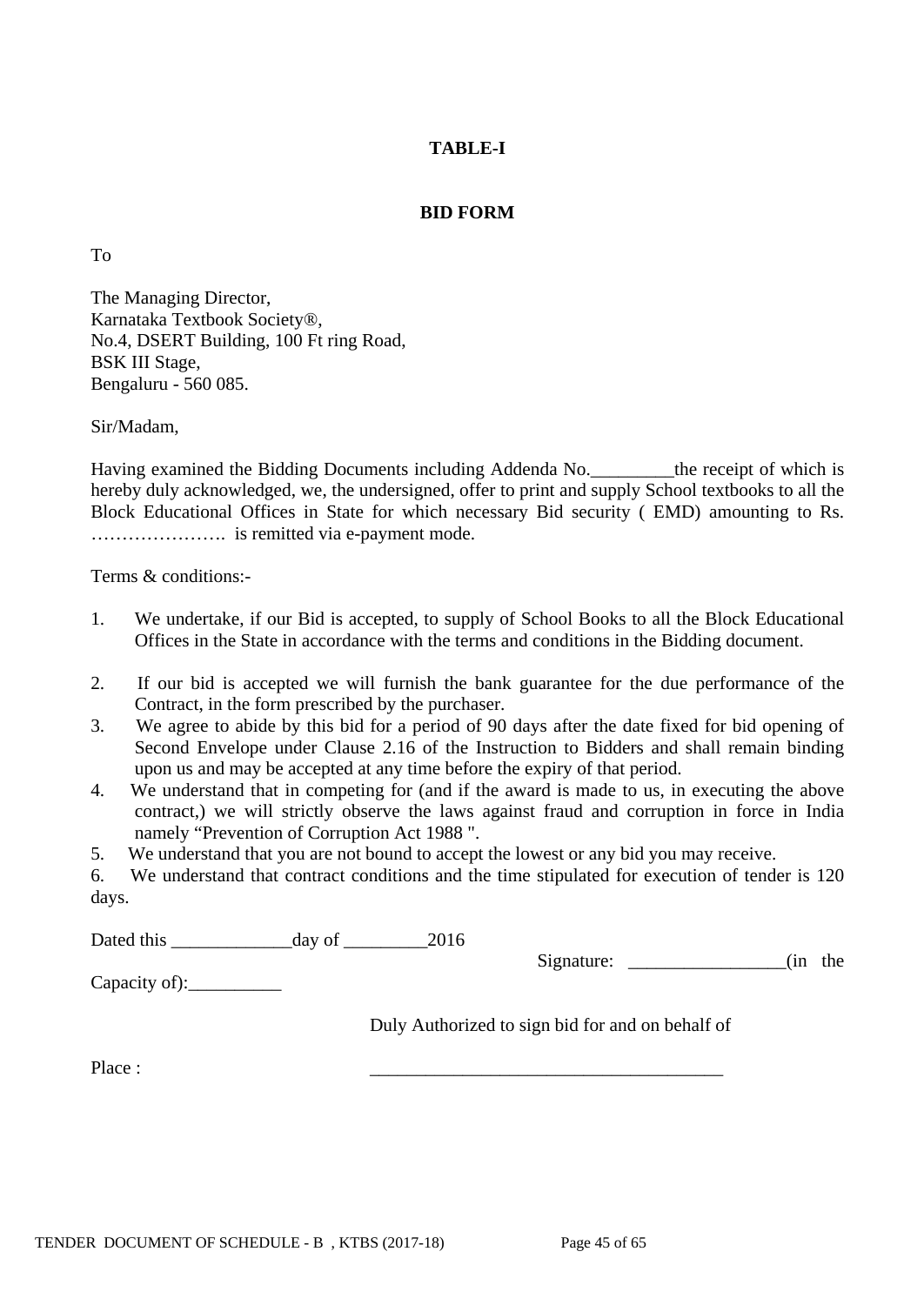# **APPENDIX - A**

## **Format for Letter of Proposal**

## **(On the Letter head of the Bidder)**

**Date**

**To,**

The Managing Director, Karnataka Textbook Society®, No.4, DSERT Building,100 Ft ring Road, BSK III Stage, Bengaluru - 560 085.

Sir,

# **Re : Implementation of printing and supply of Government School textbooks in Karnataka**

Being duly authorized to represent and act on behalf of ......................................... (here in after referred to as "the Bidder"), and having reviewed and fully understood all of the Proposal requirements and information provided, the undersigned hereby submits the Proposal for the project referred above.

We confirm that our Proposal is valid for a period of 90 days from ........................... (Proposal Due Date)

Yours faithfully,

(Signature of the Authorized Signatory of Bidder) (Name and designation of the Authorized Signatory of Bidder.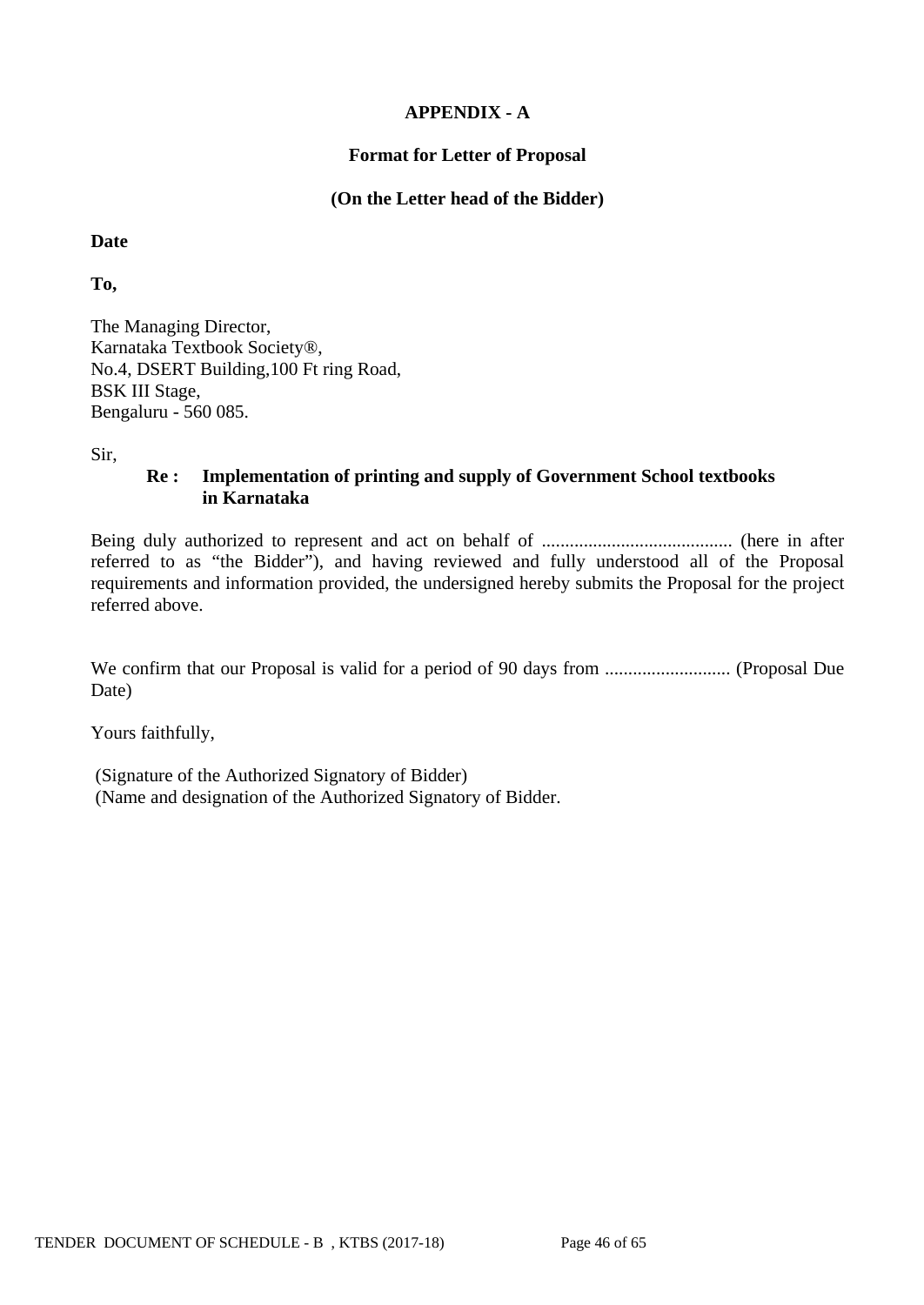#### **APPENDIX B**

## **Format for Power of Attorney for Signing of Proposal (On stamp paper of appropriate value)**

#### **POWER OF ATTORNEY**

Know all men by these presents, we .................................................... (name and address of the registered office) do hereby constitute, appoint and authorize Mr. / Ms. ............................................................................. (name and residential address) who is presently employed with us and holding the position of .................................................... as our attorney, to do in our name and on our behalf, all such acts, deeds and things necessary in connection with or incidental to our bid for the project envisaging Implementation of printing and supply of textbooks in Government / aided Schools under Karnataka Textbook society(R) in Karnataka, including signing and submission of all documents and providing information / responses to KTBS, representing us in all matters before KTBS, and generally dealing with KTBS in all matters in connection with our bid for the said Project.

We hereby agree to ratify all acts, deeds and things lawfully done by our said attorney pursuant to this Power of Attorney and that all acts, deeds and things done by our aforesaid attorney shall and shall be deemed to have been done by us.

> For ............................................. ............................................. (Signature) ............................................. (Name, Title and Address)

Accepted

............................................. (Signature)

............................................. (Name, Title and Address of the Attorney)

Note:

- 1. The mode of execution of the Power of Attorney should be in accordance with the procedure, if any, laid down by the applicable law and the charter documents of the executants(s) and when it is so required the same be affixed under common seal in accordance with the required procedure. The Power of Attorney should be on a stamp paper of appropriate value.
- 2. Also, wherever required, the Bidder should submit for verification the extract of the charter documents such as a resolution/power of attorney in favor of the Person executing this Power of Attorney for the delegation of power hereunder on behalf of the Bidder.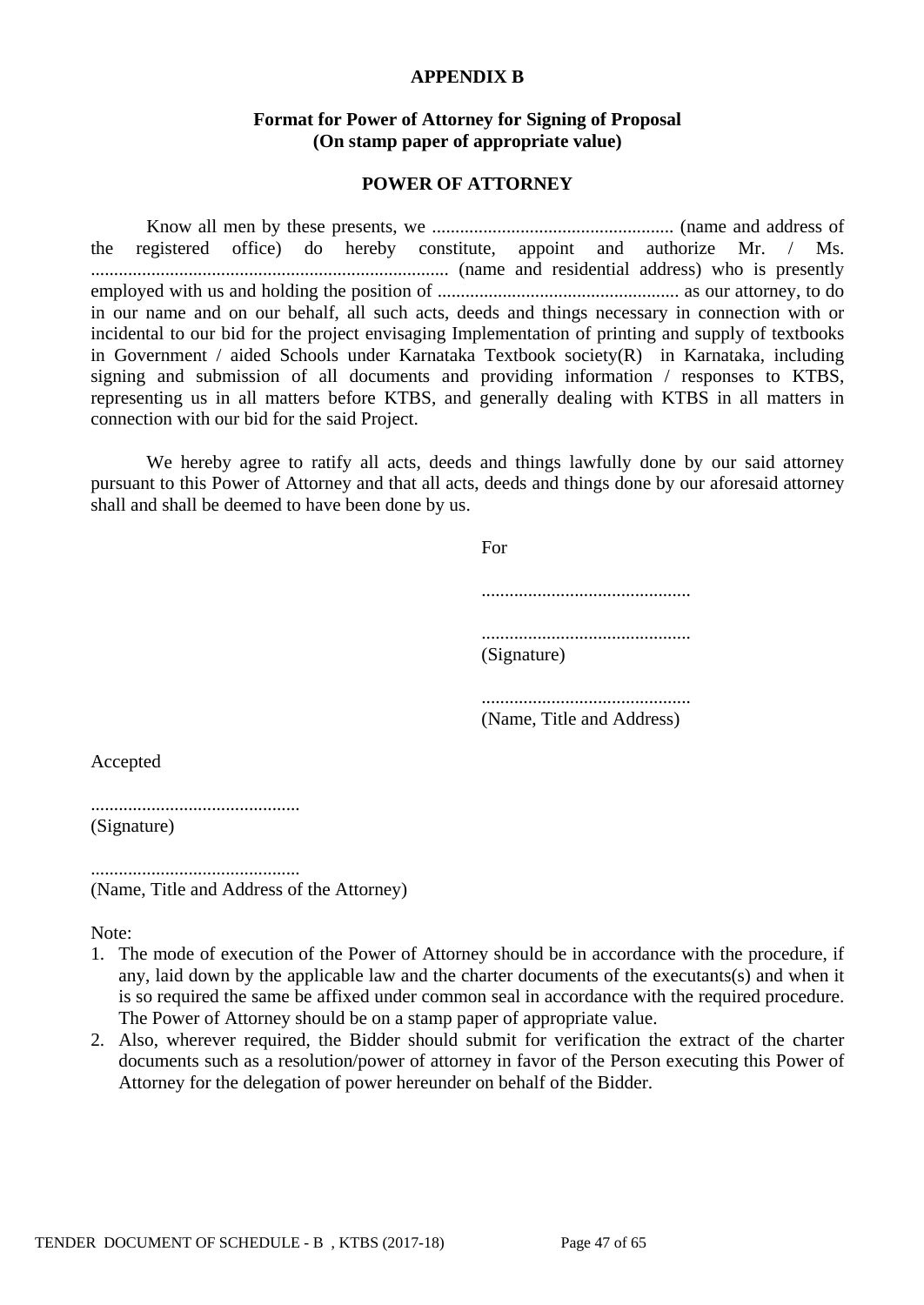## **APPENDIX C**

## **Details of Bidder**

## 1. Name

- 2. Address of the office(s)
- 3. Printing press Address (Place of production):
- 4. Date of incorporation and/or commencement of business
- 5. Sales Tax/VAT Registration No
- 6. Service Tax Registration No
- 7. Brief description of the Legal Entity including details of its main lines of business.
- 8. Name, Designation, Address and Phone Numbers of Authorized Signatory of the Bidder:
	- a. Name :
	- b. Designation :
	- c. Legal Entity :
	- d. Address :
	- e. Telephone Number :
	- f. Fax Number :
	- g. Mobile Number :
	- h. E-Mail Address :
- 9. Details of individual (s) who will serve as the point of contact / communication with The Karnataka Textbook Society® :
	- a. Name : b. Designation : c. Legal Entity : d. Address : e. Telephone Number: f. Fax Number : g. Mobile Number : h. E-Mail Address :

TENDER DOCUMENT OF SCHEDULE - B, KTBS (2017-18) Page 48 of 65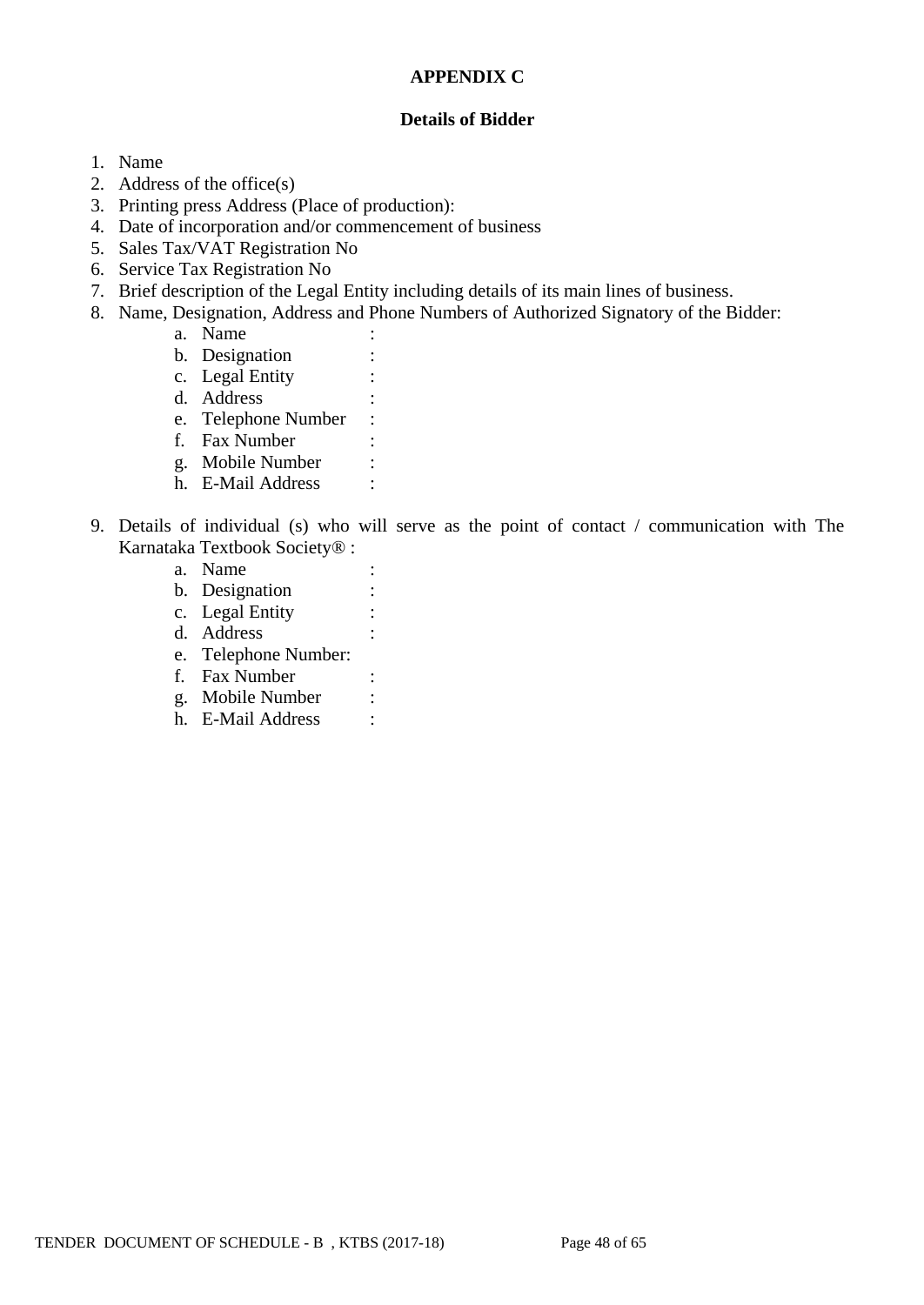#### APPENDIX D

## **Format for Anti-Collusion & Eligibility Certificate (On the Letterhead of the Bidder)**

We hereby certify and confirm that in the preparation and submission of our Proposal for the Implementation of printing and supply of textbooks in Government Schools in Karnataka, we have not acted in concert or in collusion with any other Bidder or other person(s) and also not done any act, deed or thing which is or could be regarded as anti-competitive.

We further confirm that we have not offered nor will offer any illegal gratification in cash or kind to any person or agency in connection with the instant Proposal.

We further confirm that we have not been barred by Education Department, Government of Karnataka/any other State Governments in India/any agencies of GOK, and thereby have not been proven ineligible to bid.

Dated this ..................................... Day of .............................., 2016 ........................................

(Name of the Bidder)

---------------------------------- (Signature of the Authorized Person)

-----------------------------------

(Name and designation of the Authorized Person)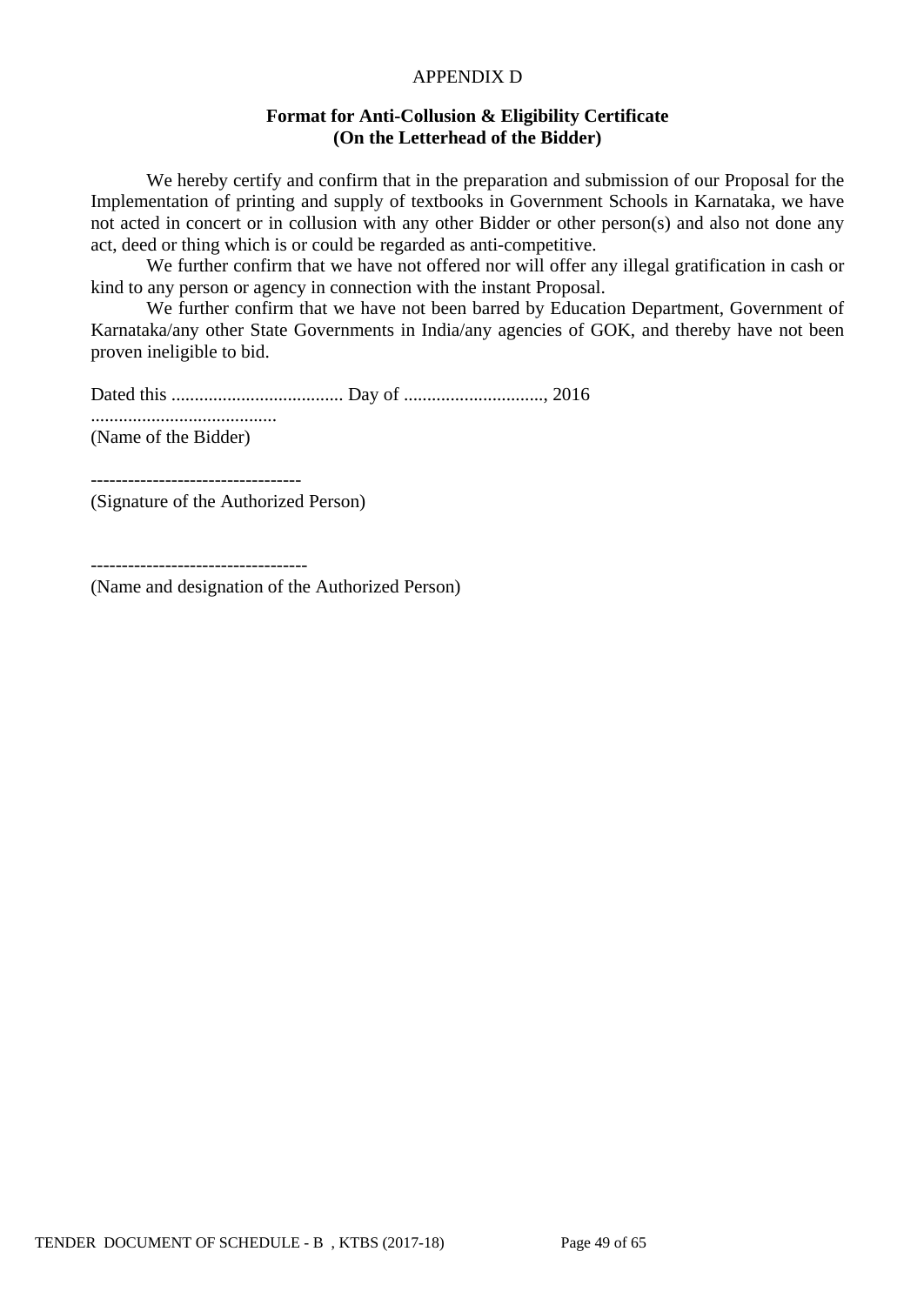#### **APPENDIX E**

## **Format for Performance Bank Guarantee (To be issued by a Nationalized / Scheduled Bank in India)**

B.G. No. .................................................... dated ......................This Deed of Guarantee executed at ...................... by ........................ (Name of Bank) having its Head/Registered office at ............................. .................. (herein after referred to as "the Guarantor") which expression shall unless it be repugnant to the subject or context thereof include its, successors and assigns;

In favor of, The Managing Director, The Karnataka Textbook Society(R), (hereinafter referred to as "The Karnataka Textbook Society(R)") having its office at No.4, DSERT Building,100 Ft Ring Road, Hosakerehalli cross, BSK III Stage, Bengaluru - 560 085, Karnataka State, India, which expression shall unless it be repugnant to the subject or context thereof include its successors and assigns;

#### WHEREAS

A. M/s. ........................................... a Legal Entity having its registered office at ............... (hereinafter called "the Bidder") which expression shall unless it be repugnant to the subject or context thereof include its / their executors administrators, successors and assigns, intends to bid implementation of printing and supply of text books to schools across Karnataka.

B. In terms of **Clause 2.28** of the Tender Document dated ....................issued in respect of the Project, the Bidder is required to furnish to The Karnataka Text book Society(R) an unconditional and irrevocable Bank Guarantee for an amount of Rs. .................. (Rupees ............... only) as Performance Security for the Package Number……………………...

The Guarantor has at the request of the Bidder and for valid consideration agreed to provide such Bank Guarantee being these presents:

## NOW THEREFORE THIS DEED WITNESSETH AS FOLLOWS:

- A. The Guarantor, as primary obligor shall, without demur, pay to The Karnataka Text book Society(R) Bengaluru an amount not exceeding Rs.................(Rupees.................only), within 5 days of receipt of a written demand from The Karnataka Text book Society(R) calling upon the Guarantor to pay the said amount.
- B. Any such demand made on the Guarantor by The Karnataka Text book Society(R) Bengaluru shall be conclusive and absolute as regards the forfeiture of Bid security and the amount due and payable by the Guarantor under this Guarantee.
- C. The above payment shall be made without any reference to the Bidder or any other person and irrespective of whether the claim of The Karnataka Text book Society(R) Bengaluru is disputed by the Bidder or not.
- D. This Guarantee shall be irrevocable and remain in full force upto **31st March 2018** or for such extended period as may be mutually agreed between The Karnataka Text book Society $(R)$ , Bengaluru and the bidder and shall continue to be enforceable till all amounts under this Guarantee are paid.
- E. The Guarantee shall not be affected by any change in the constitution or winding up of the Bidder/the Guarantor or any absorption, merger or amalgamation of the Bidder/the Guarantor with any other person.
- F. In order to give full effect to this Guarantee, The Karnataka Text book Society(R), Bengaluru, shall be entitled to treat the Guarantor as Principal debtor. The obligations of the Guarantor shall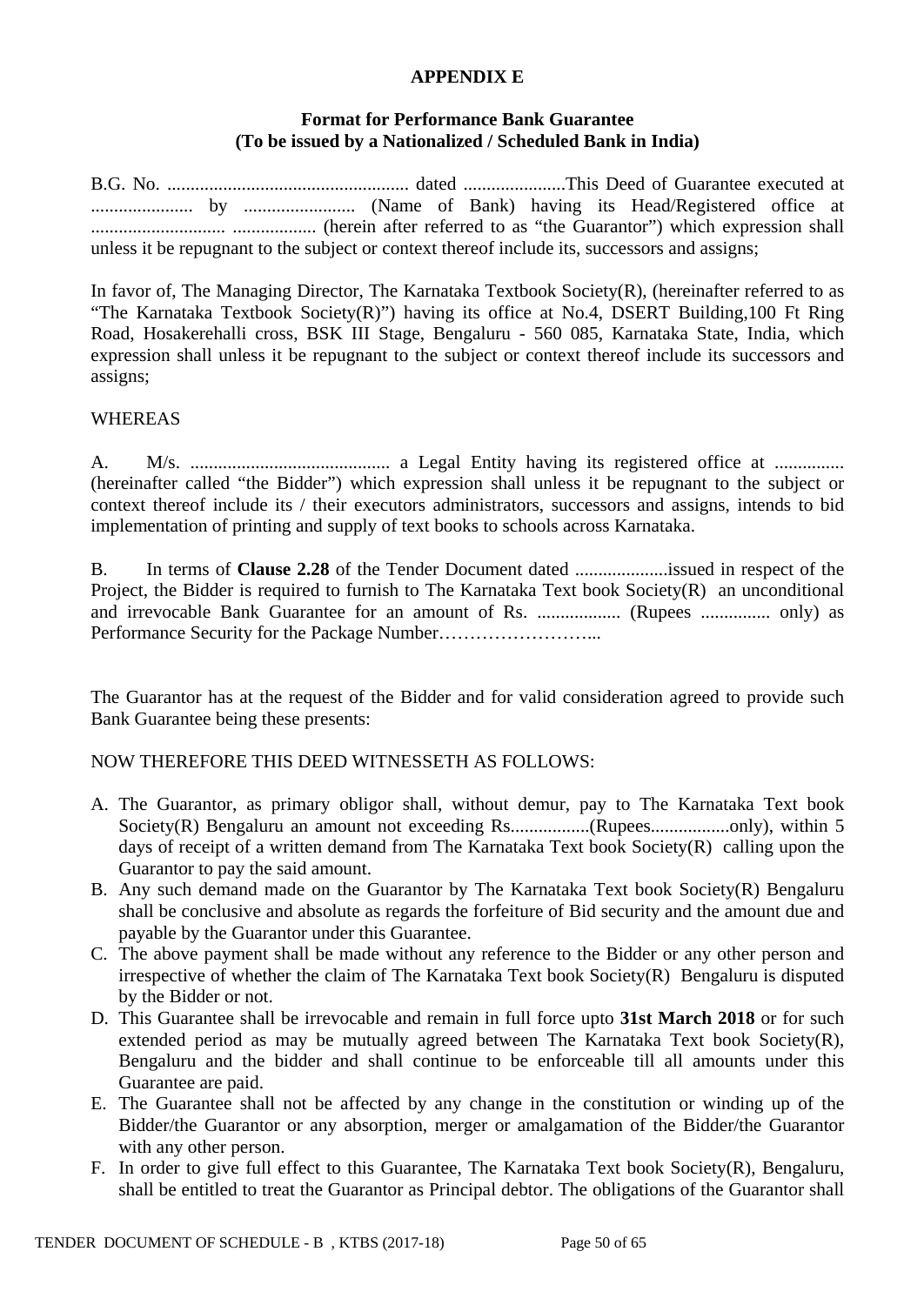not be affected by any variations in the terms and conditions of the Tender document or other documents or by extension of time of performance of any obligations granted to the Bidder or postponement /non exercise/delayed exercise of any of its rights by The Karnataka Text book Society(R), Bengaluru to the Bidder and the Guarantor shall not be relieved from the its obligation under this Bank Guarantee on account of any such variation, extension, postponement, non exercise, delayed exercise or omission on the part of The Karnataka Text book Society(R) to the bidder to give such matter or thing whatsoever which under the law relating to sureties would but for this provision have effect of so relieving the Guarantor.

G. The Guarantor has power to issue this Guarantee and discharge the obligations contemplated herein, the undersigned is duly authorized to execute this Guarantee pursuant to the power granted under…………………………

In witness thereof the Guarantor has set its hands hereunto on the day, month and year first herein above written.

Signed and delivered by…………………………………… bank By the hand of Mr/Mrs………………….. Its ……………………….. and authorized official.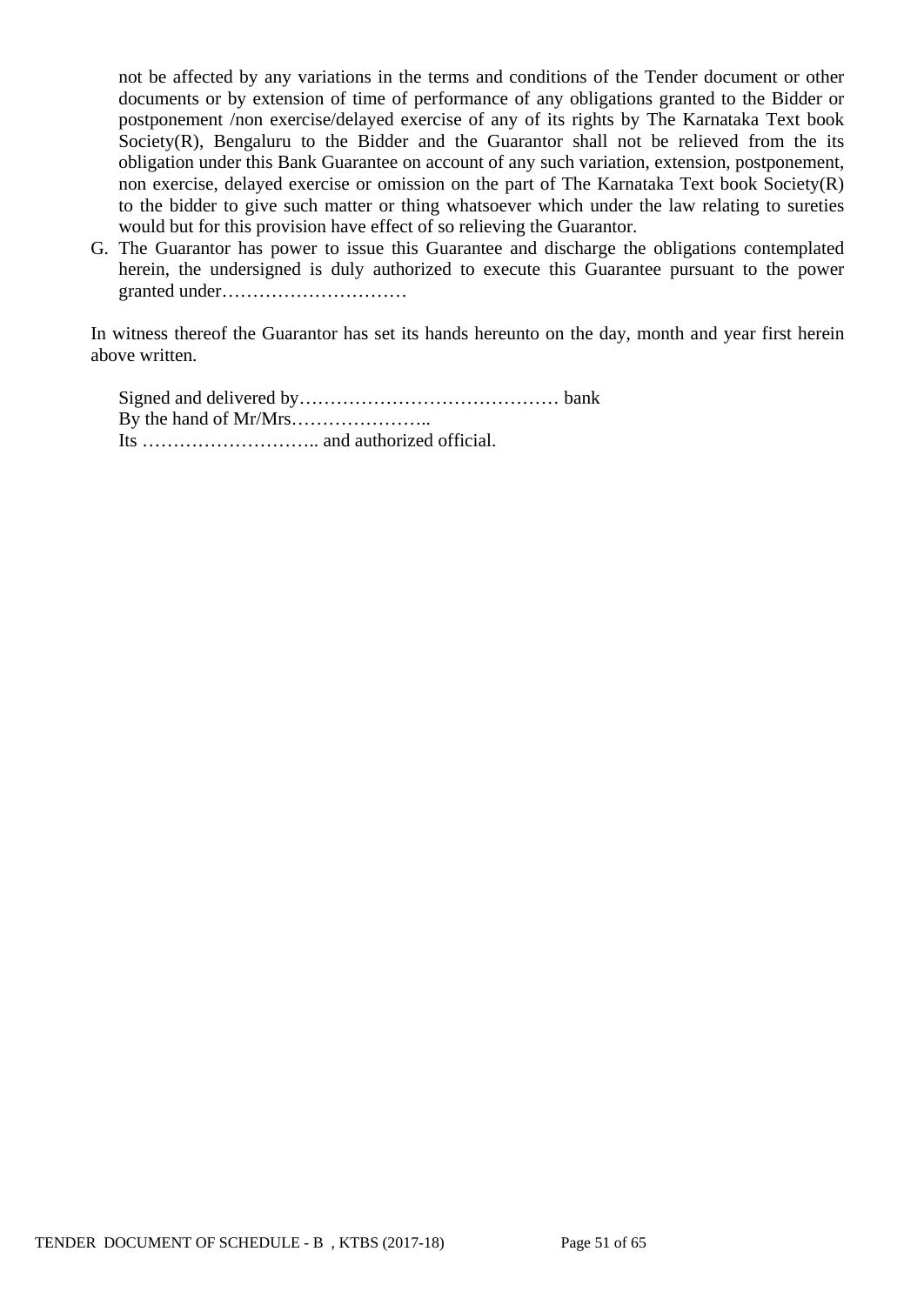# **Appendix F**

# **(Format for undertaking of being a Printer)**

Date

**To,** The Managing Director, Karnataka Textbook Society®, No.4, DSERT Building,100 Ft ring Road, BSK III Stage, Bengaluru - 560 085.

Sir,

We confirm that we have been in the business of printing and supply of books / text books since past \_\_\_\_\_\_\_\_\_\_\_\_\_\_\_years.

Yours faithfully,

(Authorized Signatory)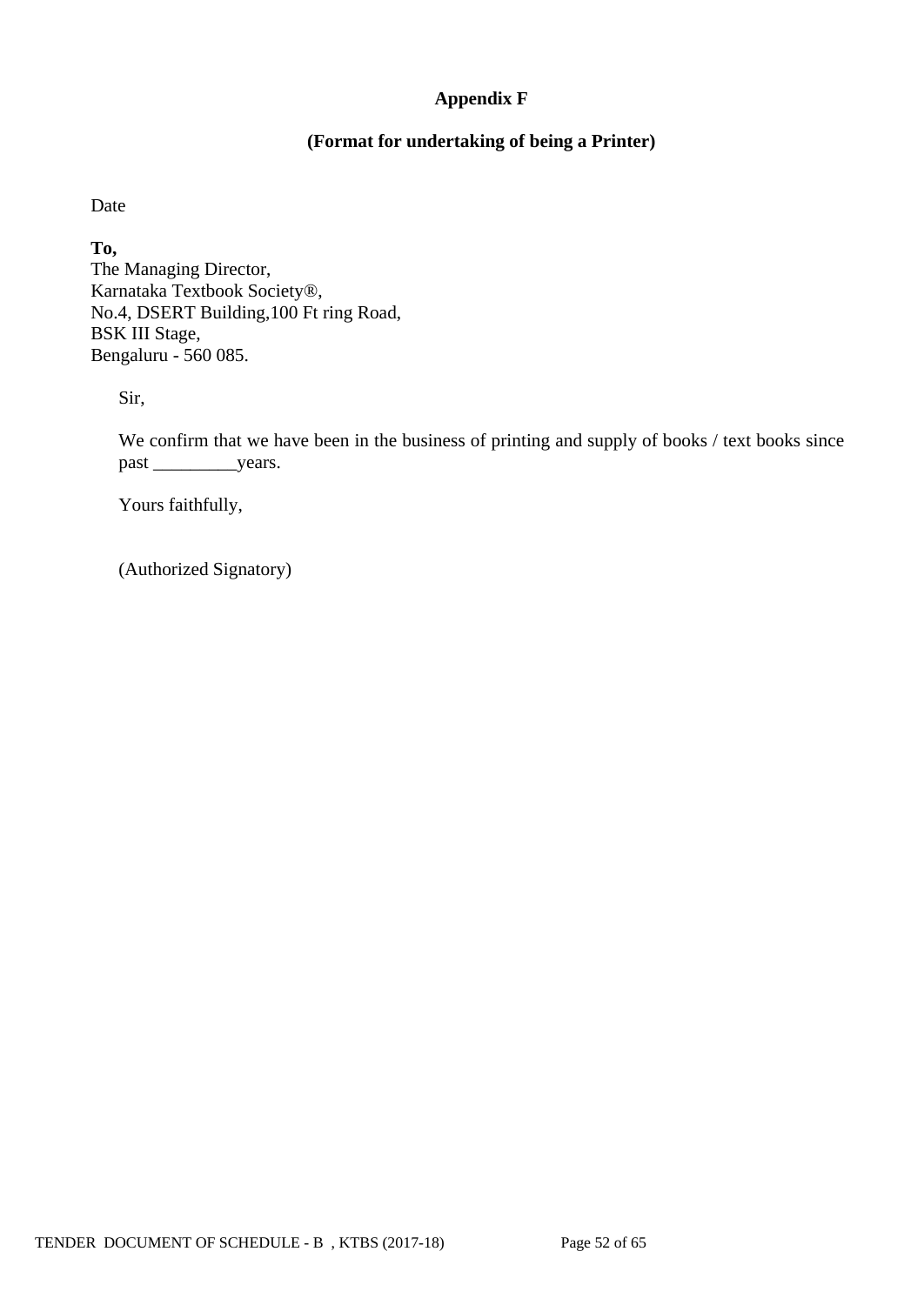# **Appendix G-1**

# *FORMAT FOR STATEMENT OF EXPERIENCE*

**Name of the Firm………………………………**

**Financial Year from 2013-14,2014-15,& 2015-16**

|       |      | Order                                          |                       | Description                       |                      | Date of<br>Completion of<br>delivery |        | Remarks                                                 | Has the<br>supply been<br>satisfactory?(                        |
|-------|------|------------------------------------------------|-----------------------|-----------------------------------|----------------------|--------------------------------------|--------|---------------------------------------------------------|-----------------------------------------------------------------|
| Sl.No | Year | placed by<br>(Full<br>address of<br>Purchaser) | Order<br>No &<br>Date | & quantity<br>of ordered<br>books | Value<br>of<br>order | As per<br>Contract                   | Actual | Indicating<br>reasons for<br>late<br>delivery if<br>any | Attach a<br>certificate<br>from the<br>Purchaser/C<br>onsignee) |
|       |      |                                                |                       |                                   |                      |                                      |        |                                                         |                                                                 |
|       |      |                                                |                       |                                   |                      |                                      |        |                                                         |                                                                 |
|       |      |                                                |                       |                                   |                      |                                      |        |                                                         |                                                                 |
|       |      |                                                |                       |                                   |                      |                                      |        |                                                         |                                                                 |
|       |      |                                                |                       |                                   |                      |                                      |        |                                                         |                                                                 |
|       |      |                                                |                       |                                   |                      |                                      |        |                                                         |                                                                 |
|       |      |                                                |                       |                                   |                      |                                      |        |                                                         |                                                                 |
|       |      |                                                |                       |                                   |                      |                                      |        |                                                         |                                                                 |

#### Signature & Seal of the bidder

The above statement shall be supported by

1. A certificate issued by the Client clearly stating the scope of the project, cost of the project and date of successful completion.

Signature & Seal of the bidder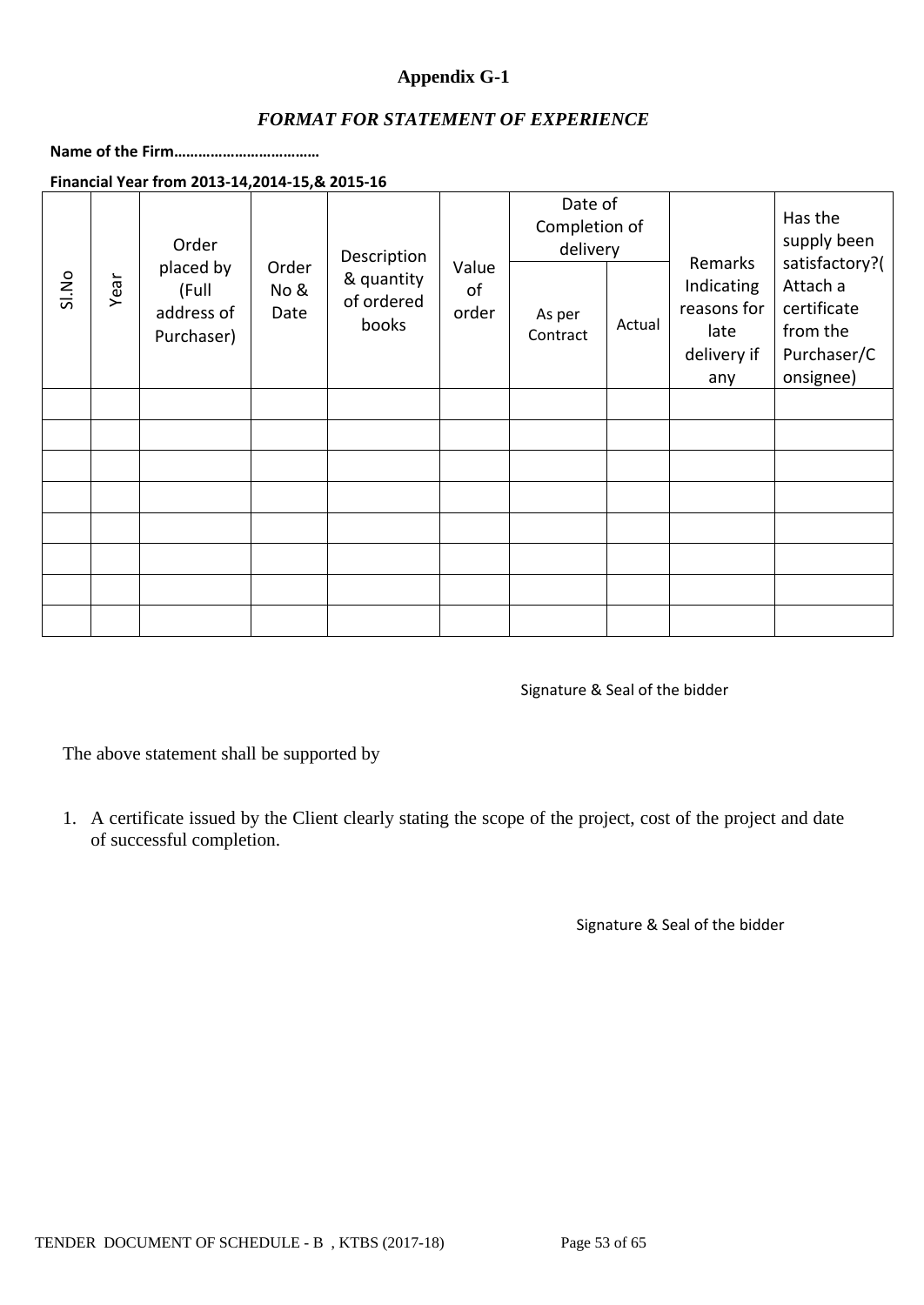## **Appendix G-2**

## **Format for Statutory Auditor's Certificate for Financial Capability of the bidder**

Date

We have verified the Annual Accounts and other relevant records of M/s ……………………………… (Name of the bidder) and certify the following

Rs. In lakhs

| S <sub>1</sub> | Particulars | $2013-$ | 2014- | $2015 -$ | Avg. for 3 yrs |
|----------------|-------------|---------|-------|----------|----------------|
| No             |             | 14      |       | 16       |                |
|                | Annual      |         |       |          |                |
|                | Turnover    |         |       |          |                |
|                | Net Worth   |         |       |          |                |
|                |             |         |       |          |                |

Signature and seal of Statutory Auditor

Name Membership No Address

Instructions:

For the purpose of this Certification:

- 1.The financial year would be the same as one normally followed by the bidder for its Annual Report.
- 2.The bidder shall provide the audited annual financial statements as required for this Tender document. Failure to do so would result in the Proposal being considered as non responsive.
- 3.A certificate from the Statutory Auditor should be provided as supporting document certifying the Qualification Statement submitted by the Bidder.
- 4.For the purpose of this Tender document, Net Worth shall mean:
- 5.Net Worth = (subscribed and paid up Equity + reserves) (Revaluation reserves + miscellaneous expenditure not written off)
- 6.Experience (Financial Capability and Experience) of only the Bidder shall be considered. Experience of associate company/parent company/subsidiary company shall not be considered for qualification purposes.
- 7.Turnover and net worth of the bidder shall be certified by his statutory auditor who should mention his name, address and membership number. Turnover certificate shall be based on the audited accounts of the bidders, or based on the returns filed with the tax authority.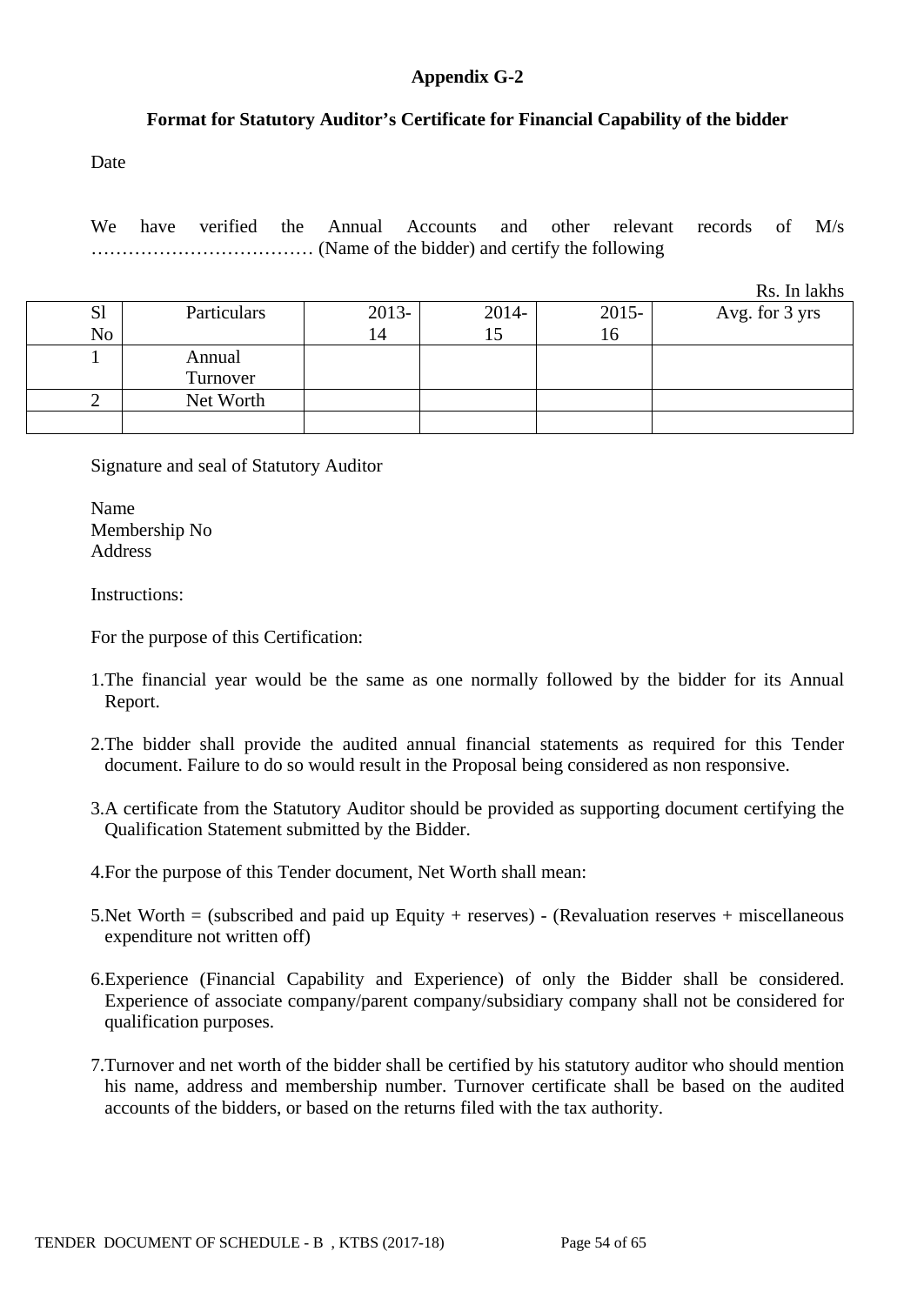## **8.APPENDIX G-3**

# **Format for Statutory Auditor Certificate for Project Experience of Printing and Supply of Books / Textbooks**

Date

We have verified the annual accounts and other relevant records of M/s………………………..(Name of the Bidder) and certify that M/s………………………(Name of the Bidder) had been appointed for the purpose of ……………………………….. ( Name of the project)

We have also scrutinized the documents made available to us for the said project and certify the following years(2013-14,2014-15,2015-16)

| Date of         | Date of completion | Billings for the |
|-----------------|--------------------|------------------|
| commencement of | of the project     | bidder from the  |
| the project     |                    | project (Rs)     |
|                 |                    |                  |

Signature and seal of Statutory Auditor

Name Membership No Address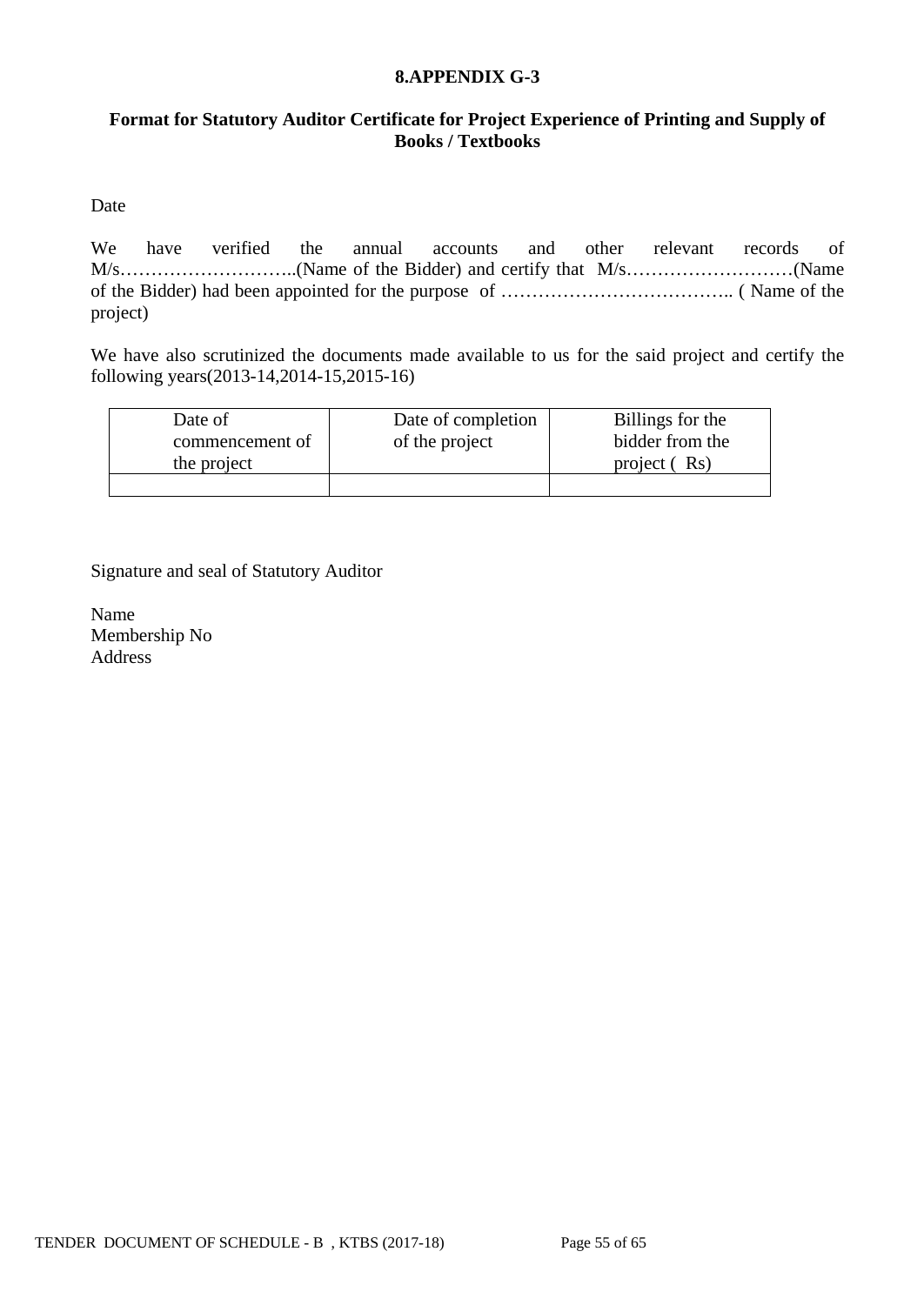# **Appendix H**

| S1           | Machinery/Other requirements                                         | I of mut for this user actural cupublished<br>Quantity | Machinery/Other |          | <b>Production</b> |
|--------------|----------------------------------------------------------------------|--------------------------------------------------------|-----------------|----------|-------------------|
| no           | prescribed by the purchaser                                          | Prescribed                                             | requirements    |          | capacity per      |
|              |                                                                      |                                                        | offered by the  | Quantity | hour.(no.of       |
|              |                                                                      |                                                        |                 | offered  | pages/no.of       |
|              |                                                                      |                                                        | printer         |          | books)            |
|              | <b>Pre-Printing machinery</b>                                        |                                                        |                 |          |                   |
| $\mathbf{1}$ | Computer to Plate making plant with                                  |                                                        |                 |          |                   |
|              | processor capable of making plates                                   |                                                        |                 |          |                   |
|              | Double Crown, A-1 and such similar                                   |                                                        |                 |          |                   |
|              | sizes                                                                |                                                        |                 |          |                   |
|              |                                                                      |                                                        |                 |          |                   |
|              | or                                                                   |                                                        |                 |          |                   |
|              | Plate exposing system with processor                                 |                                                        |                 |          |                   |
|              | capable of making plates Double Crown,<br>A-1 and such similar sizes | one unit                                               |                 |          |                   |
|              |                                                                      |                                                        |                 |          |                   |
|              | (Note: Since it is single colour books the                           |                                                        |                 |          |                   |
|              | plates can be made by taking tracing                                 |                                                        |                 |          |                   |
|              | sheet output are also acceptable)                                    |                                                        |                 |          |                   |
|              |                                                                      |                                                        |                 |          |                   |
|              |                                                                      |                                                        |                 |          |                   |
|              | <b>Printing machinery</b>                                            |                                                        |                 |          |                   |
|              | Single or multi printing unit web offset                             |                                                        |                 |          |                   |
| $\mathbf{1}$ | machine with a minimum cut off 508                                   |                                                        |                 |          |                   |
|              | mm, reel width 760 mm or more, with                                  |                                                        |                 |          |                   |
|              | one quarter folder. The rated speed of the                           | one unit                                               |                 |          |                   |
|              | machine with quarter folding shall not be                            |                                                        |                 |          |                   |
|              | less than 10,000 cycles per hour.                                    |                                                        |                 |          |                   |
|              | <b>Or</b>                                                            |                                                        |                 |          |                   |
|              | Single Colour<br>sheet<br>fed<br>printing                            |                                                        |                 |          |                   |
|              | machines with a production speed of                                  |                                                        |                 |          |                   |
|              | about 5000 SPH, with a printing format of                            |                                                        |                 |          |                   |
|              | atleast 20X30 inches.                                                | Two units                                              |                 |          |                   |
|              | (Note: if for any reason like bigger                                 |                                                        |                 |          |                   |
|              | format or both sides printing etc., the                              |                                                        |                 |          |                   |
|              | requirement of number of units will be                               |                                                        |                 |          |                   |
|              | <i>proportionately less.)</i>                                        |                                                        |                 |          |                   |
|              | Four colour sheet fed CPC offset printing                            |                                                        |                 |          |                   |
| 2            | machine with a Sheet size of 485mm X                                 |                                                        |                 |          |                   |
|              | 660mm $(19"x26")$ or above ,capable of                               |                                                        |                 |          |                   |
|              | printing on Boards of at least 220 GSM.                              |                                                        |                 |          |                   |
|              | (Note: Optional since the only cover                                 | one unit                                               |                 |          |                   |
|              | pages are to be printed this service may                             |                                                        |                 |          |                   |
|              | be outsourced. If so on MOU with the                                 |                                                        |                 |          |                   |
|              | firm possessing the 4 colour printing                                |                                                        |                 |          |                   |
|              | machine shall be provided)<br><b>Binding and Finishing Machinery</b> |                                                        |                 |          |                   |
|              | Wire stitching machine<br>capable<br>of                              |                                                        |                 |          |                   |
| 1            | pinning at least 12.5 mm at the speed of                             | one unit                                               |                 |          |                   |
|              | about 40 cycles per minute.                                          |                                                        |                 |          |                   |
|              |                                                                      |                                                        |                 |          |                   |

# **Format for Infrastructural Capabilities**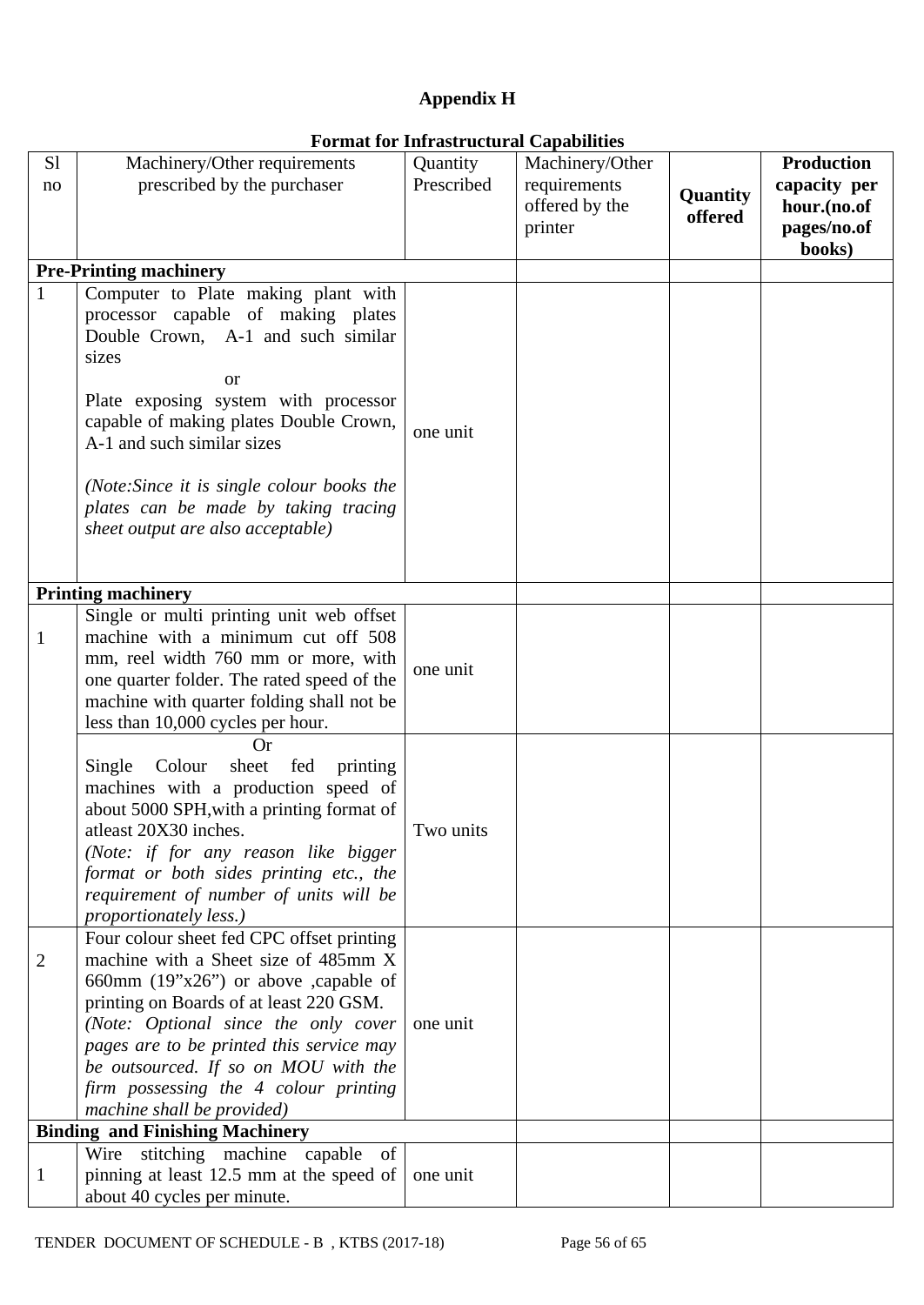| $\overline{2}$ | Fully automatic stand alone perfect<br>binding machine of minimum 6 clamps<br>with 2000 cycles per hour OR equivalent<br>productivity or more.<br>(Note: required to achieve at least a<br>production of at least 15,000 books per<br>shift.)                                                                                                                                                                                                                                                                    | One unit  |  |  |
|----------------|------------------------------------------------------------------------------------------------------------------------------------------------------------------------------------------------------------------------------------------------------------------------------------------------------------------------------------------------------------------------------------------------------------------------------------------------------------------------------------------------------------------|-----------|--|--|
| 3              | Fully automatic 3 side cutting machine<br>capable trimming books of crown $1/4^{\text{th}}$<br>size on 3 sides at a time.<br>(Note: It is essential to trim the books in<br>a three side trimmer to achieve the speed<br>and correct right angles at the corners.)                                                                                                                                                                                                                                               | one unit  |  |  |
|                | Fully automatic programmatic cutting<br>machine 92 cm (32 inches) size (min)<br>(Note: Required to cut the Cover Boards<br>$etc.$ )                                                                                                                                                                                                                                                                                                                                                                              | one unit  |  |  |
|                | inline<br>varnishing<br>Offline<br>UV<br><b>or</b><br>machine<br><b>or</b><br>Wet / thermal lamination machine of<br>Minimum feed width of 18"                                                                                                                                                                                                                                                                                                                                                                   | one unit  |  |  |
|                | Fully automatic folding machine capable<br>folding sheets in the size of Double<br>Crown to crown $1/4^{\text{th}}$ size<br>(Note: Required only for the sheet fed<br><i>printers</i> )                                                                                                                                                                                                                                                                                                                          | Two units |  |  |
|                | <b>Manpower, Factory and Storage Space</b>                                                                                                                                                                                                                                                                                                                                                                                                                                                                       |           |  |  |
|                | The plant shall be operated by qualified and trained manpower<br>with qualified supervisors for quality checking in the<br>production line.<br>The plant shall be well planned and is required to be in easily<br>accessible location. It is expected to be laid out in an area of<br>about 5,000 sq feet to have easy and safe movement of the<br>materials. The storage space shall be at least another 5,000 sq<br>feet covered area for the safe storage of finished goods as well<br>as to stock the paper. |           |  |  |

Signature (Name and designation of signatory)

## **Note** :

- 1) The bidder shall submit APPENDIX-H in affidavit.
- 2) The Specifications mentioned above are at minimum configurations expected, but Superior Machinery in the similar class are also acceptable. However, decision of the Purchaser in this regard shall be final and binding.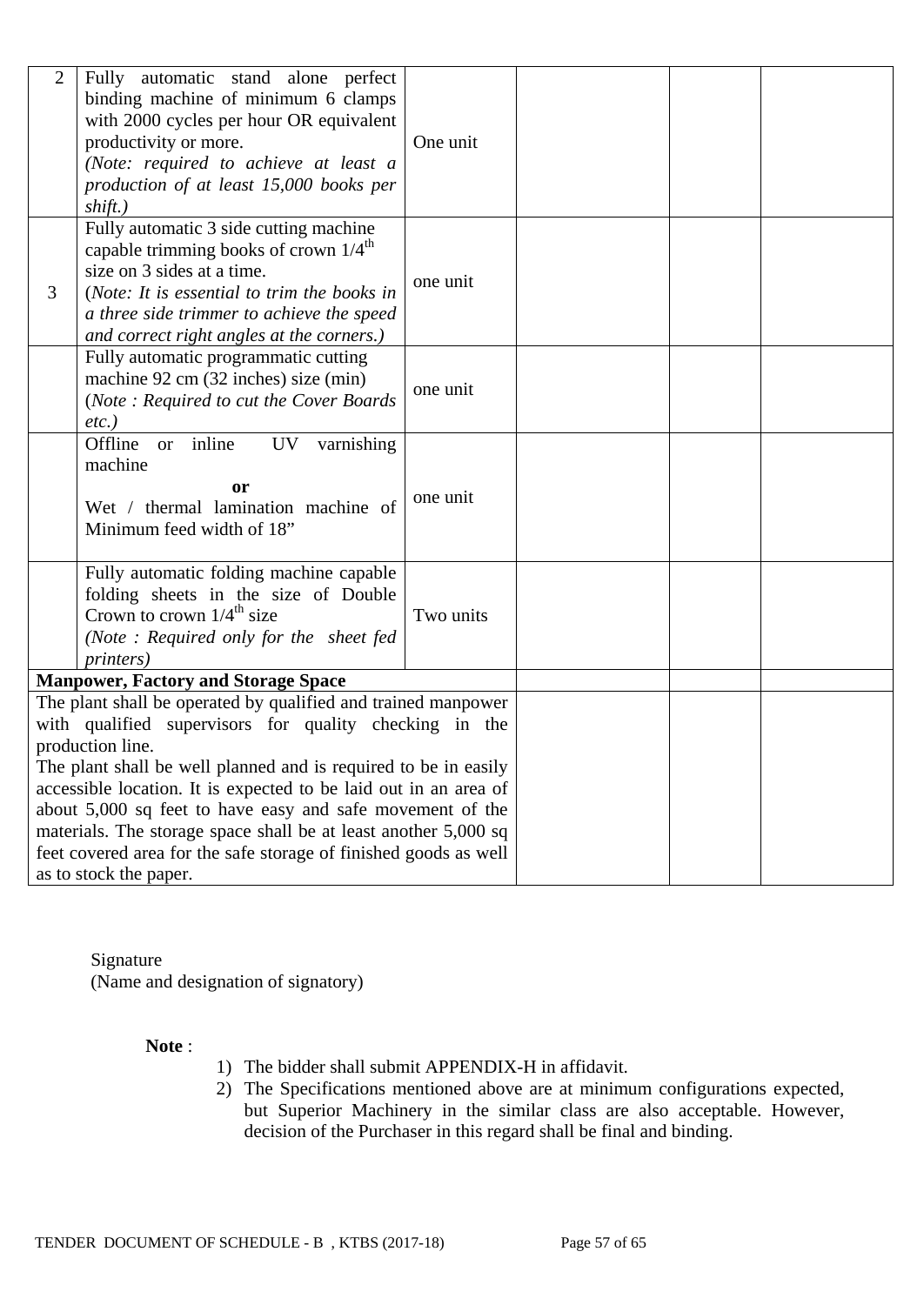# **APPENDIX - I ( Cover 1 )**

# Bidder Declaration regarding his capacity ( On the Letter Head )

# I …………………. (firm name)Here by declare that

- 1. I have the infrastructure as submitted in Appendix H
- 2. I can print ……………….pages/hour in Sheet fed offset I can print ……………….pages/hour in Web Offset
- 3. I can bind………………..copies/hour
- 4. I can supply a total of \_\_\_\_\_\_\_\_\_\_\_\_\_lakh textbooks, belonging to \_\_\_\_\_\_\_\_\_\_\_\_\_\_\_\_\_\_ number of packages and supply to 204 Blocks within 120 days from the next date of purchase order.
- 5. The supplier shall submit dummy as per the time schedule mentioned in the tender document.

\*Specifications & Time Schedule as mentioned in the tender document\*

Bidder Authorized Signatory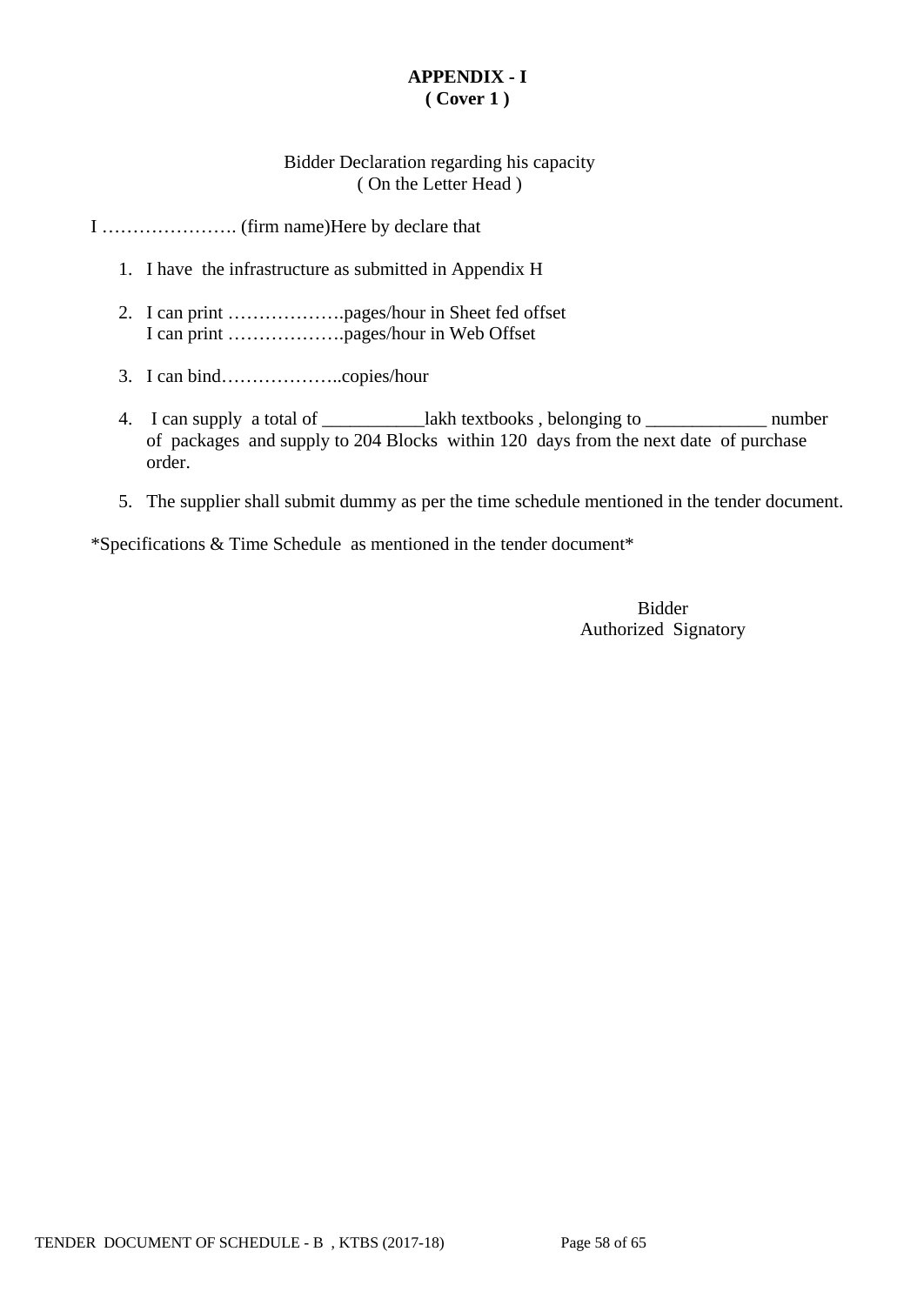## **APPENDIX J**

# **(Cover 2)**

## **TENDER FORM & PRICE SCHEDULE (Format only)**

## PARTICULARS TO BE SUBMITTED IN THE COMMERCIAL BID/ **SECOND COVER**

To The Managing Director, Karnataka Textbook Society ® No.4, 100Ft Ring Road, Hosakerehalli, BSK 3rd Stage, Bengaluru – 560085.

Sir,

Having examined the bid Documents including Addenda No: the receipt of which is hereby duly acknowledged, we, the undersigned, offer to quote the rates per page towards printing and supply of School Text Books. Price quoted is all inclusive.

Price shall be indicated to a maximum of 04 decimals.

( Signature of the Printer) ( Authorized Signatory )

#### **Preference 1**

- A. Name of the Printer :
- B. Package No. quoted :

Paper Quality: 60GSM and Book Size:  $1/4^{th}$  Crown

| Sl.<br>$\overline{\text{No}}$ | <b>Class</b> | <b>Title Code</b> | <b>Title</b><br><b>Name</b> | <b>Colour/Other</b><br>specifications | Rate per page in Rupees in digits shall be<br>inclusive of all. shall be indicated to a<br>maximum of 04 decimals |
|-------------------------------|--------------|-------------------|-----------------------------|---------------------------------------|-------------------------------------------------------------------------------------------------------------------|
|                               |              |                   |                             |                                       |                                                                                                                   |
|                               |              |                   |                             |                                       |                                                                                                                   |
|                               |              |                   |                             |                                       |                                                                                                                   |
|                               |              |                   |                             |                                       |                                                                                                                   |
|                               |              |                   |                             |                                       |                                                                                                                   |
|                               |              |                   |                             |                                       |                                                                                                                   |

Total No of Titles under this package:-…………………..

Place : Signature of Printer Date : with address and Seal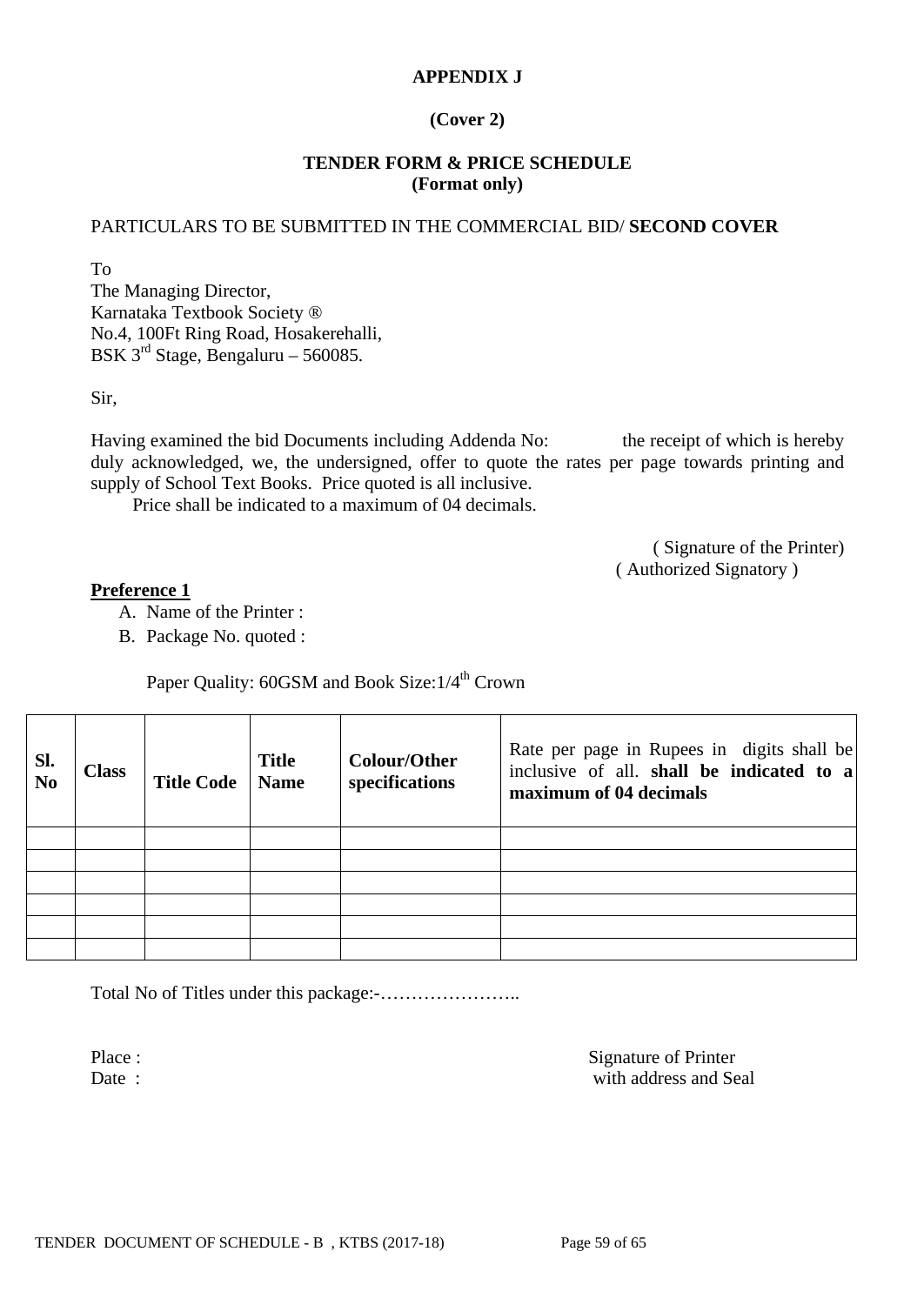# **Preference 2**

A. Name of the Printer :

B. Package No. quoted :

Paper Quality: 60GSM and Book Size:  $1/4^{\text{th}}$  Crown

| Sl.No | <b>Class</b> | <b>Title Code</b> | <b>Title Name</b> | Rate per page in Paise in digits shall be<br><b>Colour/Other</b>   inclusive of all.<br>specifications   Price shall be indicated to<br>$\mathbf{a}$<br>maximum of 04 decimals |
|-------|--------------|-------------------|-------------------|--------------------------------------------------------------------------------------------------------------------------------------------------------------------------------|
|       |              |                   |                   |                                                                                                                                                                                |
|       |              |                   |                   |                                                                                                                                                                                |
|       |              |                   |                   |                                                                                                                                                                                |
|       |              |                   |                   |                                                                                                                                                                                |
|       |              |                   |                   |                                                                                                                                                                                |
|       |              |                   |                   |                                                                                                                                                                                |

Total No of Titles under the package Place : Signature of Printer

Date : with address and Seal

# **CONDITIONS:**

- 1. If our bid is accepted, we will have to abide as per the stipulated Terms & Conditions to supply of school books to all the Block Educational Offices in the State.
- 2. If our bid is accepted we will furnish Performance Bank Guarantee separately for each package as per terms.
- 3. We agree to abide by this tender for bid validity of 90 days after the date fixed for opening of Second Envelope.
- 4. We understand that in competing for and if the award is made to us, in executing the above contract we will strictly observe the laws against fraud and corruption in force in India namely "Prevention of corruption act 1988".
- 5. We understand that you are not bound to accept a lowest offer that you may receive.

Dated this day of 2016

 Signature (Name and address of the Tenderer with seal) (In the capacity of duly authorized to sign the Tender for and on behalf of)

# **Tender / Bid Validity:**

The Tender is valid for a period of 90 days from the date of opening of Tender.

Dated this day of 2016

Signature: (Name and Address of the Tenderer with Seal)

(In the Capacity of :………………………. Duly authorized to sign the Tender for and on behalf of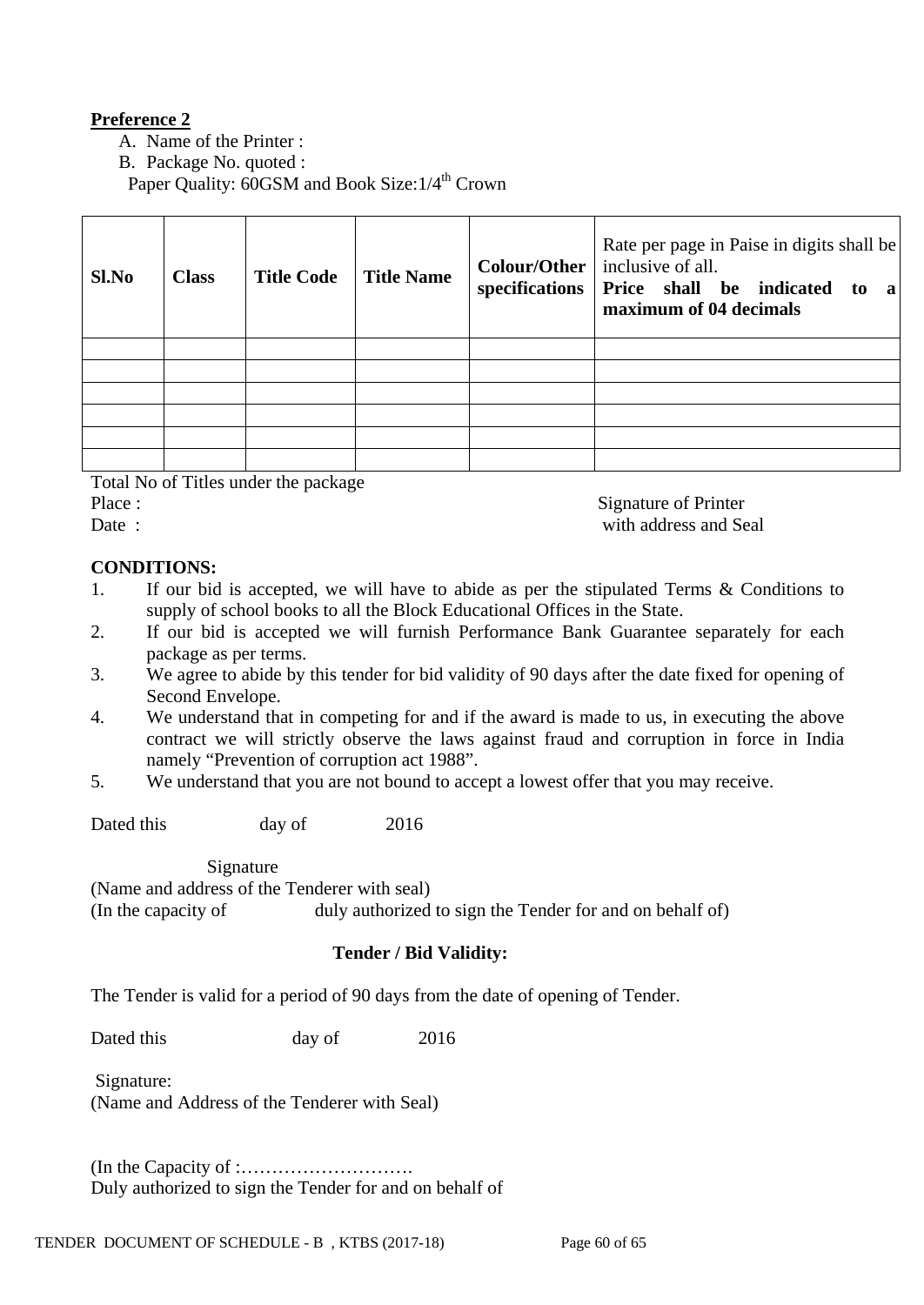# **Appendix K**

## **(Format for undertaking of work completion)**

Date:

**To,** The Managing Director, Karnataka Textbook Society®, No.4, DSERT Building,100 Ft ring Road, BSK III Stage, Bengaluru - 560 085.

Sir,

 We hereby confirm that the printing and supply of textbooks will be completed within the scheduled time given in the tender document of Karnataka Text Book Society 2017-18.

 In case if I/We fail in execution of the contract , I/We shall pay the penalty/liquidated damages according to the terms and conditions of the tender and we are bound by the same in all respects.

Yours faithfully,

(Authorized Signatory)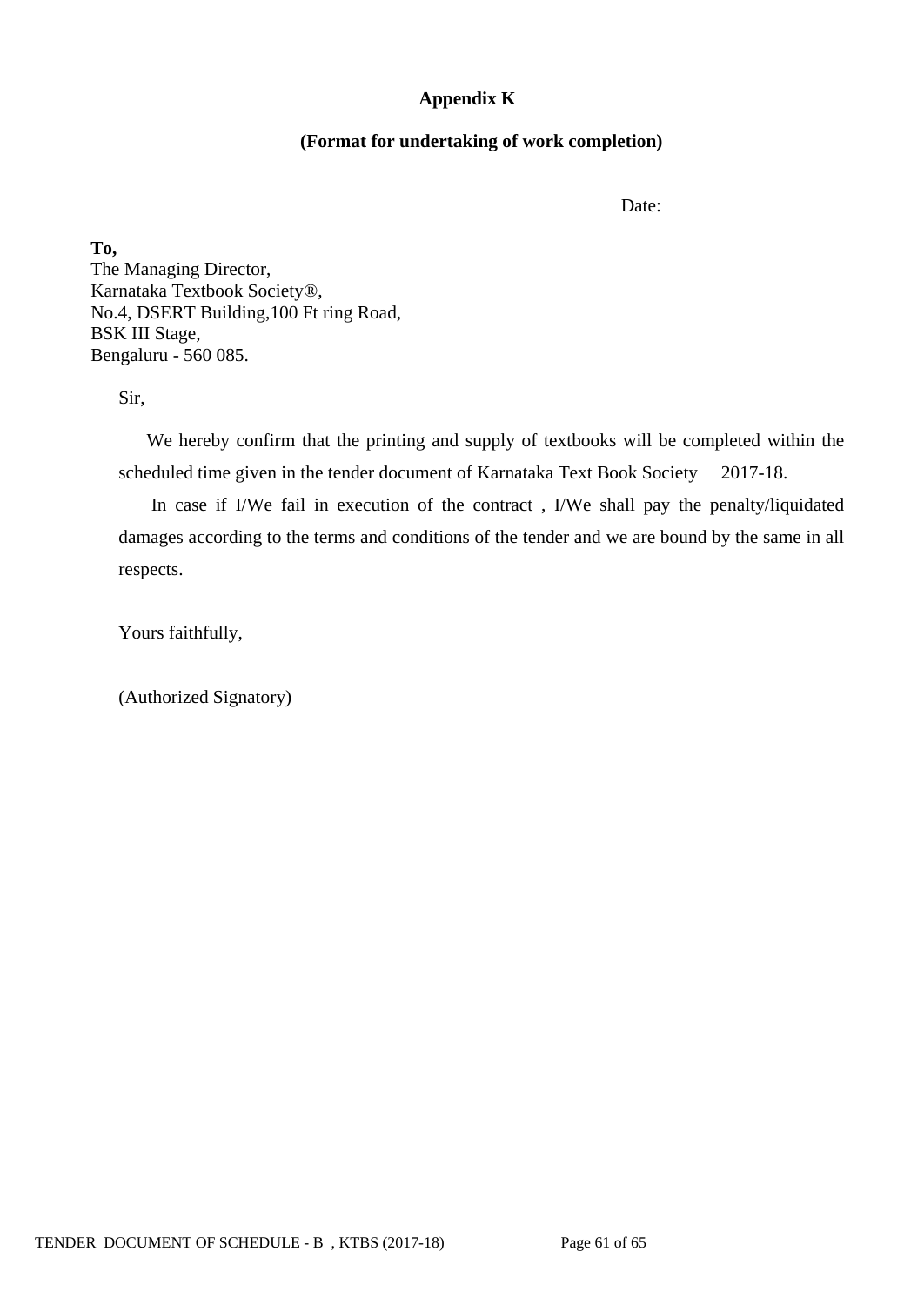# Appendix L

# **(Declaration by Bidder)**

Date

**To,** The Managing Director, Karnataka Textbook Society®, No.4, DSERT Building,100 Ft ring Road, BSK III Stage, Bengaluru - 560 085.

Sir,

I/We……………………….here by declare that I/We have fully read the tender document dated…………………and have understood the contents and the meaning of all the terms and conditions.

Accordingly I here by signing the above declaration and abide by the same.

Yours faithfully,

(Authorized Signatory)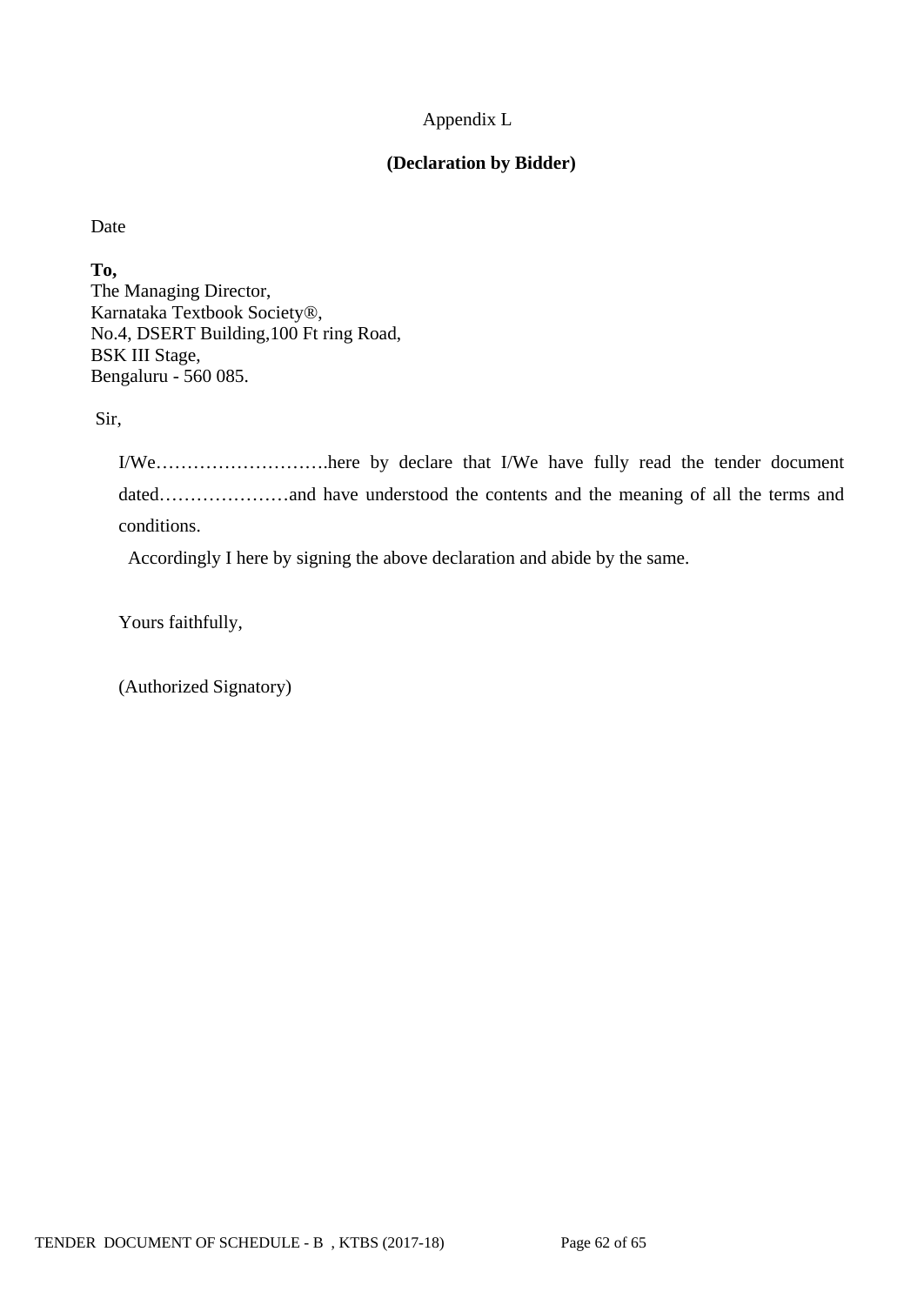**Appendix-M Penalty for deviation in the quality Of Paper**

| Sl.No | <b>Property</b>   | <b>Specification</b> | Penalty percentage on total     |
|-------|-------------------|----------------------|---------------------------------|
|       |                   |                      | order value                     |
| 1     | Substance         | $60$ GSM $+/-$       | For every 1% deviation a        |
|       |                   | 1%                   | penalty of 2% of the value of   |
|       |                   |                      | the lot.                        |
| 3     | <b>Brightness</b> | 80 Minimum           | Each unit deviation 0.5 % of    |
|       |                   |                      | the value of the lot.           |
| 4     | Opacity           | 85 Minimum           | Each unit deviation 0.5 % of    |
|       |                   |                      | the value of the lot.           |
| 5     | <b>Smoothness</b> | 200 on Top           | For each 10 units deviation 0.5 |
|       |                   | Side and 250         | % of the value of the lot.      |
|       |                   | on wire side         |                                 |

# **220 GSM Ard Board of Industry Standards**.

| $Sl$ .No       | <b>Property</b> | <b>Specification</b> | <b>Penalty percentage</b> |
|----------------|-----------------|----------------------|---------------------------|
|                |                 |                      | on total order value      |
|                | <b>Gloss</b>    | 75% Minimum          | Each 5 unit               |
|                |                 |                      | deviation $0.5\%$         |
| $\overline{2}$ | <b>Bulk</b>     | $1.0$ cc/gm,         | For Each 0.05 units       |
|                |                 | Minimum              | Deviation $0.5\%$ of      |
|                |                 |                      | the value of the Lot.     |
| 3              | Textile         | CD: 20               | Each unit deviation       |
|                | index           | minimum              | 0.05                      |
|                |                 | MD: 30 minute        |                           |
| 4              | Substance       | $220$ GSM $+/- 4\%$  | For every 1%              |
|                |                 |                      | deviation a penalty       |
|                |                 |                      | of 2% of the value of     |
|                |                 |                      | the lot.                  |

## **Printing Quality**

| Sl.No | <b>Defect</b>                             | <b>Penalty</b>     |  |
|-------|-------------------------------------------|--------------------|--|
|       | Misregistration with readability and      | 5% of the value of |  |
|       | understandable pictures                   | the lot            |  |
|       | Inking, Legibility, Offsetting, smudging, | 3% of the value of |  |
|       | tilting, scumming, slur, ragged printing, | the lot            |  |
|       | non uniformity in ink                     |                    |  |

# **Size of the book:**

| $Sl$ . No | <b>Defect</b>                                   | <b>Penalty</b>    |
|-----------|-------------------------------------------------|-------------------|
|           | The required book size is 18.3X24.5 cms. Any    | Two times the     |
|           | change in the size will be quantified in to the | value of the cost |
|           | reduction in total weight of the paper and the  | of the reduction  |
|           | penalty will be charged accordingly             | in weight of the  |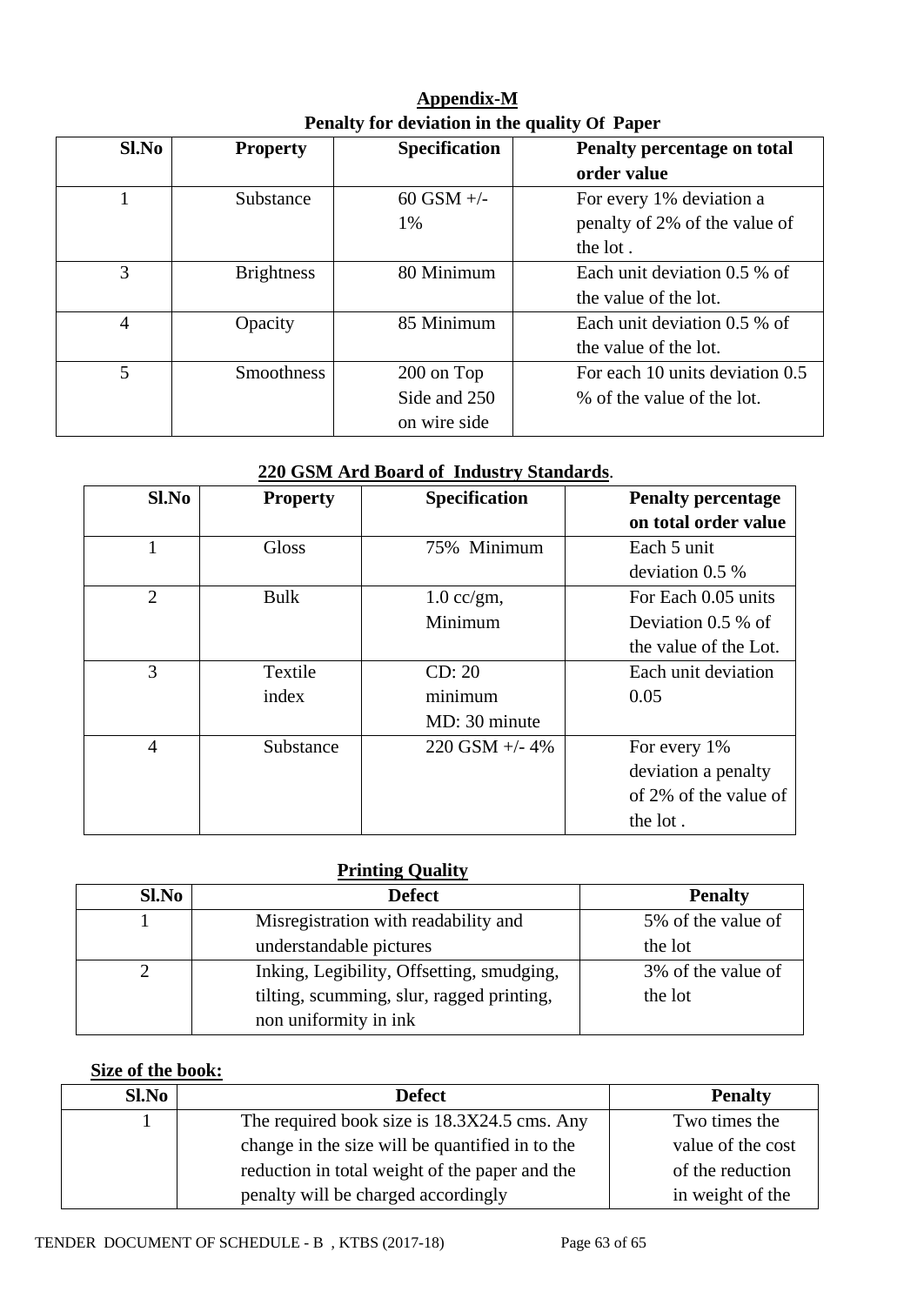|               | paper           |
|---------------|-----------------|
| Cross cutting | 3% of the value |
|               | of the lot      |
| Rough cutting | 1% of the vlaue |
|               | of the lot      |

## **Binding Quality:**

| Sl.No          | <b>Defect</b>                             | <b>Penalty</b>      |
|----------------|-------------------------------------------|---------------------|
|                | Cross folding, Cross cutting,             | 2% of the value of  |
|                |                                           | the lot             |
| $\overline{2}$ | Rough cutting                             | 1\% of the value of |
|                |                                           | the lot             |
| 3              | Improper cover adhesion, Cavity spines,   | 2% of the value of  |
|                | Chip out at the edges , improper pinning, | the lot             |
|                | projected pin, rusted pin                 |                     |
| 4              | Pages peeling off, No adhesive running    | Out right rejection |
|                |                                           | and 150% of the     |
|                |                                           | value of the lot    |

# **Quality of the U V Varnish**

| Sl.No | <b>Defect</b>              | <b>Penalty</b>        |
|-------|----------------------------|-----------------------|
|       | Less gloss, non uniformity | $0.25\%$ of the value |
|       |                            | of the lot            |
|       | Less than 3 GSM            | 0.5% of the value of  |
|       |                            | the lot               |

# **Quality of the LAMINATION**

| Sl.No | <b>Defect</b>                        | <b>Penalty</b>          |
|-------|--------------------------------------|-------------------------|
|       | White patches, air bubbles, wrinkles | $0.25\%$ of the value   |
|       |                                      | of the lot              |
|       | Lesser micron film                   | $0.5\%$ of the value of |
|       |                                      | the lot                 |

**Note:**

1. The lot is considered to be defective if 5% of the sample quantity (5% of the lot) is found to be defective at the time of quality inspection at the printers premises and if the lot is accepted for any valid reason.

In case the defects are found at similar magnitude as mentioned above at the time of quality inspections in the godowns similar amount of penalty is levied.

2. The books with such defects if found at school levels shall be required to be replaced by the printer or total value of the book will be reimbursed.